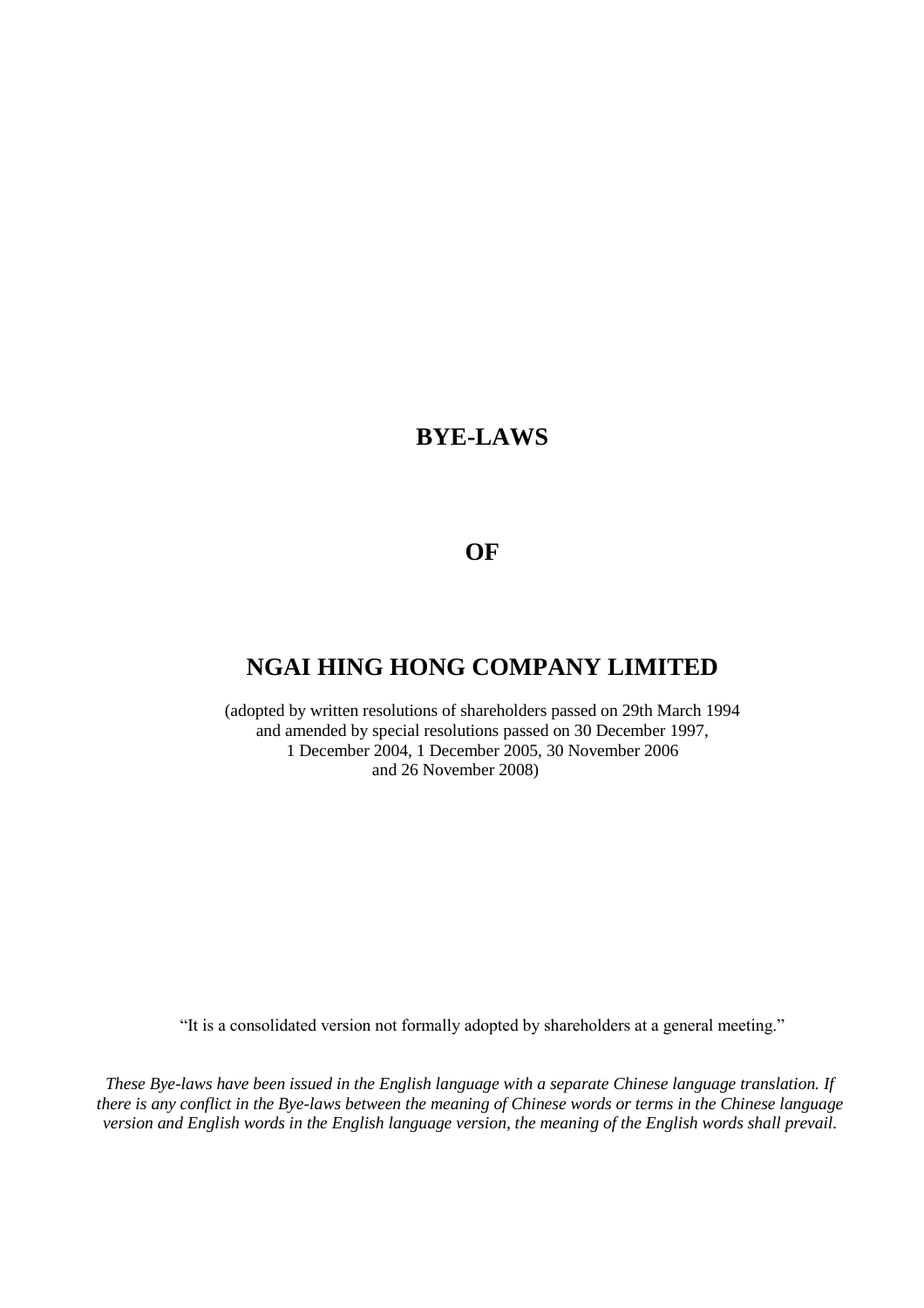## I N D E X

| <b>SUBJECT</b>                                              | Bye-Law No. |
|-------------------------------------------------------------|-------------|
| Interpretation                                              | $1-2$       |
| Share Capital                                               | 3           |
| <b>Alteration Of Capital</b>                                | $4 - 7$     |
| <b>Share Rights</b>                                         | 8-9         |
| Variation Of Rights                                         | $10 - 11$   |
| <b>Shares</b>                                               | $12 - 15$   |
| <b>Shares Certificates</b>                                  | $16-21$     |
| Lien                                                        | $22 - 24$   |
| Calls On Shares                                             | $25 - 33$   |
| Forfeiture Of Shares                                        | 34-42       |
| <b>Register Of Members</b>                                  | 43-44       |
| <b>Record Dates</b>                                         | 45          |
| <b>Transfer Of Shares</b>                                   | $46 - 51$   |
| <b>Transmission Of Shares</b>                               | 52-54       |
| <b>Untraceable Members</b>                                  | 55          |
| <b>General Meetings</b>                                     | 56-58       |
| Notice Of General Meetings                                  | 59-60       |
| Proceedings At General Meetings                             | 61-65       |
| Voting                                                      | 66-77       |
| Proxies                                                     | 78-83       |
| Corporations Acting By Representatives                      | 84          |
| <b>Written Resolutions Of Members</b>                       | 85          |
| <b>Board Of Directors</b>                                   | 86          |
| <b>Retirement Of Directors</b>                              | 87-88       |
| Disqualification Of Directors<br><b>Executive Directors</b> | 89<br>90-91 |
| <b>Alternate Directors</b>                                  | 92-95       |
| Directors' Fees And Expenses                                | 96-99       |
| Directors' Interests                                        | 100-103     |
| <b>General Powers Of The Directors</b>                      | 104-109     |
| <b>Borrowing Powers</b>                                     | 110-113     |
| Proceedings Of The Directors                                | 114-123     |
| Managers                                                    | 124-126     |
| Officers                                                    | 127-131     |
| Register of Directors and Officers                          | 132         |
| Minutes                                                     | 133         |
| Seal                                                        | 134         |
| <b>Authentication Of Documents</b>                          | 135         |
| <b>Destruction Of Documents</b>                             | 136         |
| Dividends And Other Payments                                | 137-146     |
| Reserves                                                    | 147         |
| Capitalisation                                              | 148-149     |
| <b>Subscription Rights Reserve</b>                          | 150         |
| <b>Accounting Records</b>                                   | 151-153     |
| Audit                                                       | 154-159     |
| <b>Notices</b>                                              | 160-162     |
| Signatures                                                  | 163         |
| Winding Up                                                  | 164-165     |
| Indemnity                                                   | 166         |
| Alteration Of Bye-laws And Amendment To                     |             |
| Memorandum of Association                                   | 167         |
| Information                                                 | 168         |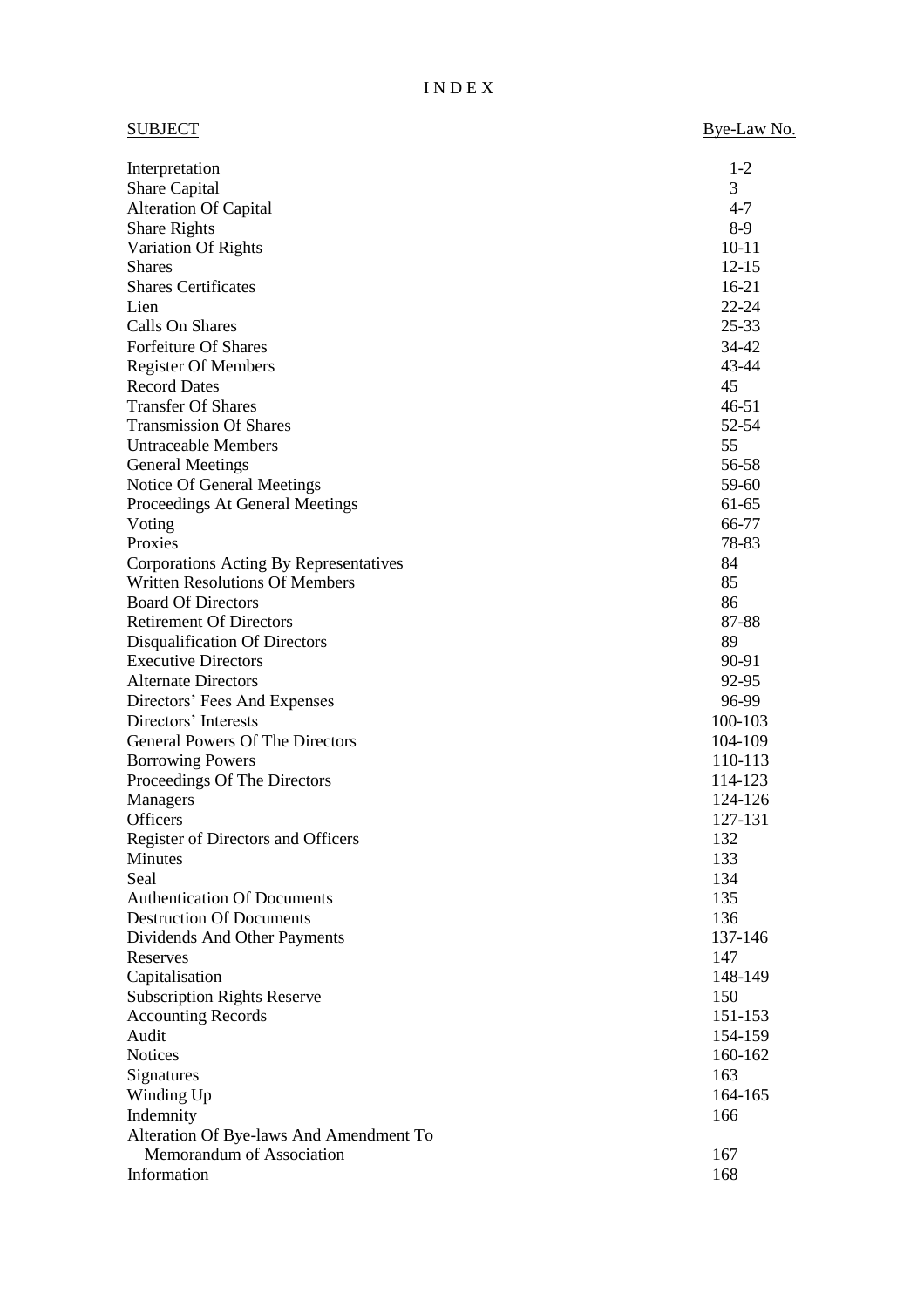## **INTERPRETATION**

1. In these Bye-laws, unless the context otherwise requires, the words standing in the first column of the following table shall bear the meaning set opposite them respectively in the second column.

| <b>WORD</b>                            | <b>MEANING</b>                                                                                                                                                                                                                                                                                                                                |                               |
|----------------------------------------|-----------------------------------------------------------------------------------------------------------------------------------------------------------------------------------------------------------------------------------------------------------------------------------------------------------------------------------------------|-------------------------------|
| "Act"                                  | The Companies Act 1981 of Bermuda, as amended from<br>time to time.                                                                                                                                                                                                                                                                           |                               |
| "associates"                           | the meaning as ascribed to it in the Listing Rules.                                                                                                                                                                                                                                                                                           | Added on 1<br>December 2004   |
| "Auditor"                              | the auditor of the Company for the time being and may<br>include any individual or partnership.                                                                                                                                                                                                                                               |                               |
| "Bye-laws"                             | these Bye-laws in their present form or as supplemented or<br>amended or substituted from time to time.                                                                                                                                                                                                                                       |                               |
| "Board" or "Director"                  | The Board of Directors of the Company or a director of<br>the Company and includes an alternate in his capacity as<br>a<br>director of the Company.                                                                                                                                                                                           | Added on 1<br>December 2004   |
| "capital"                              | the share capital from time to time of the Company.                                                                                                                                                                                                                                                                                           |                               |
| "clear days"                           | in relation to the period of a notice that period excluding<br>the day when the notice is given or deemed to be given<br>and the day for which it is given or on which it is to take<br>effect.                                                                                                                                               |                               |
| "clearing house"                       | a clearing house recognised by the laws of the jurisdiction<br>in which the shares of the Company are listed or quoted<br>with the permission of the Company on a stock exchange<br>in such jurisdiction.                                                                                                                                     | Amended on 1<br>December 2004 |
| "Company"                              | Ngai Hing Hong Company Limited.                                                                                                                                                                                                                                                                                                               |                               |
| "Company's website"                    | the website of the Company to which any Member may<br>have access, the address or domain name of which has<br>been notified to the Members at the time the Company<br>seeks the relevant Member's consent for the purposes of<br>Bye-law 160 or, as subsequently amended by notice given<br>to the Members in accordance with Bye-law 160(2). | Added on 1<br>December 2004   |
| "competent<br>regulatory<br>authority" | a competent regulatory authority in the territory where the<br>shares of the Company are listed or quoted on a stock<br>exchange in such territory.                                                                                                                                                                                           |                               |
| "debenture" and<br>"debenture holder"  | include debenture stock and debenture stockholder<br>respectively.                                                                                                                                                                                                                                                                            |                               |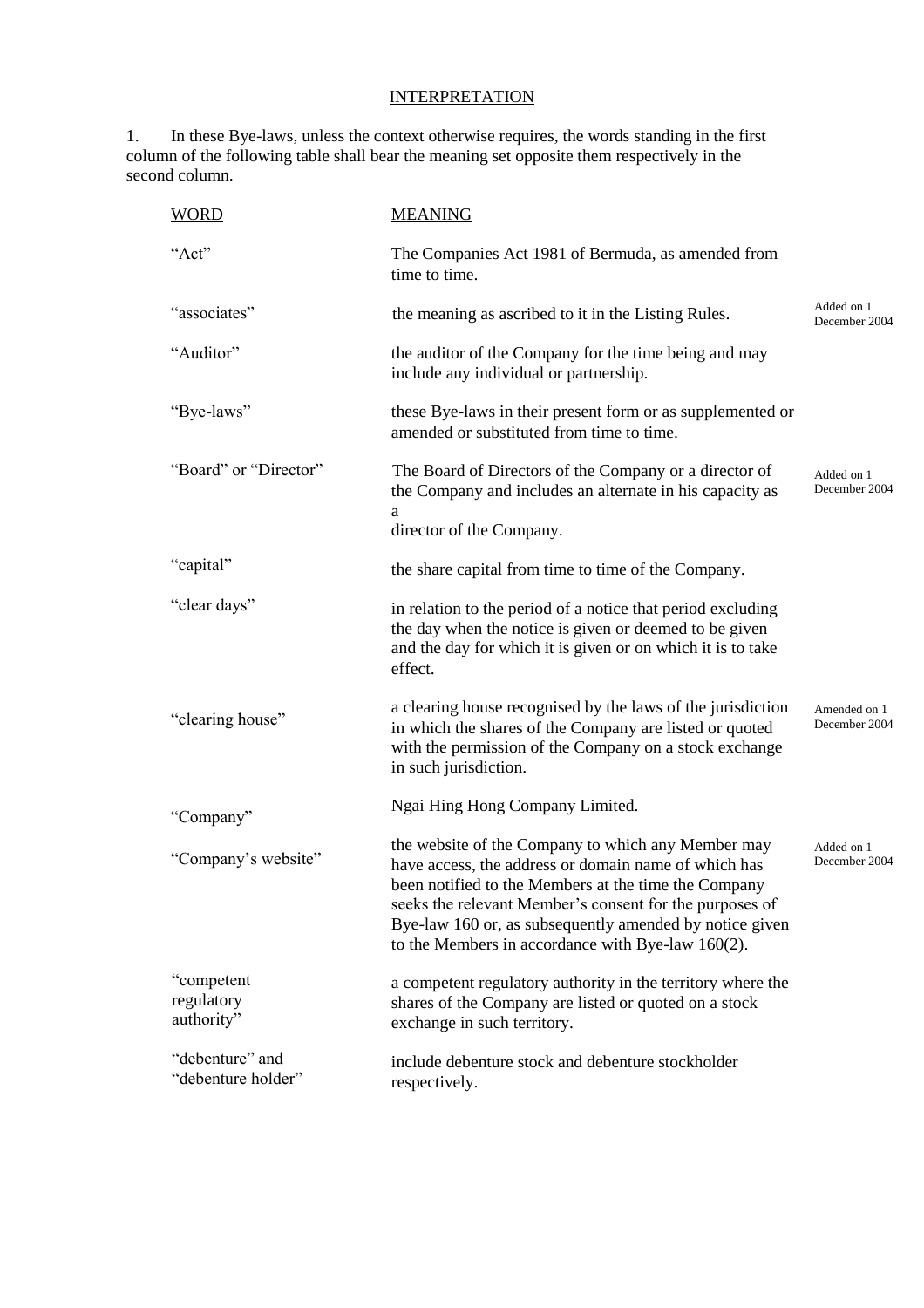| "Designated Stock<br>Exchange"        | a stock exchange which is an appointed stock exchange<br>for the purposes of the Act in respect of which the shares<br>of the Company are listed or quoted and where such<br>appointed stock exchange deems such listing or quotation<br>to be the primary listing or quotation of the shares of the<br>Company.                                                                                      |                             |
|---------------------------------------|-------------------------------------------------------------------------------------------------------------------------------------------------------------------------------------------------------------------------------------------------------------------------------------------------------------------------------------------------------------------------------------------------------|-----------------------------|
| "dividend"                            | includes scrip dividends, distributions in specie or in kind,<br>capital distributions and capitalisation issues.                                                                                                                                                                                                                                                                                     | Added on 1<br>December 2004 |
| "dollars" and "\$"                    | dollars, the legal currency of Hong Kong.                                                                                                                                                                                                                                                                                                                                                             |                             |
| "head office"                         | such office of the Company as the Directors may from<br>time to time determine to be the principal office of the<br>Company.                                                                                                                                                                                                                                                                          |                             |
| "holding company" and<br>"subsidiary" | the meanings ascribed to them by the Listing Rules.                                                                                                                                                                                                                                                                                                                                                   | Added on 1<br>December 2004 |
| "Hong Kong"                           | the Hong Kong Special Administrative Region of the<br>People's Republic of China.                                                                                                                                                                                                                                                                                                                     | Added on 1<br>December 2004 |
| "Listing Rules"                       | the Rules Governing the Listing of Securities on The<br>Stock Exchange of Hong Kong Limited. References in<br>these Bye-laws to the rules of any relevant stock exchange<br>shall include the Listing Rules.                                                                                                                                                                                          | Added on 1<br>December 2004 |
| "Member"                              | a duly registered holder from time to time of the shares in<br>the capital of the Company.                                                                                                                                                                                                                                                                                                            |                             |
| "month"                               | a calendar month.                                                                                                                                                                                                                                                                                                                                                                                     |                             |
| "Notice"                              | written notice unless otherwise specifically stated and as<br>further defined in these Bye-laws.                                                                                                                                                                                                                                                                                                      |                             |
| "Office"                              | the registered office of the Company for the time being.                                                                                                                                                                                                                                                                                                                                              |                             |
| "paid up"                             | paid up or credited as paid up.                                                                                                                                                                                                                                                                                                                                                                       |                             |
| "Register"                            | the principal register and where applicable, any branch<br>register of Members of the Company to be kept pursuant<br>to the provisions of the Act.                                                                                                                                                                                                                                                    |                             |
| "Registration<br>Office"              | in respect of any class of share capital such place as the<br>Board may from time to time determine to keep a branch<br>register of Members in respect of that class of share<br>capital and where (except in cases where the Board<br>otherwise directs) the transfers or other documents of title<br>for such class of share capital are to be lodged for<br>registration and are to be registered. |                             |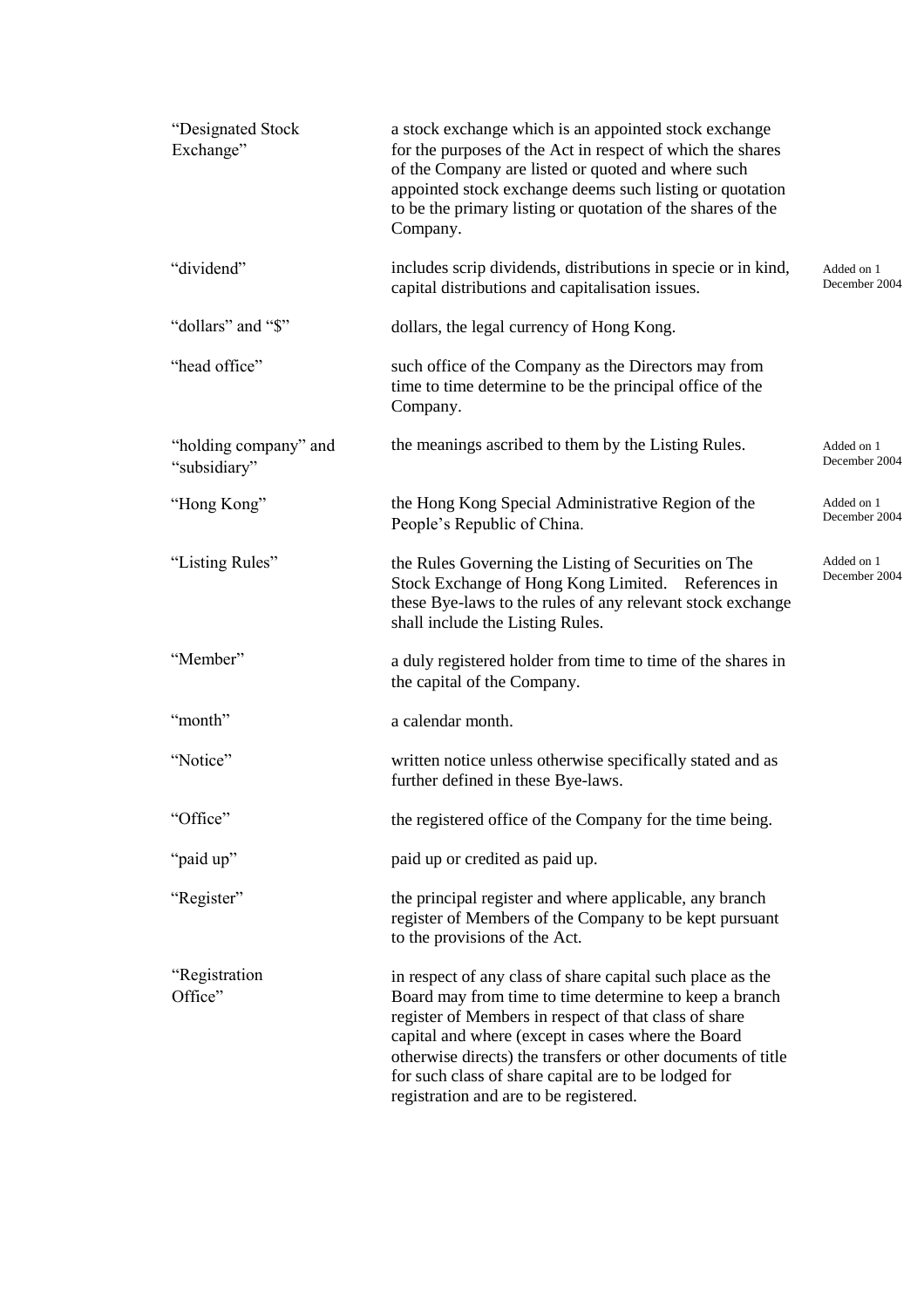| "Seal"                      | common seal or any one or more duplicate seals of the<br>Company (including a securities seal) for use in Bermuda<br>or in any place outside Bermuda.                                                                                                                                                                                                                                                                                                                                                                                                                                                                                                                                                                                                                                                                                                                                                                            |                               |
|-----------------------------|----------------------------------------------------------------------------------------------------------------------------------------------------------------------------------------------------------------------------------------------------------------------------------------------------------------------------------------------------------------------------------------------------------------------------------------------------------------------------------------------------------------------------------------------------------------------------------------------------------------------------------------------------------------------------------------------------------------------------------------------------------------------------------------------------------------------------------------------------------------------------------------------------------------------------------|-------------------------------|
| "Secretary"                 | any person firm or corporation appointed by the Board to<br>perform any of the duties of secretary of the Company and<br>includes any assistant, deputy, temporary or acting<br>secretary.                                                                                                                                                                                                                                                                                                                                                                                                                                                                                                                                                                                                                                                                                                                                       |                               |
| "share"                     | share in the capital of the Company and includes stock<br>except where a distinction between stock and shares is<br>expressed or implied.                                                                                                                                                                                                                                                                                                                                                                                                                                                                                                                                                                                                                                                                                                                                                                                        | Added on 1<br>December 2004   |
| "Statutes"                  | the Act, the Electronic Transactions Act 1999 of Bermuda,<br>and every other act of the Legislature of Bermuda for the<br>time being in force applying to or affecting the Company,<br>its memorandum of association and/or these Bye-laws.                                                                                                                                                                                                                                                                                                                                                                                                                                                                                                                                                                                                                                                                                      | Amended on 1<br>December 2004 |
| "writing" and<br>"printing" | writing, printing, lithography, photography, typewriting<br>and every other mode of representing words or figures in<br>a legible and non-transitory form including where the<br>representation takes the form of electronic display,<br>provided that the same is available for download onto a<br>user's computer or for printing through conventional small<br>office equipment or is placed on the Company's website<br>and, in each case, the Member concerned (where the<br>relevant provision of these Bye-laws require the delivery<br>or service of any document or notice on him in his<br>capacity as Member) has elected for the receipt of the<br>relevant download or notice through electronic means and<br>both the mode of service of the relevant document or<br>notice and the Member's election comply with all<br>applicable laws and regulations and the requirements of<br>any Designated Stock Exchange. | Added on 1<br>December 2004   |
| "year"                      | a calendar year.                                                                                                                                                                                                                                                                                                                                                                                                                                                                                                                                                                                                                                                                                                                                                                                                                                                                                                                 |                               |

2. In these Bye-laws, unless there be something within the subject or context inconsistent with such construction:

- (a) words importing the singular include the plural and vice versa;
- (b) words importing a gender include every gender;
- (c) words importing persons include companies, associations and bodies of persons whether corporate or not;
- (d) the words:
	- (i) "may" shall be construed as permissive;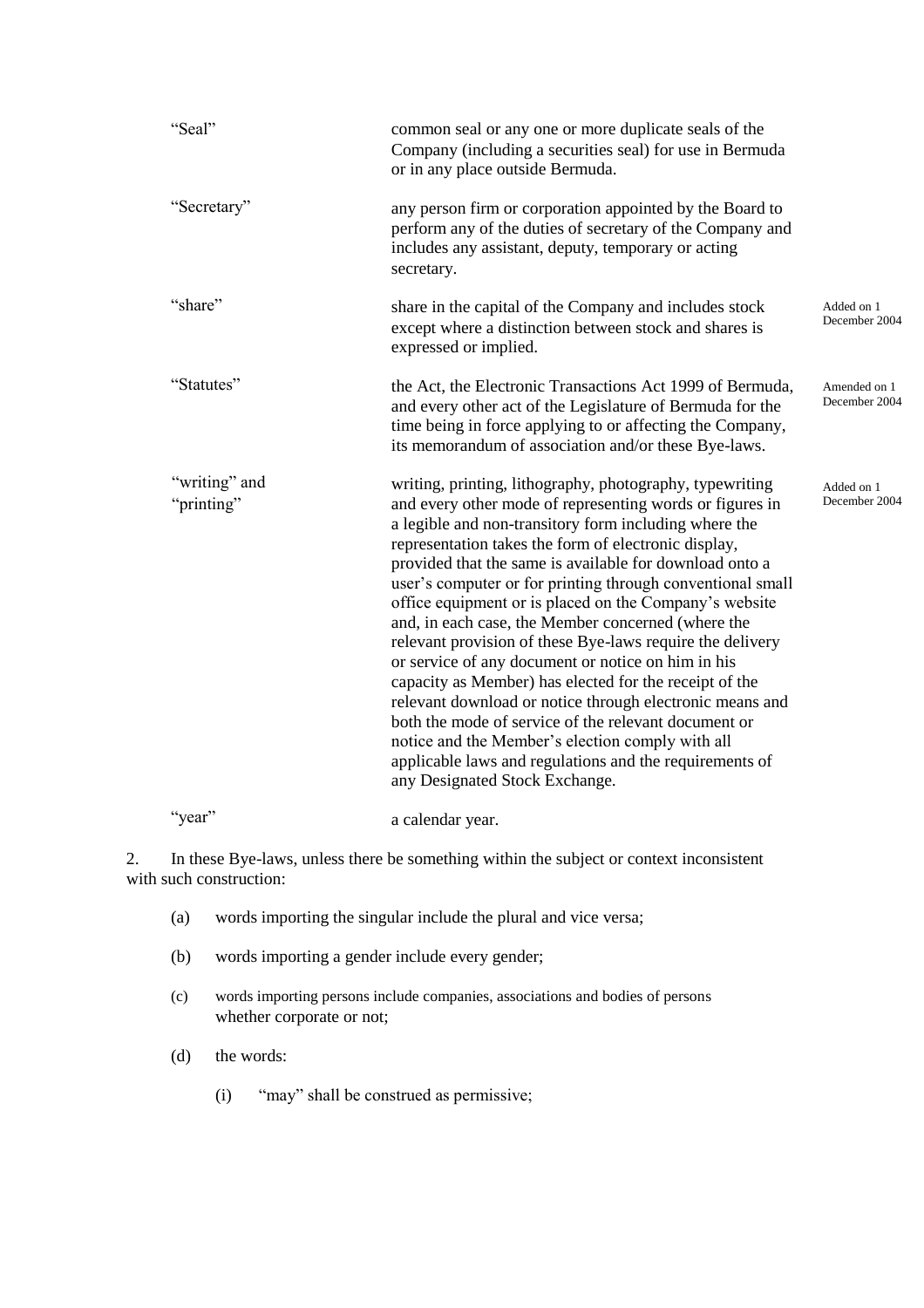- (ii) "shall" or "will" shall be construed as imperative;
- (e) expressions referring to writing shall, unless the contrary intention appears, be construed as including printing, lithography, photography and other modes of representing words or figures in a visible form;
- (f) references to any act, ordinance, statute or statutory provision shall be interpreted as relating to any statutory modification or re-enactment thereof for the time being in force, and references to a document being executed include references to it being executed under hand or under seal or, subject to proper compliance with the Statutes, by electronic signature or by any other method and references to a notice or document include a notice or document recorded or stored in any digital, electronic, electrical, magnetic or other retrievable form or medium and information in visible form whether having physical substance or not;
- (g) save as aforesaid words and expressions defined in the Statutes shall bear the same meanings in these Bye-laws if not inconsistent with the subject in the context;
- (h) a resolution shall be a special resolution when it has been passed by a majority of not less than three-fourths of votes cast by such Members as, being entitled so to do, vote in person or, in the case of such Members as are corporations, by their respective duly authorised representative or, where proxies are allowed, by proxy at a general meeting of which not less than twenty-one (21) clear days' notice, specifying (without prejudice to the power contained in these Bye-laws to amend the same) the intention to propose the resolution as a special resolution, has been duly given. Provided that, except in the case of an annual general meeting, if it is so agreed by a majority in number of the Members having the right to attend and vote at any such meeting, being a majority together holding not less than ninety-five (95) per cent. in nominal value of the shares giving that right, a resolution may be proposed and passed as a special resolution at a meeting of which less than twentyone (21) clear days' Notice has been given;
- (i) a resolution shall be an ordinary resolution when it has been passed by a simple majority of votes cast by such Members as, being entitled so to do, vote in person or, in the case of any Member being a corporation, by its duly authorised representative or, where proxies are allowed, by proxy at a general meeting of which not less than fourteen (14) days' Notice has been duly given;
- (j) a special resolution shall be effective for any purpose for which an ordinary resolution is expressed to be required under any provision of these Bye-laws or the Statutes.

## SHARE CAPITAL

3. (1) The share capital of the Company shall be divided into shares of a par value of \$0.10 each.

(2) Subject to the Act, the Company's memorandum of association and, where applicable, the rules of any Designated Stock Exchange and/or any competent regulatory authority, any power of the Company to purchase or otherwise acquire its own shares shall be exercisable by the Board upon such terms and subject to such conditions as it thinks fit.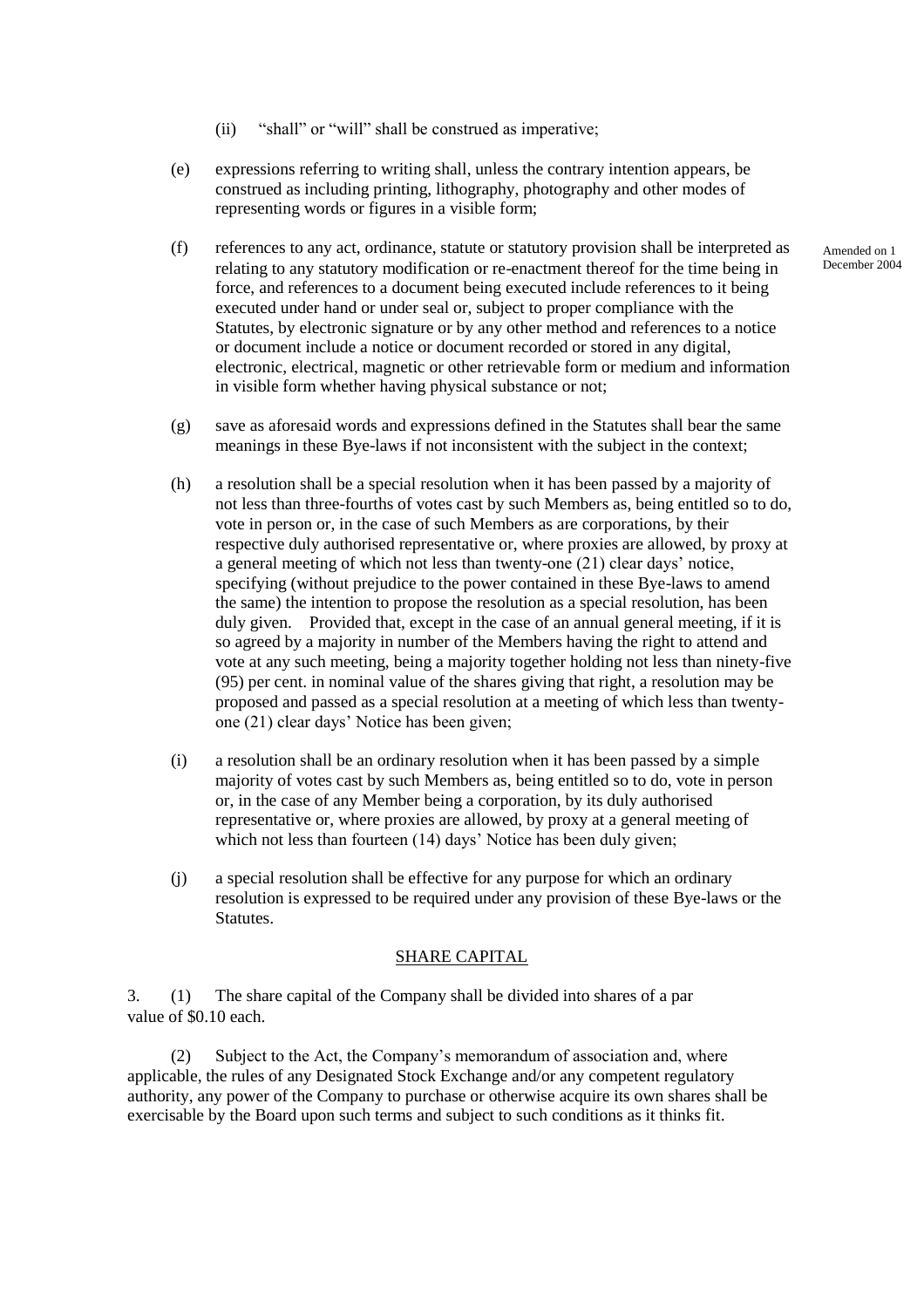(3) Neither the Company nor any of its subsidiaries shall directly or indirectly give financial assistance to a person who is acquiring or proposing to acquire shares in the Company for the purpose of that acquisition whether before or at the same time as the acquisition takes place or afterwards PROVIDED that nothing in this Bye-law shall prohibit transactions permitted by the Act.

## ALTERATION OF CAPITAL

4. The Company may from time to time by ordinary resolution in accordance with Section 45 of the Act:

- (a) increase its capital by such sum, to be divided into shares of such amounts, as the resolution shall prescribe;
- (b) consolidate and divide all or any of its capital into shares of larger amount than its existing shares;
- (c) divide its shares into several classes and without prejudice to any special rights previously conferred on the holders of existing shares attach thereto respectively any preferential, deferred, qualified or special rights, privileges, conditions or such restrictions which in the absence of any such determination by the Company in general meeting, as the Directors may determine provided always that where the Company issues shares which do not carry voting rights, the words "non-voting" shall appear in the designation of such shares and where the equity capital includes shares with different voting rights, the designation of each class of shares, other than those with the most favourable voting rights, must include the words "restricted voting" or "limited voting";
- (d) sub-divide its shares, or any of them, into shares of smaller amount than is fixed by the memorandum of association (subject, nevertheless, to the Act), and may by such resolution determine that, as between the holders of the shares resulting from such sub-division, one or more of the shares may have any such preferred rights or be subject to any such restrictions as compared with the other or others as the Company has power to attach to unissued or new shares;
- (e) change the currency denomination of its share capital; and
- (f) cancel any shares which, at the date of the passing of the resolution, have not been taken, or agreed to be taken, by any person, and diminish the amount of its capital by the amount of the shares so cancelled.

5. The Board may settle as it considers expedient any difficulty which arises in relation to any consolidation and division under the last preceding Bye-law and in particular but without prejudice to the generality of the foregoing may issue certificates in respect of fractions of shares or arrange for the sale of the shares representing fractions and the distribution of the net proceeds of sale (after deduction of the expenses of such sale) in due proportion amongst the Members who would have been entitled to the fractions, and for this purpose the Board may authorise some person to transfer the shares representing fractions to their purchaser or resolve that such net proceeds be paid to the Company for the Company's benefit. Such purchaser will not be bound to see to the application of the purchase money nor will his title to the shares be affected by any irregularity or invalidity in the proceedings relating to the sale.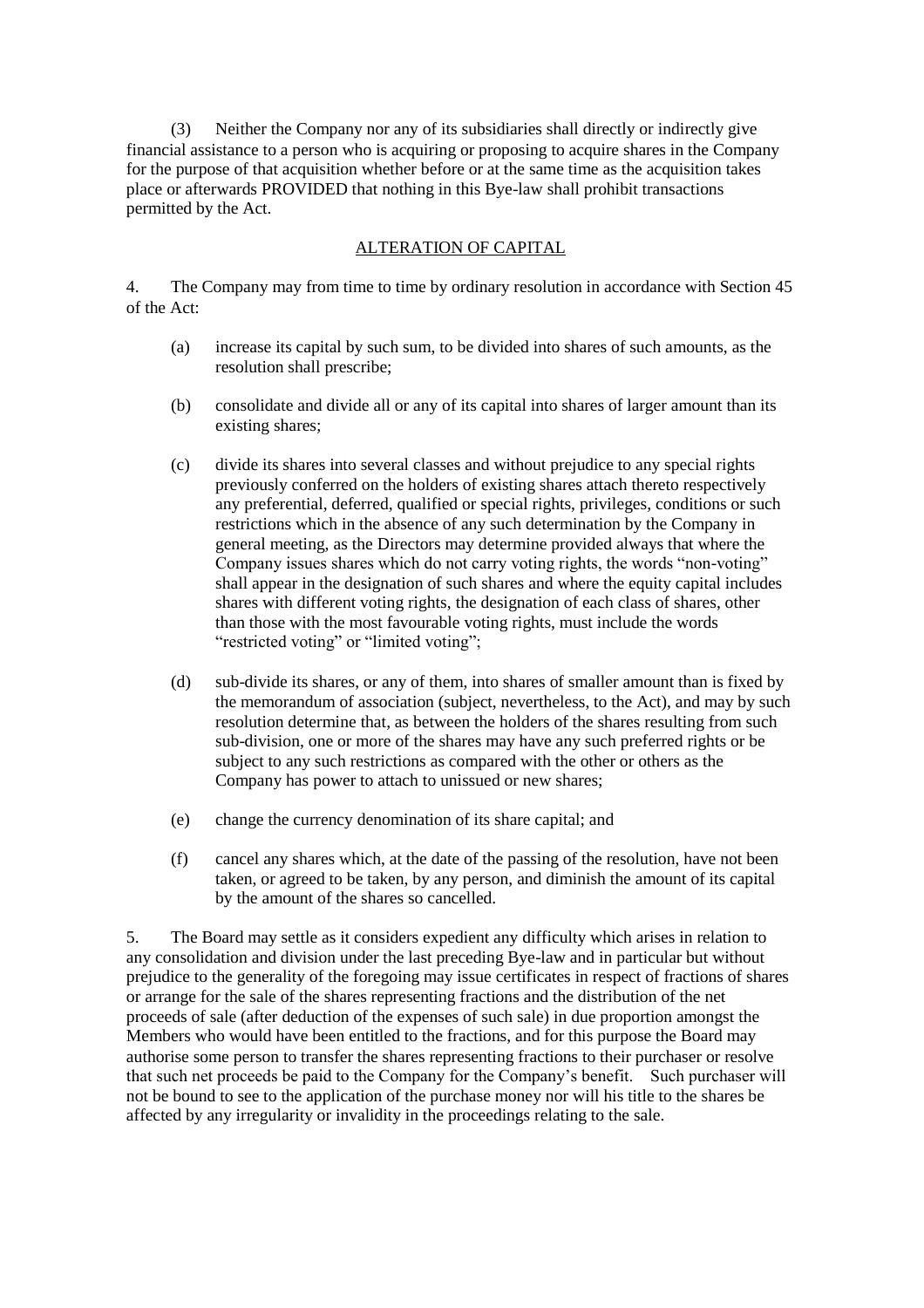6. The Company may from time to time by special resolution, subject to any confirmation or consent required by law, reduce its authorised or issued share capital or any share premium account or other undistributable reserve in any manner permitted by law.

7. Except so far as otherwise provided by the conditions of issue, or by these Bye-laws, any capital raised by the creation of new shares shall be treated as if it formed part of the original capital of the Company, and such shares shall be subject to the provisions contained in these Bye-laws with reference to the payment of calls and instalments, transfer and transmission, forfeiture, lien, cancellation, surrender, voting and otherwise.

## SHARE RIGHTS

8. Subject to any special rights conferred on the holders of any shares or class of shares, any share in the Company (whether forming part of the present capital or not) may be issued with or have attached thereto such rights or restrictions whether in regard to dividend, voting, return of capital or otherwise as the Company may by ordinary resolution determine or, if there has not been any such determination or so far as the same shall not make specific provision, as the Board may determine.

9. Subject to Sections 42 and 43 of the Act, any preference shares may be issued or converted into shares that, at a determinable date or at the option of the Company or the holder if so authorised by its memorandum of association, are liable to be redeemed on such terms and in such manner as the Company before the issue or conversion may by ordinary resolution of the Members determine.

## VARIATION OF RIGHTS

10. Subject to the Act and without prejudice to Bye-law 8, all or any of the special rights for the time being attached to the shares or any class of shares may, unless otherwise provided by the terms of issue of the shares of that class, from time to time (whether or not the Company is being wound up) be varied, modified or abrogated either with the consent in writing of the holders of not less than three-fourths of the issued shares of that class or with the sanction of a special resolution passed at a separate general meeting of the holders of the shares of that class. To every such separate general meeting all the provisions of these Bye-laws relating to general meetings of the Company shall, mutatis mutandis, apply, but so that:

- (a) the necessary quorum (other than at an adjourned meeting) shall be two persons holding or representing by proxy not less than one-third in nominal value of the issued shares of that class and at any adjourned meeting of such holders, two holders present in person or by proxy (whatever the number of shares held by them) shall be a quorum;
- (b) every holder of shares of the class shall be entitled on a poll to one vote for every such share held by him; and
- (c) any holder of shares of the class present in person or by proxy may demand a poll.

11. The special rights conferred upon the holders of any shares or class of shares shall not, unless otherwise expressly provided in the rights attaching to or the terms of issue of such shares, be deemed to be varied, modified or abrogated by the creation or issue of further shares ranking pari passu therewith.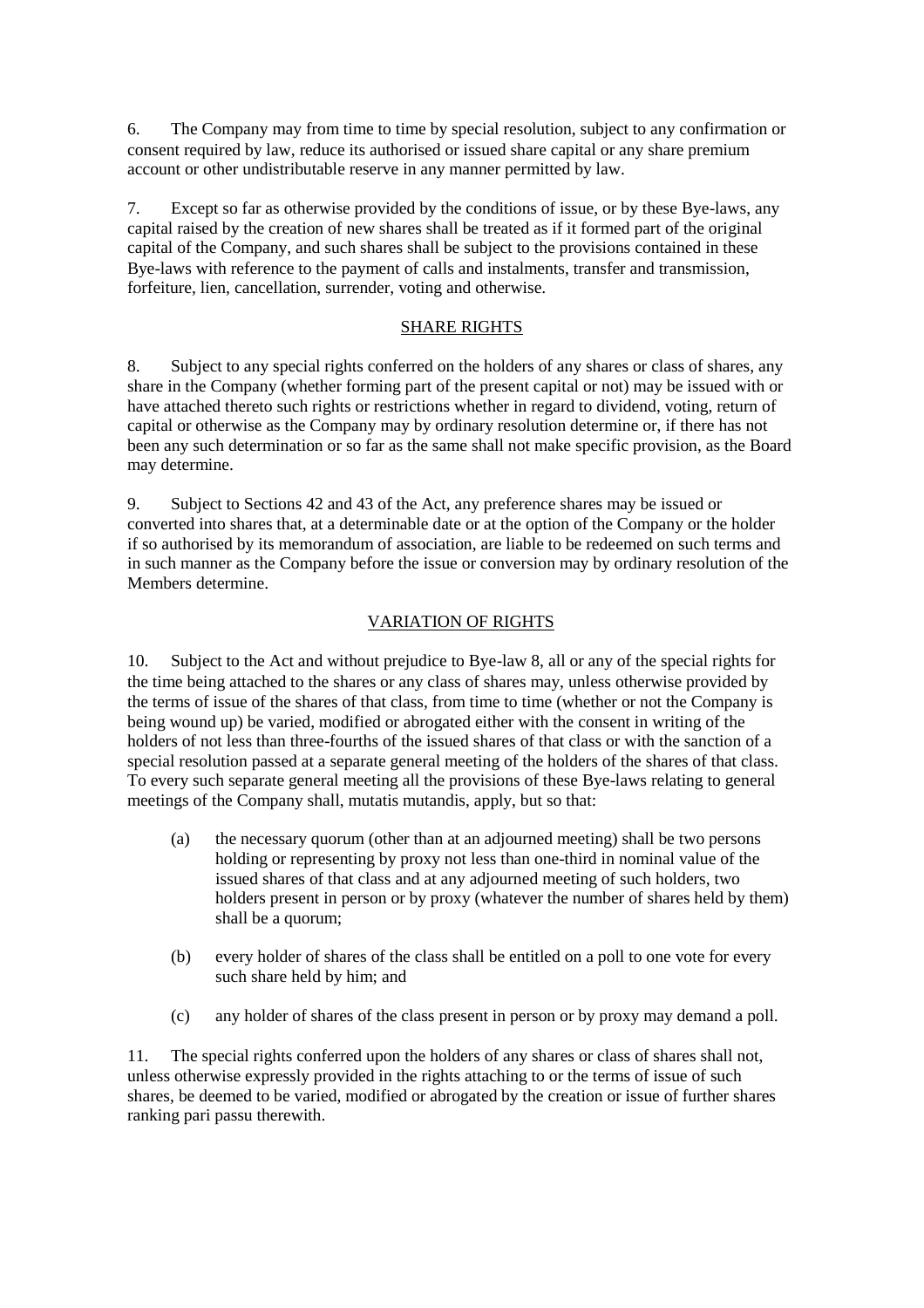#### SHARES

12. (1) Subject to the Act and these Bye-laws and without prejudice to any special rights or restrictions for the time being attached to any shares or any class of shares, the unissued shares of the Company (whether forming part of the original or any increased capital) shall be at the disposal of the Board, which may offer, allot, grant options over or otherwise dispose of them to such persons, at such times and for such consideration and upon such terms and conditions as the Board may in its absolute discretion determine but so that no shares shall be issued at a discount. Neither the Company nor the Board shall be obliged, when making or granting any allotment of, offer of, option over or disposal of shares, to make, or make available, any such offer, option or shares to Members or others with registered addresses in any particular territory or territories being a territory or territories where, in the absence of a registration statement or other special formalities, this would or might, in the opinion of the Board, be unlawful or impracticable. Members affected as a result of the foregoing sentence shall not be, or be deemed to be, a separate class of members for any purpose whatsoever.

The Board may issue warrants conferring the right upon the holders thereof to subscribe for any class of shares or securities in the capital of the Company on such terms as it may from time to time determine.

13. The Company may in connection with the issue of any shares exercise all powers of paying commission and brokerage conferred or permitted by the Act. Subject to the Act, the commission may be satisfied by the payment of cash or by the allotment of fully or partly paid shares or partly in one and partly in the other.

14. Except as required by law, no person shall be recognised by the Company as holding any share upon any trust and the Company shall not be bound by or required in any way to recognise (even when having notice thereof) any equitable, contingent, future or partial interest in any share or any fractional part of a share or (except only as otherwise provided by these Bye-laws or by law) any other rights in respect of any share except an absolute right to the entirety thereof in the registered holder.

15. Subject to the Act and these Bye-laws, the Board may at any time after the allotment of shares but before any person has been entered in the Register as the holder, recognise a renunciation thereof by the allottee in favour of some other person and may accord to any allottee of a share a right to effect such renunciation upon and subject to such terms and conditions as the Board considers fit to impose.

## SHARE CERTIFICATES

16. Every share certificate shall be issued under the Seal or a facsimile thereof and shall specify the number and class and distinguishing numbers (if any) of the shares to which it relates, and the amount paid up thereon and may otherwise be in such form as the Directors may from time to time determine. No certificate shall be issued representing shares of more than one class. The Board may by resolution determine, either generally or in any particular case or cases, that any signatures on any such certificates (or certificates in respect of other securities) need not be autographic but may be affixed to such certificates by some mechanical means or may be printed thereon or that such certificates need not be signed by any person.

17. (1) In the case of a share held jointly by several persons, the Company shall not be bound to issue more than one certificate therefor and delivery of a certificate to one of several joint holders shall be sufficient delivery to all such holders.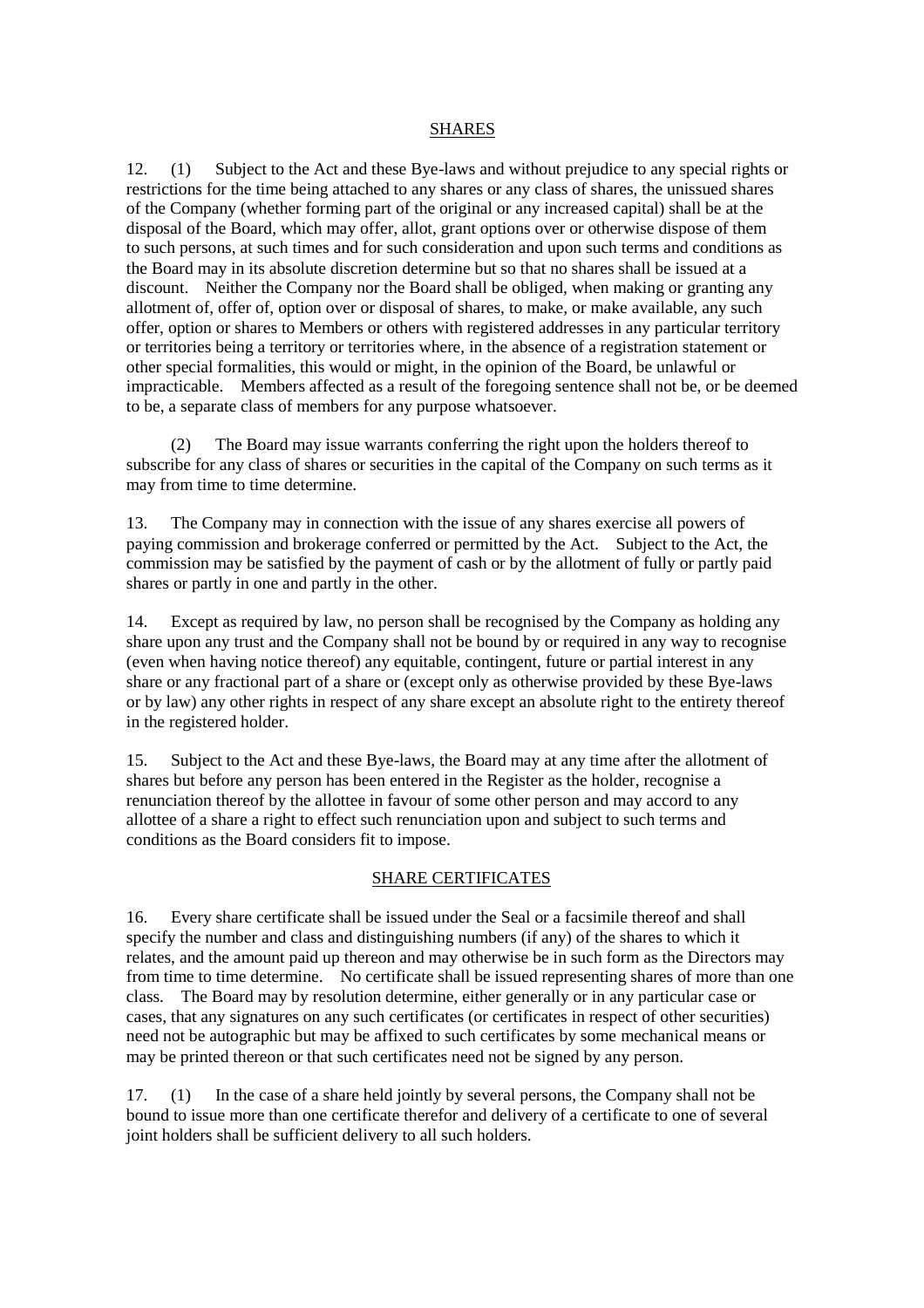(2) Where a share stands in the names of two or more persons, the person first named in the Register shall as regards service of notices and, subject to the provisions of these Byelaws, all or any other matters connected with the Company, except the transfer of the shares, be deemed the sole holder thereof.

18. Every person whose name is entered, upon an allotment of shares, as a Member in the Register shall be entitled, without payment, to receive one certificate for all such shares of any one class or several certificates each for one or more of such shares of such class upon payment for every certificate after the first of such reasonable out-of-pocket expenses as the Board from time to time determines.

19. Share certificates shall be issued in the case of an issue of shares within twenty-one (21) days (or such longer period as the terms of the issue provide) after allotment or in the case of a transfer of fully or partly paid shares within twenty-one (21) days after lodgment of a transfer with the Company, not being a transfer which the Company is for the time being entitled to refuse to register and does not register.

20. (1) Upon every transfer of shares the certificate held by the transferor shall be given up to be cancelled, and shall forthwith be cancelled accordingly, and a new certificate shall be issued to the transferee in respect of the shares transferred to him at such fee as is provided in paragraph (2) of this Bye-law. If any of the shares included in the certificate so given up shall be retained by the transferor a new certificate for the balance shall be issued to him at the aforesaid fee payable by the transferor to the Company in respect thereof.

(2) The fee referred to in paragraph (1) above shall be an amount not exceeding \$2 or such other maximum amount as the Designated Stock Exchange may from time to time determine provided that the Board may at any time determine a lower amount for such fee.

21. If a share certificate shall be damaged or defaced or alleged to have been lost, stolen or destroyed a new certificate representing the same shares may be issued to the relevant member upon request and on payment of such fee as the Designated Stock Exchange may determine to be the maximum payable or such lesser sum as the Board may determine and, subject to compliance with such terms (if any) as to evidence and indemnity and to payment of the costs and reasonable out-of-pocket expenses of the Company in investigating such evidence and preparing such indemnity as the Board may think fit and, in case of damage or defacement, on delivery of the old certificate to the Company provided always that where share warrants have been issued, no new share warrant shall be issued to replace one that has been lost unless the Directors are satisfied beyond reasonable doubt that the original has been destroyed.

## LIEN

22. The Company shall have a first and paramount lien on every share (not being a fully paid share) for all moneys (whether presently payable or not) called or payable at a fixed time in respect of that share. The Company shall also have a first and paramount lien on every share (not being a fully paid share) registered in the name of a Member (whether or not jointly with other Members) for all amounts of money presently payable by such Member or his estate to the Company whether the same shall have been incurred before or after notice to the Company of any equitable or other interest of any person other than such member, and whether the period for the payment or discharge of the same shall have actually arrived or not, and notwithstanding that the same are joint debts or liabilities of such Member or his estate and any other person, whether a Member of the Company or not. The Company's lien on a share shall extend to all dividends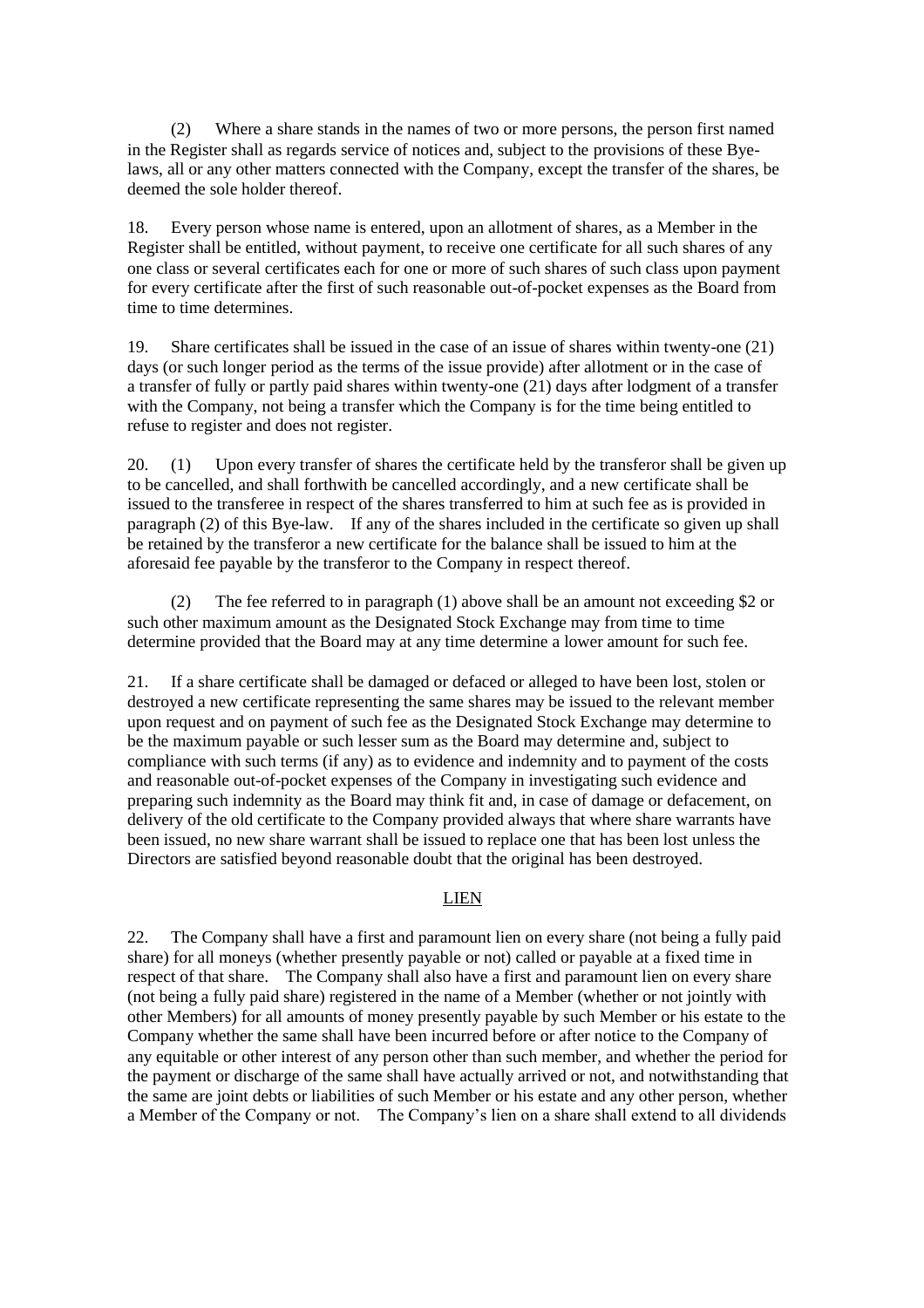or other moneys payable thereon or in respect thereof. The Board may at any time, generally or in any particular case, waive any lien that has arisen or declare any share exempt in whole or in part, from the provisions of this Bye-law.

23. Subject to these Bye-laws, the Company may sell in such manner as the Board determines any share on which the Company has a lien, but no sale shall be made unless some sum in respect of which the lien exists is presently payable, or the liability or engagement in respect of which such lien exists is liable to be presently fulfilled or discharged nor until the expiration of fourteen clear days after a notice in writing, stating and demanding payment of the sum presently payable, or specifying the liability or engagement and demanding fulfilment or discharge thereof and giving notice of the intention to sell in default, has been served on the registered holder for the time being of the share or the person entitled thereto by reason of his death or bankruptcy.

24. The net proceeds of the sale shall be received by the Company and applied in or towards payment or discharge of the debt or liability in respect of which the lien exists, so far as the same is presently payable, and any residue shall (subject to a like lien for debts or liabilities not presently payable as existed upon the share prior to the sale) be paid to the person entitled to the share at the time of the sale. To give effect to any such sale the Board may authorise some person to transfer the shares sold to the purchaser thereof. The purchaser shall be registered as the holder of the shares so transferred and he shall not be bound to see to the application of the purchase money, nor shall his title to the shares be affected by any irregularity or invalidity in the proceedings relating to the sale.

## CALLS ON SHARES

25. Subject to these Bye-laws and to the terms of allotment, the Board may from time to time make calls upon the Members in respect of any moneys unpaid on their shares (whether on account of the nominal value of the shares or by way of premium), and each Member shall (subject to being given at least fourteen (14) clear days' Notice specifying the time and place of payment) pay to the Company as required by such notice the amount called on his shares. A call may be extended, postponed or revoked in whole or in part as the Board determines but no member shall be entitled to any such extension, postponement or revocation except as a matter of grace and favour.

26. A call shall be deemed to have been made at the time when the resolution of the Board authorising the call was passed and may be made payable either in one lump sum or by instalments. The Directors may make arrangements on the issue of shares for a difference between the shareholders in the amount of calls to be paid and in the times of payment.

27. A person upon whom a call is made shall remain liable for calls made upon him notwithstanding the subsequent transfer of the shares in respect of which the call was made. The joint holders of a share shall be jointly and severally liable to pay all calls and instalments due in respect thereof or other moneys due in respect thereof.

28. If a sum called in respect of a share is not paid before or on the day appointed for payment thereof, the person from whom the sum is due shall pay interest on the amount unpaid from the day appointed for payment thereof to the time of actual payment at such rate (not exceeding twenty per cent. (20%) per annum) as the Board may determine, but the Board may in its absolute discretion waive payment of such interest wholly or in part.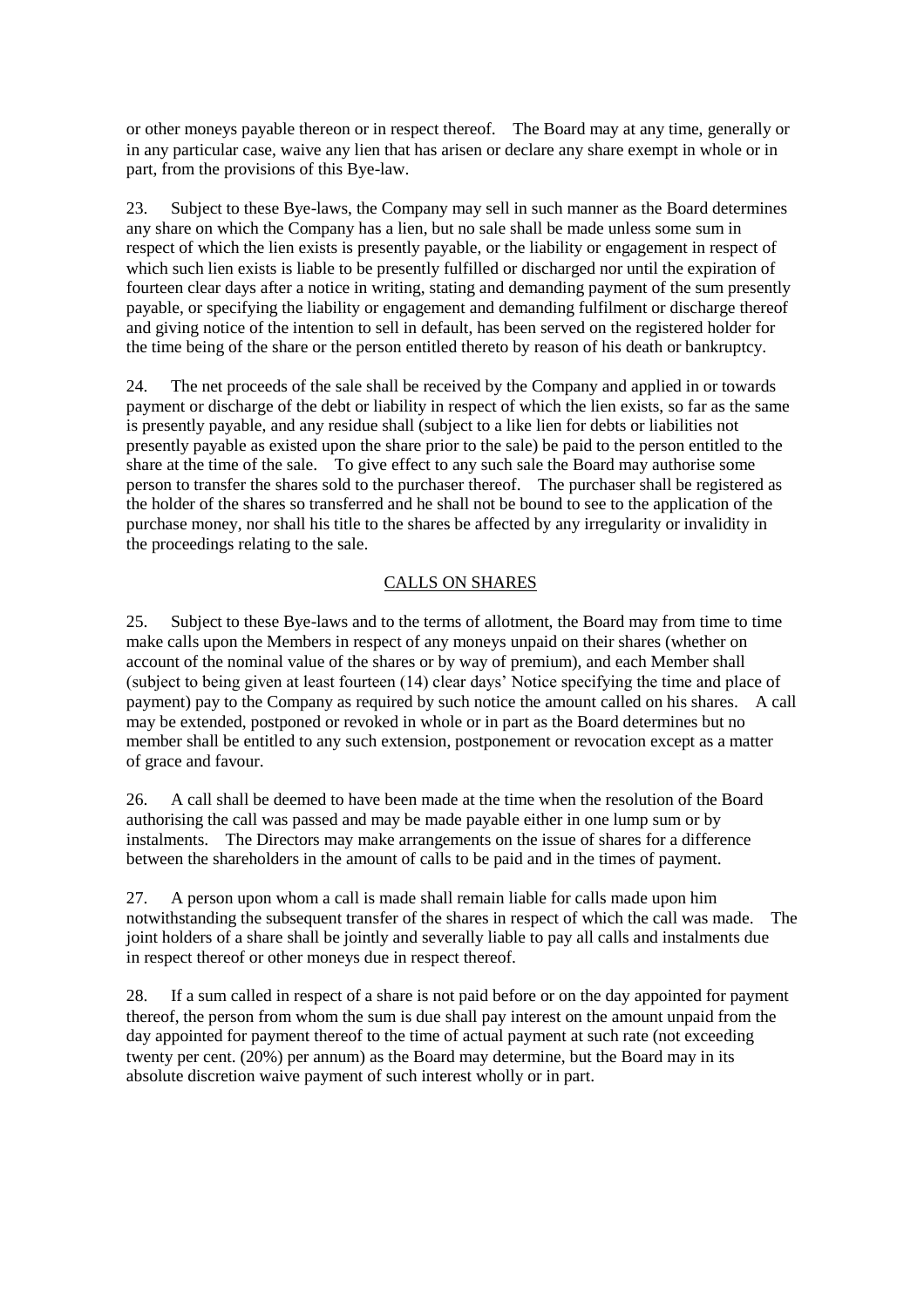29. No Member shall be entitled to receive any dividend or bonus or to be present and vote (save as proxy for another Member) at any General Meeting either personally or by proxy, or be reckoned in a quorum, or exercise any other privilege as a Member until all calls or instalments due by him to the Company, whether alone or jointly with any other person, together with interest and expenses (if any) shall have been paid.

30. On the trial or hearing of any action or other proceedings for the recovery of any money due for any call, it shall be sufficient to prove that the name of the Member sued is entered in the Register as the holder, or one of the holders, of the shares in respect of which such debt accrued, that the resolution making the call is duly recorded in the minute book, and that notice of such call was duly given to the Member sued, in pursuance of these Bye-laws; and it shall not be necessary to prove the appointment of the Directors who made such call, nor any other matters whatsoever, but the proof of the matters aforesaid shall be conclusive evidence of the debt.

31. Any amount payable in respect of a share upon allotment or at any fixed date, whether in respect of nominal value or premium or as an instalment of a call, shall be deemed to be a call duly made and payable on the date fixed for payment and if it is not paid the provisions of these Bye-laws shall apply as if that amount had become due and payable by virtue of a call duly made and notified.

32. On the issue of shares the Board may differentiate between the allottees or holders as to the amount of calls to be paid and the times of payment.

33. The Board may, if it thinks fit, receive from any Member willing to advance the same, and either in money or money's worth, all or any part of the moneys uncalled and unpaid or instalments payable upon any shares held by him and upon all or any of the moneys so advanced (until the same would, but for such advance, become presently payable) pay interest at such rate (if any) as the Board may decide. The Board may at any time repay the amount so advanced upon giving to such Member not less than one month's notice in writing of its intention in that behalf, unless before the expiration of such notice the amount so advanced shall have been called up on the shares in respect of which it was advanced. Such payment in advance shall not entitle the holder of such share or shares to participate in respect thereof in a dividend subsequently declared.

## FORFEITURE OF SHARES

34. (1) If a call remains unpaid after it has become due and payable the Board may give to the person from whom it is due not less than fourteen (14) clear days' notice:

- (a) requiring payment of the amount unpaid together with any interest which may have accrued and which may still accrue up to the date of actual payment; and
- (b) stating that if the notice is not complied with the shares on which the call was made will be liable to be forfeited.

(2) If the requirements of any such notice are not complied with, any share in respect of which such notice has been given may at any time thereafter, before payment of all calls and interest due in respect thereof has been made, be forfeited by a resolution of the Board to that effect, and such forfeiture shall include all dividends and bonuses declared in respect of the forfeited share but not actually paid before the forfeiture.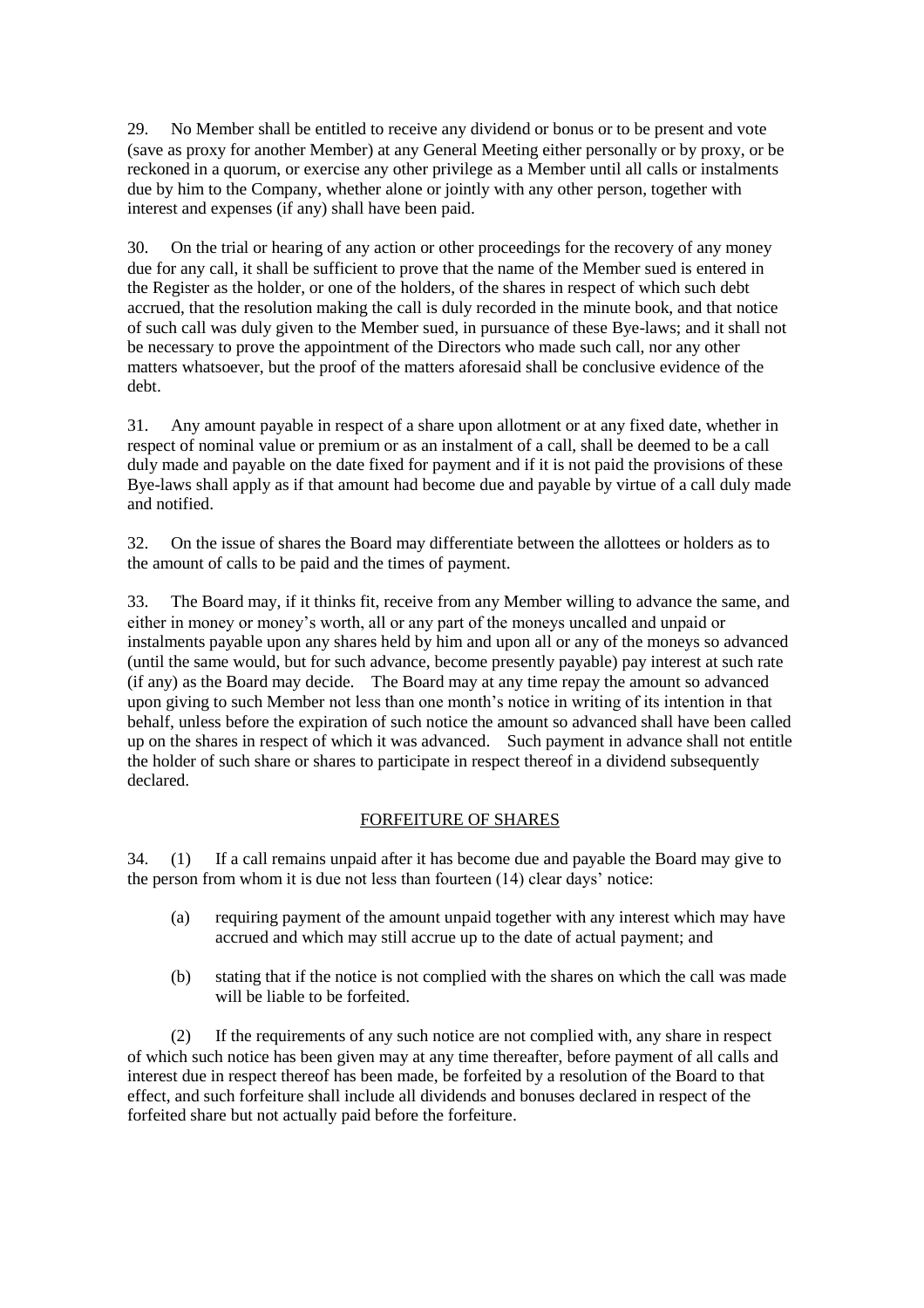35. When any share has been forfeited, notice of the forfeiture shall be served upon the person who was before forfeiture the holder of the share. No forfeiture shall be invalidated by any omission or neglect to give such notice.

36. The Board may accept the surrender of any share liable to be forfeited hereunder and, in such case, references in these Bye-laws to forfeiture will include surrender.

37. Until cancelled in accordance with the requirements of the Act, a forfeited share shall be the property of the Company and may be sold, re-allotted or otherwise disposed of to such person, upon such terms and in such manner as the Board determines, and at any time before a sale, re-allotment or disposition the forfeiture may be annulled by the Board on such terms as the Board determines.

38. A person whose shares have been forfeited shall cease to be a Member in respect of the forfeited shares but nevertheless shall remain liable to pay the Company all moneys which at the date of forfeiture were presently payable by him to the Company in respect of the shares, with (if the Directors shall in their discretion so require) interest thereon from the date of forfeiture until payment at such rate (not exceeding twenty per cent. (20%) per annum) as the Board determines. The Board may enforce payment thereof if it thinks fit, and without any deduction or allowance for the value of the forfeited shares, at the date of forfeiture, but his liability shall cease if and when the Company shall have received payment in full of all such moneys in respect of the shares. For the purposes of this Bye-law any sum which, by the terms of issue of a share, is payable thereon at a fixed time which is subsequent to the date of forfeiture, whether on account of the nominal value of the share or by way of premium, shall notwithstanding that time has not yet arrived be deemed to be payable at the date of forfeiture, and the same shall become due and payable immediately upon the forfeiture, but interest thereon shall only be payable in respect of any period between the said fixed time and the date of actual payment.

39. A declaration by a Director or the Secretary that a share has been forfeited on a specified date shall be conclusive evidence of the facts therein stated as against all persons claiming to be entitled to the share, and such declaration shall (subject to the execution of an instrument of transfer by the Company if necessary) constitute a good title to the share, and the person to whom the share is disposed of shall be registered as the holder of the share and shall not be bound to see to the application of the consideration (if any), nor shall his title to the share be affected by any irregularity in or invalidity of the proceedings in reference to the forfeiture, sale or disposal of the share. When any share shall have been forfeited, notice of the declaration shall be given to the member in whose name it stood immediately prior to the forfeiture, and an entry of the forfeiture, with the date thereof, shall forthwith be made in the register, but no forfeiture shall be in any manner invalidated by any omission or neglect to give such notice or make any such entry.

40. Notwithstanding any such forfeiture as aforesaid the Board may at any time, before any shares so forfeited shall have been sold, re-allotted or otherwise disposed of, permit the shares forfeited to be bought back upon the terms of payment of all calls and interest due upon and expenses incurred in respect of the share, and upon such further terms (if any) as it thinks fit.

41. The forfeiture of a share shall not prejudice the right of the Company to any call already made or instalment payable thereon.

42. The provisions of these Bye-laws as to forfeiture shall apply in the case of non-payment of any sum which, by the terms of issue of a share, becomes payable at a fixed time, whether on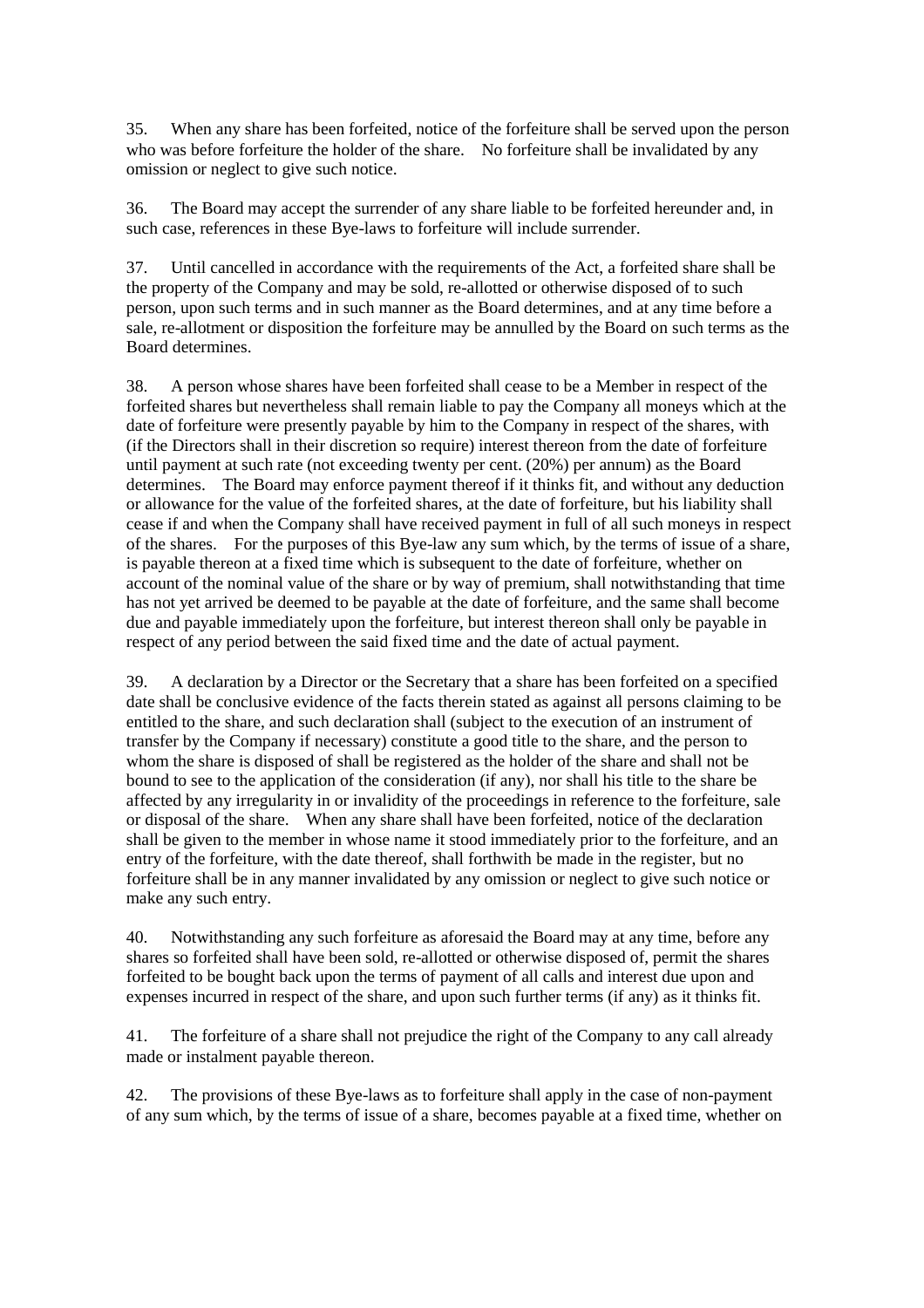account of the nominal value of the share or by way of premium, as if the same had been payable by virtue of a call duly made and notified.

## REGISTER OF MEMBERS

43. (1) The Company shall keep in one or more books a Register of its Members and shall enter therein the following particulars, that is to say:

- (a) the name and address of each Member, the number and class of shares held by him and the amount paid or agreed to be considered as paid on such shares;
- (b) the date on which each person was entered in the Register; and
- (c) the date on which any person ceased to be a Member.

(2) Subject to the Act, the Company may keep an overseas or local or other branch register of Members resident in any place, and the Board may make and vary such regulations as it determines in respect of the keeping of any such register and maintaining a Registration Office in connection therewith.

44. The Register and branch register of Members, as the case may be, shall be open to inspection between 10 a.m. and 12 noon on every business day by Members without charge or by any other person, upon a maximum payment of five Bermuda dollars, at the Office or such other place in Bermuda at which the Register is kept in accordance with the Act or, if appropriate, upon a maximum payment of ten dollars at the Registration Office. The Register including any overseas or local or other branch register of Members may, after notice has been given by advertisement in an appointed newspaper and where applicable, any other newspapers in accordance with the requirements of any Designated Stock Exchange to that effect, be closed at such times or for such periods not exceeding in the whole thirty (30) days in each year as the Board may determine and either generally or in respect of any class of shares.

## RECORD DATES

45. Notwithstanding any other provision of these Bye-laws the Company or the Directors may fix any date as the record date for:

- (a) determining the Members entitled to receive any dividend, distribution, allotment or issue and such record date may be on, or at any time not more than 30 days before or after, any date on which such dividend, distribution, allotment or issue is declared, paid or made;
- (b) determining the Members entitled to receive notice of and to vote at any general meeting of the Company.

## TRANSFER OF SHARES

46. Subject to these Bye-laws, any Member may transfer all or any of his shares by an instrument of transfer in the usual or common form or in any other form approved by the Board and may be under hand or, if the transferor or transferee is a clearing house or its nominee(s), by hand or by machine imprinted signature or by such other manner of execution as the Board may approve from time to time.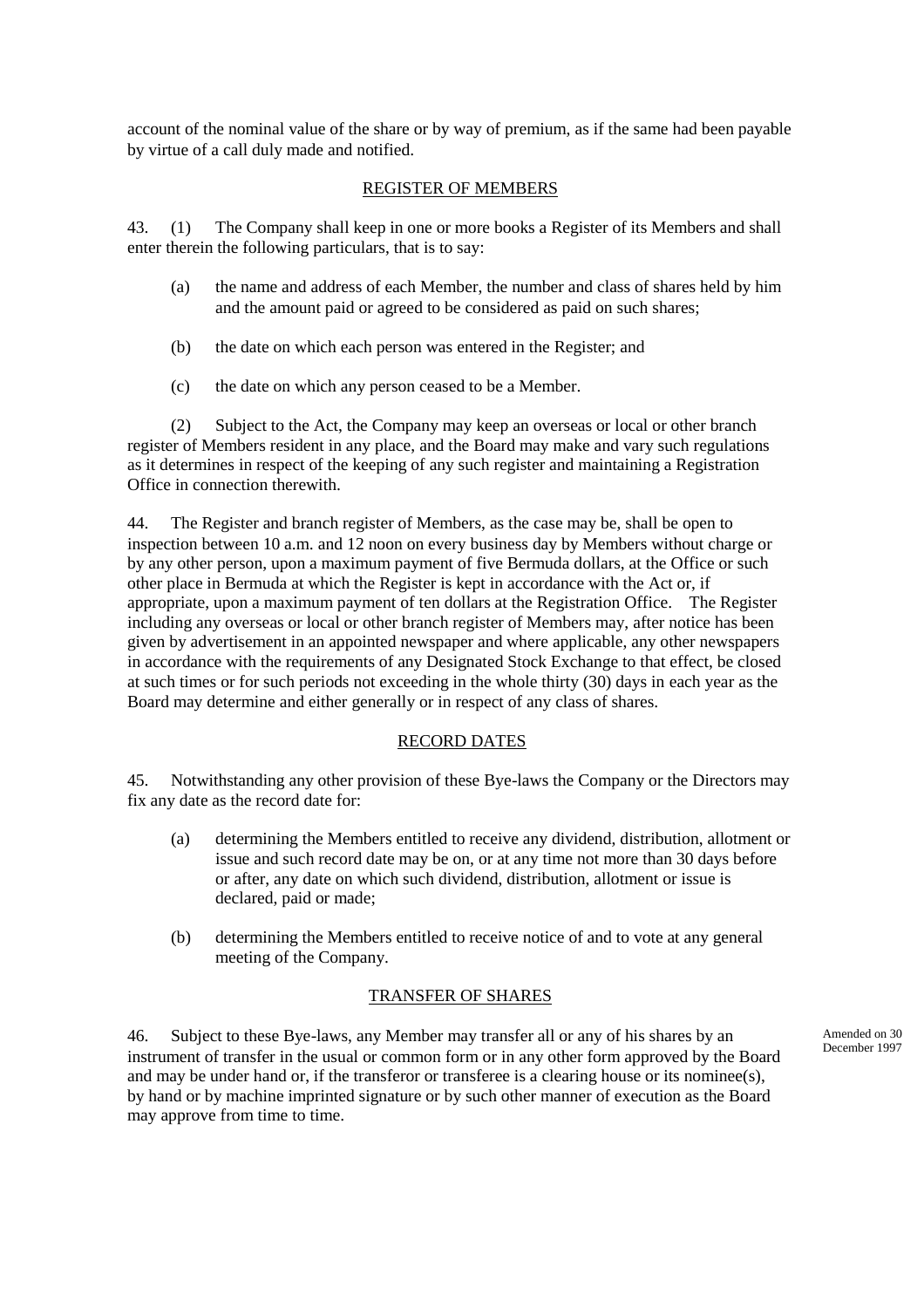47. The instrument of transfer shall be executed by or on behalf of the transferor and the transferee provided that the Board may dispense with the execution of the instrument of transfer by the transferee in any case which it thinks fit in its discretion to do so. The Board may also resolve, either generally or in any particular case, upon request by either the transferor or transferee, to accept mechanically executed transfers. The transferor shall be deemed to remain the holder of the share until the name of the transferee is entered in the Register in respect thereof. Nothing in these Bye-laws shall preclude the Board from recognising a renunciation of the allotment or provisional allotment of any share by the allottee in favour of some other person.

48. (1) The Board may, in its absolute discretion, and without giving any reason therefor, refuse to register a transfer of any share (not being a fully paid up share) to a person of whom it does not approve, or any share issued under any share incentive scheme for employees upon which a restriction on transfer imposed thereby still subsists, and it may also, without prejudice to the foregoing generality, refuse to register a transfer of any share to more than four (4) joint holders or a transfer of any share (not being a fully paid up share) on which the Company has a lien.

(2) No transfer shall be made to an infant or to a person of unsound mind or under other legal disability.

(3) The Board in so far as permitted by any applicable law may, in its absolute discretion, at any time and from time to time transfer any share upon the Register to any branch register or any share on any branch register to the Register or any other branch register. In the event of any such transfer, the shareholder requesting such transfer shall bear the cost of effecting the transfer unless the Board otherwise determines.

(4) Unless the Board otherwise agrees (which agreement may be on such terms and subject to such conditions as the Board in its absolute discretion may from time to time determine, and which agreement it shall, without giving any reason therefor, be entitled in its absolute discretion to give or withhold), no shares upon the Register shall be transferred to any branch register nor shall shares on any branch register be transferred to the Register or any other branch register and all transfers and other documents of title shall be lodged for registration, and registered, in the case of any shares on a branch register, at the relevant Registration Office, and, in the case of any shares on the Register, at the Office or such other place in Bermuda at which the Register is kept in accordance with the Act.

49. Without limiting the generality of the last preceding Bye-law, the Board may decline to recognise any instrument of transfer unless:-

- (a) a fee of such sum as the Designated Stock Exchange may determine to be payable or such lesser sum as the Board may from time to time require is paid to the Company in respect thereof;
- (b) the instrument of transfer is in respect of only one class of share;
- (c) the instrument of transfer is lodged at the Office or such other place in Bermuda at which the Register is kept in accordance with the Act or the Registration Office (as the case may be) accompanied by the relevant share certificate(s) and such other evidence as the Board may reasonably require to show the right of the transferor to make the transfer (and, if the instrument of transfer is executed by some other person on his behalf, the authority of that person so to do); and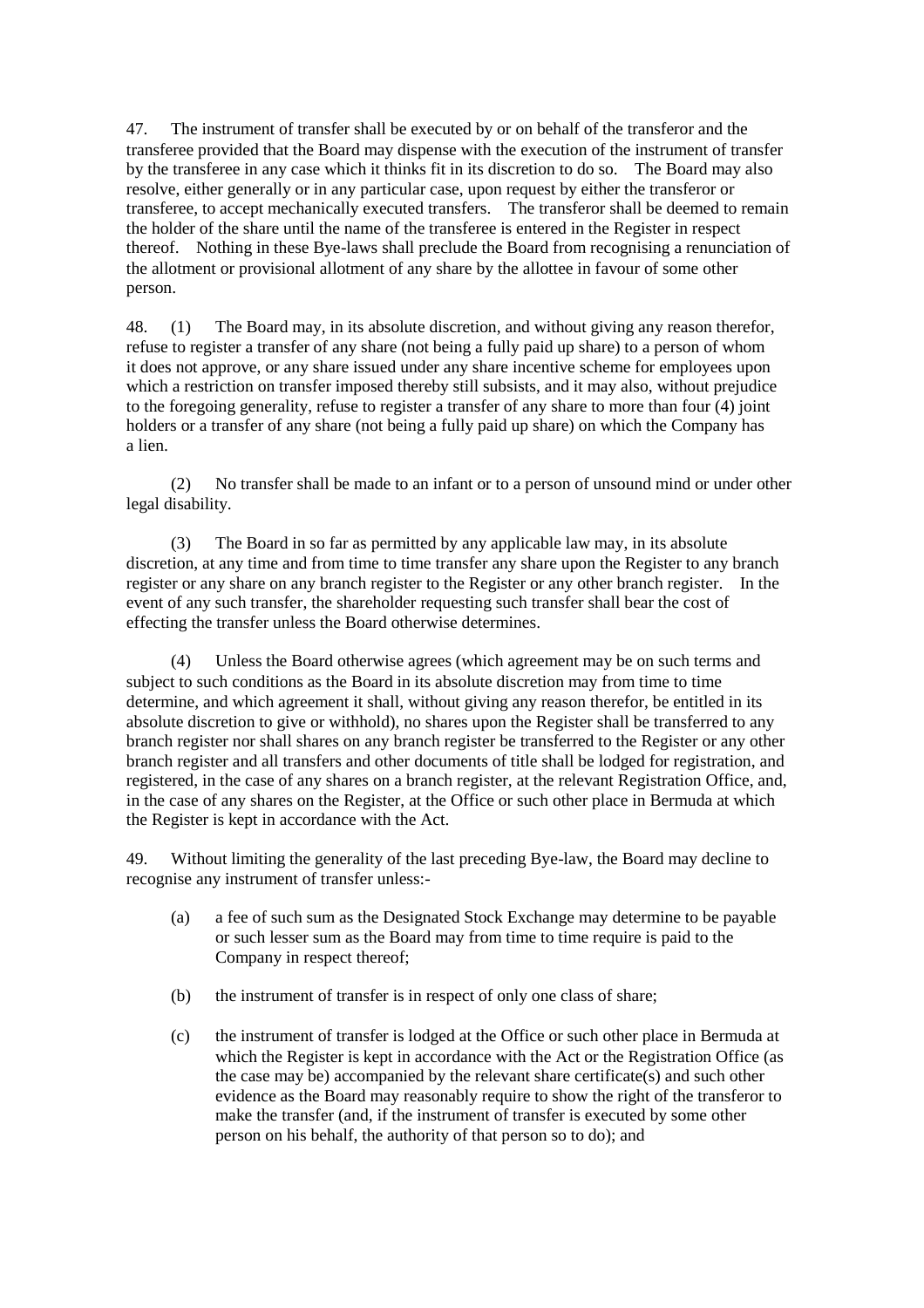(d) if applicable, the instrument of transfer is duly and properly stamped.

50. If the Board refuses to register a transfer of any share, it shall, within two (2) months after the date on which the transfer was lodged with the Company, send to each of the transferor and transferee notice of the refusal.

51. The registration of transfers of shares or of any class of shares may, after notice has been given by advertisement in an appointed newspaper and, where applicable, any other newspapers in accordance with the requirements of any Designated Stock Exchange or by any electronic means as may be permitted by the Statutes and in such manner as may be accepted by the Designated Stock Exchange to that effect be suspended at such times and for such periods (not exceeding thirty (30) days in any year) as the Board may determine.

## TRANSMISSION OF SHARES

52. If a Member dies, the survivor or survivors where the deceased was a joint holder, and his legal personal representatives where he was a sole or only surviving holder, will be the only persons recognised by the Company as having any title to his interest in the shares; but nothing in this Bye-law will release the estate of a deceased Member (whether sole or joint) from any liability in respect of any share which had been solely or jointly held by him.

53. Subject to Section 52 of the Act, any person becoming entitled to a share in consequence of the death or bankruptcy or winding-up of a Member may, upon such evidence as to his title being produced as may be required by the Board, elect either to become the holder of the share or to have some person nominated by him registered as the transferee thereof. If he elects to become the holder he shall notify the Company in writing either at the Registration Office or Office, as the case may be, to that effect. If he elects to have another person registered he shall execute a transfer of the share in favour of that person. The provisions of these Bye-laws relating to the transfer and registration of transfers of shares shall apply to such notice or transfer as aforesaid as if the death or bankruptcy of the Member had not occurred and the notice or transfer were a transfer signed by such Member.

54. A person becoming entitled to a share by reason of the death or bankruptcy or windingup of a Member shall be entitled to the same dividends and other advantages to which he would be entitled if he were the registered holder of the share. However, the Board may, if it thinks fit, withhold the payment of any dividend payable or other advantages in respect of such share until such person shall become the registered holder of the share or shall have effectually transferred such share, but, subject to the requirements of Bye-law 75(2) being met, such a person may vote at meetings.

## UNTRACEABLE MEMBERS

55. (1) Without prejudice to the rights of the Company under paragraph (2) of this Bye-law, the Company may cease sending cheques for dividend entitlements or dividend warrants by post if such cheques or warrants have been left uncashed on two consecutive occasions. However, the Company may exercise the power to cease sending cheques for dividend entitlements or dividend warrants after the first occasion on which such a cheque or warrant is returned undelivered.

(2) The Company shall have the power to sell, in such manner as the Board thinks fit, any shares of a Member who is untraceable, but no such sale shall be made unless: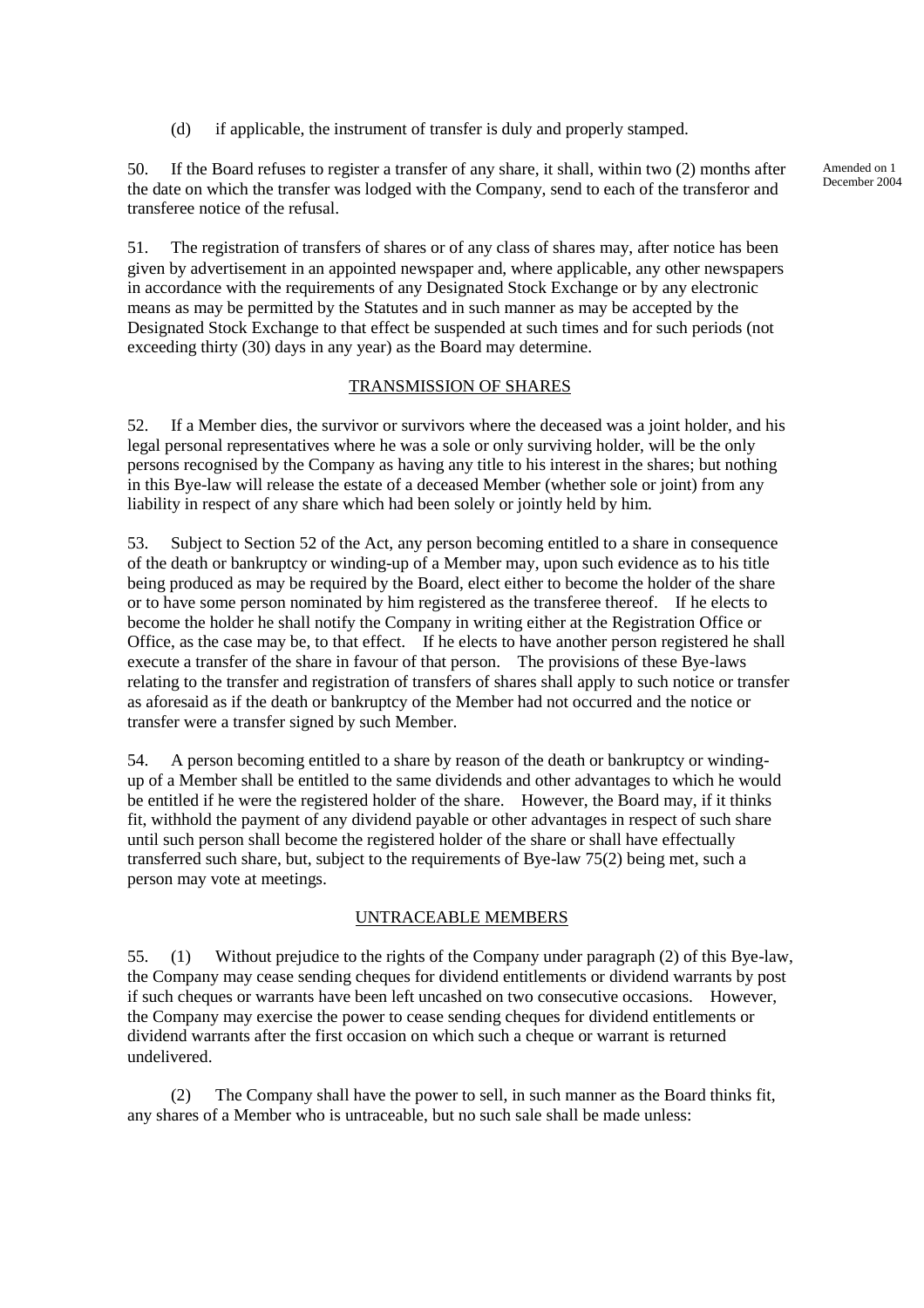- (a) all cheques or warrants in respect of dividends of the shares in question, being not less than three in total number, for any sum payable in cash to the holder of such shares in respect of them sent during the relevant period in the manner authorised by the Bye-laws of the Company have remained uncashed;
- (b) so far as it is aware at the end of the relevant period, the Company has not at any time during the relevant period received any indication of the existence of the Member who is the holder of such shares or of a person entitled to such shares by death, bankruptcy or operation of law; and
- (c) the Company, if so required by the rules governing the listing of shares on the Designated Stock Exchange, has given notice to, and caused advertisement in newspapers in accordance with the requirements of, the Designated Stock Exchange to be made of its intention to sell such shares in the manner required by the Designated Stock Exchange, and a period of three (3) months or such shorter period as may be allowed by the Designated Stock Exchange has elapsed since the date of such advertisement.

For the purpose of the foregoing, the "relevant period" means the period commencing twelve years before the date of publication of the advertisement referred to in paragraph (c) of this Bye-law and ending at the expiry of the period referred to in that paragraph.

(3) To give effect to any such sale the Board may authorise some person to transfer the said shares and an instrument of transfer signed or otherwise executed by or on behalf of such person shall be as effective as if it had been executed by the registered holder or the person entitled by transmission to such shares, and the purchaser shall not be bound to see to the application of the purchase money nor shall his title to the shares be affected by any irregularity or invalidity in the proceedings relating to the sale. The net proceeds of the sale will belong to the Company and upon receipt by the Company of such net proceeds it shall become indebted to the former Member for an amount equal to such net proceeds. No trust shall be created in respect of such debt and no interest shall be payable in respect of it and the Company shall not be required to account for any money earned from the net proceeds which may be employed in the business of the Company or as it thinks fit. Any sale under this Bye-law shall be valid and effective notwithstanding that the Member holding the shares sold is dead, bankrupt or otherwise under any legal disability or incapacity.

## GENERAL MEETINGS

56. An annual general meeting of the Company shall be held in each year other than the year of incorporation at such time (within a period of not more than fifteen (15) months after the holding of the last preceding annual general meeting unless a longer period would not infringe the rules of the Designated Stock Exchange, if any) and place as may be determined by the Board.

57. Each general meeting, other than an annual general meeting, shall be called a special general meeting. General meetings may be held in any part of the world as may be determined by the Board.

58. The Board may whenever it thinks fit call special general meetings, and Members holding at the date of deposit of the requisition not less than one-tenth of the paid up capital of the Company carrying the right of voting at general meetings of the Company shall at all times have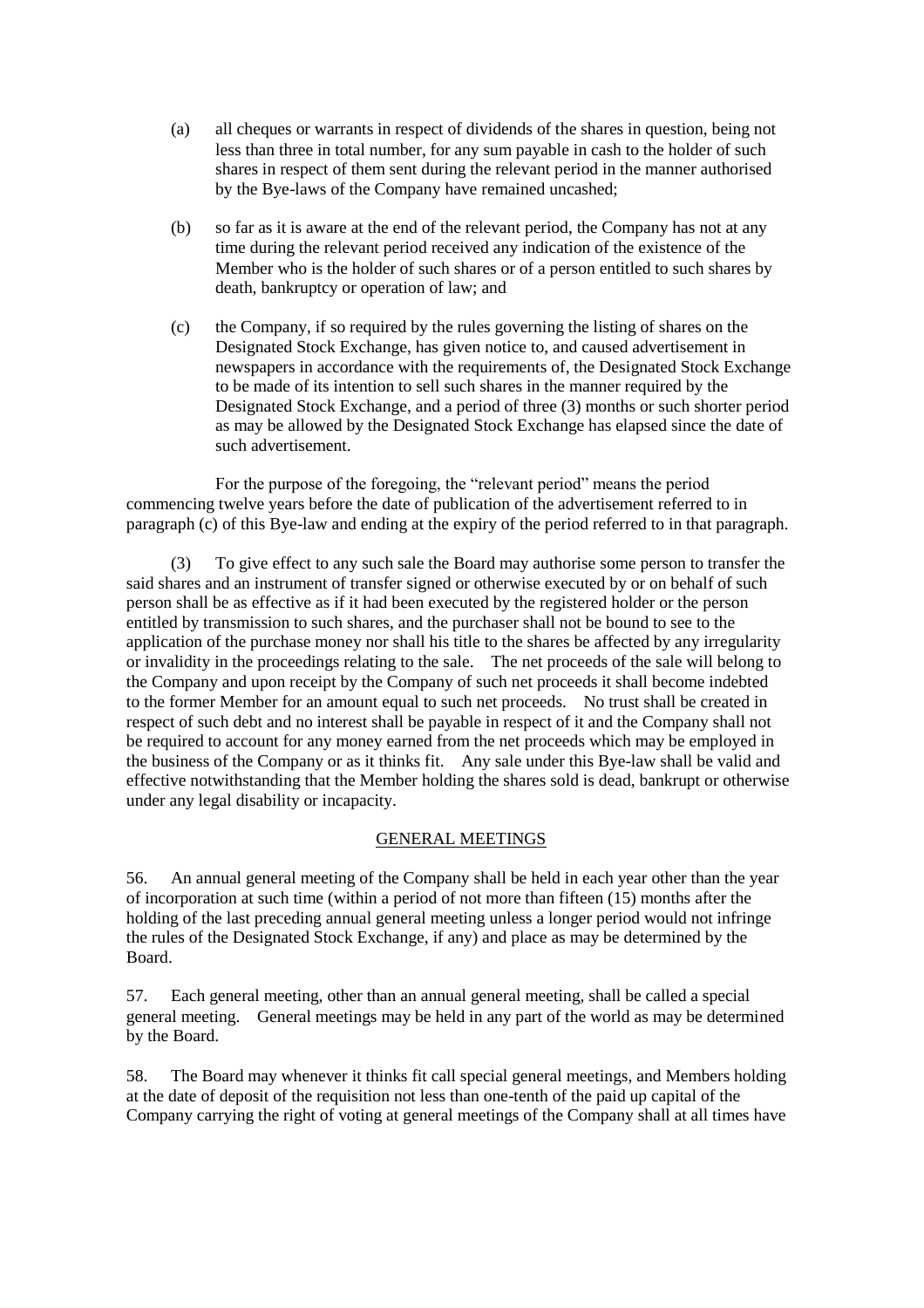the right, by written requisition to the Board or the Secretary of the Company, to require a special general meeting to be called by the Board for the transaction of any business specified in such requisition; and such meeting shall be held within two (2) months after the deposit of such requisition. If within twenty-one (21) days of such deposit the Board fails to proceed to convene such meeting the requisitionists themselves may do so in accordance with the provisions of Section 74(3) of the Act.

## NOTICE OF GENERAL MEETINGS

59. (1) An annual general meeting and any special general meeting at which the passing of a special resolution is to be considered shall be called by not less than twenty-one (21) clear days' Notice. All other special general meetings may be called by not less than fourteen (14) clear days' Notice but a general meeting may be called by shorter notice if it is so agreed:

- (a) in the case of a meeting called as an annual general meeting, by all the Members entitled to attend and vote thereat; and
- (b) in the case of any other meeting, by a majority in number of the Members having the right to attend and vote at the meeting, being a majority together holding not less than ninety-five per cent. (95%) in nominal value of the issued shares giving that right.

(2) The period of notice shall be exclusive of the day on which it is served or deemed to be served and exclusive of the day on which the meeting is to be held, and the notice shall specify the time and place of the meeting and, in case of special business, the general nature of the business. The notice convening an annual general meeting shall specify the meeting as such. Notice of every general meeting shall be given to all Members other than to such Members as, under the provisions of these Bye-laws or the terms of issue of the shares they hold, are not entitled to receive such notices from the Company, to all persons entitled to a share in consequence of the death or bankruptcy or winding-up of a Member and to each of the Directors and the Auditors.

60. The accidental omission to give Notice of a meeting or (in cases where instruments of proxy are sent out with the Notice) to send such instrument of proxy to, or the non-receipt of such Notice or such instrument of proxy by, any person entitled to receive such Notice shall not invalidate any resolution passed or the proceedings at that meeting.

## PROCEEDINGS AT GENERAL MEETINGS

61. (1) All business shall be deemed special that is transacted at a special general meeting, and also all business that is transacted at an annual general meeting, with the exception of sanctioning dividends, the reading, considering and adopting of the accounts and balance sheet and the reports of the Directors and Auditors and other documents required to be annexed to the balance sheet, the election of Directors and appointment of Auditors and other officers in the place of those retiring, the fixing of the remuneration of the Auditors, and the voting of remuneration or extra remuneration to the Directors.

(2) No business other than the appointment of a chairman of a meeting shall be transacted at any general meeting unless a quorum is present at the commencement of the business. Two (2) Members entitled to vote and present in person or by proxy or (in the case of a member being a corporation) by its duly authorised representative shall form a quorum for all purposes.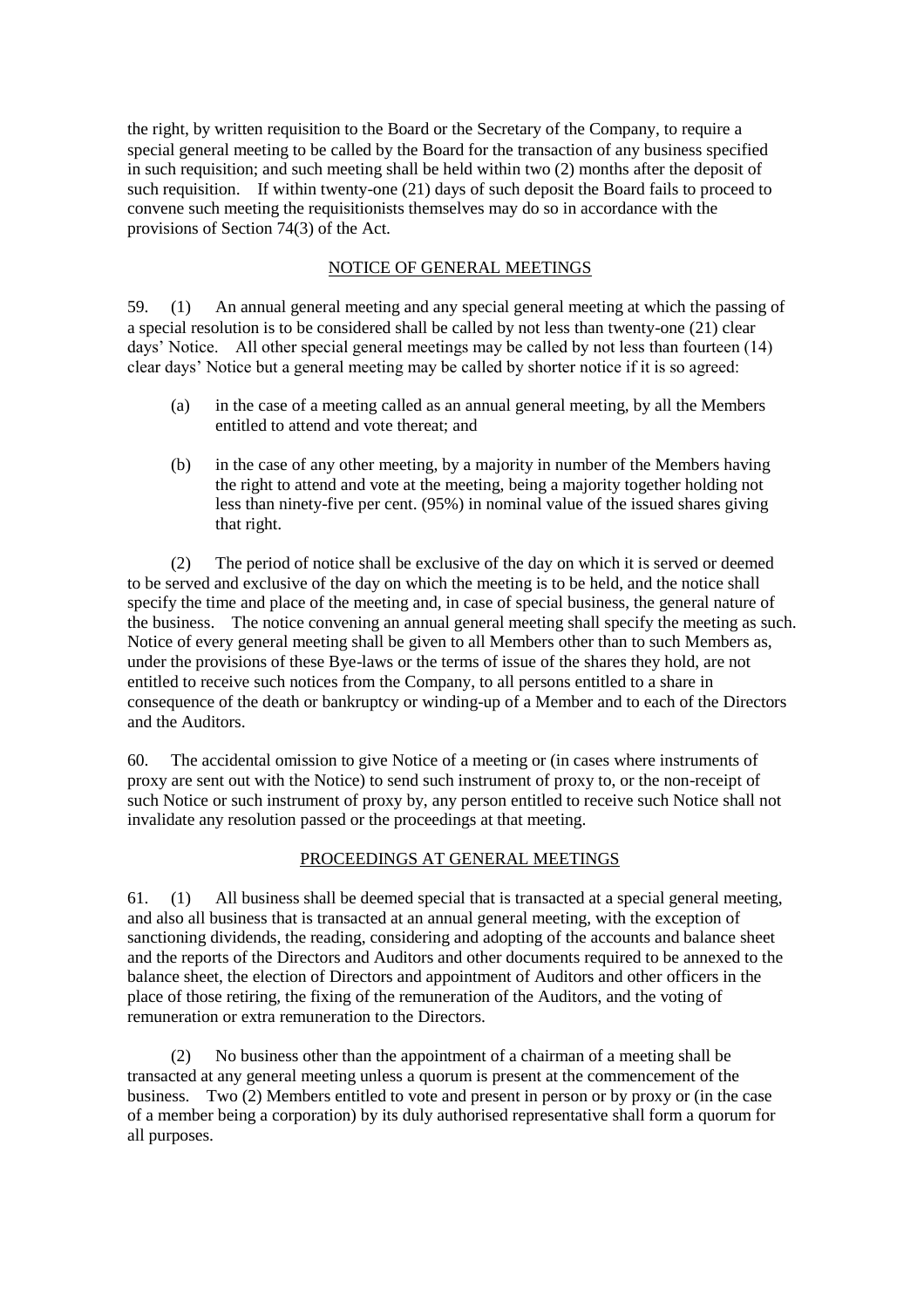62. If within thirty (30) minutes (or such longer time not exceeding one hour as the chairman of the meeting may determine to wait) after the time appointed for the meeting a quorum is not present, the meeting, if convened on the requisition of Members, shall be dissolved. In any other case it shall stand adjourned to the same day in the next week at the same time and place or to such time and place as the Board may determine. If at such adjourned meeting a quorum is not present within half an hour from the time appointed for holding the meeting, the meeting shall be dissolved.

63. The president of the Company or the chairman shall preside as chairman at every general meeting. If at any meeting the president or the chairman, as the case may be, is not present within fifteen (15) minutes after the time appointed for holding the meeting, or if neither of them is willing to act as chairman, the Directors present shall choose one of their number to act, or if one Director only is present he shall preside as chairman if willing to act. If no Director is present, or if each of the Directors present declines to take the chair, or if the chairman chosen shall retire from the chair, the Members present in person or by proxy and entitled to vote shall elect one of their number to be chairman.

64. The chairman may, with the consent of any meeting at which a quorum is present (and shall if so directed by the meeting), adjourn the meeting from time to time and from place to place as the meeting shall determine, but no business shall be transacted at any adjourned meeting other than business which might lawfully have been transacted at the meeting had the adjournment not taken place. When a meeting is adjourned for fourteen (14) days or more, at least seven (7) clear days' notice of the adjourned meeting shall be given specifying the time and place of the adjourned meeting but it shall not be necessary to specify in such notice the nature of the business to be transacted at the adjourned meeting and the general nature of the business to be transacted. Save as aforesaid, it shall be unnecessary to give notice of an adjournment. No business shall be transacted at any such adjourned meeting other than the business which might have been transacted at the meeting from which the adjournment took place.

65. If an amendment is proposed to any resolution under consideration but is in good faith ruled out of order by the chairman of the meeting, the proceedings on the substantive resolution shall not be invalidated by any error in such ruling. In the case of a resolution duly proposed as a special resolution, no amendment thereto (other than a mere clerical amendment to correct a patent error) may in any event be considered or voted upon.

## VOTING

66. Subject to any special rights or restrictions as to voting for the time being attached to any shares by or in accordance with these Bye-laws, at any general meeting on a show of hands every Member present in person or by proxy or being a corporation, is present by a representative duly authorised under Section 78 of the Act, shall have one vote and on a poll every Member present in person or by proxy or, in the case of a Member being a corporation, by its duly authorised representative shall have one vote for every fully paid share of which he is the holder but so that no amount paid up or credited as paid up on a share in advance of calls or instalments is treated for the foregoing purposes as paid up on the share. A resolution put to the vote of a meeting shall be decided on a show of hands unless voting by way of a poll is required by the Listing Rules or (before or on the declaration of the result of the show of hands or on the withdrawal of any other demand for a poll) a poll is demanded :

- (a) by the chairman of such meeting; or
- (b) by at least three Members present in person or in the case of a Member being a

Amended on 30 November 2006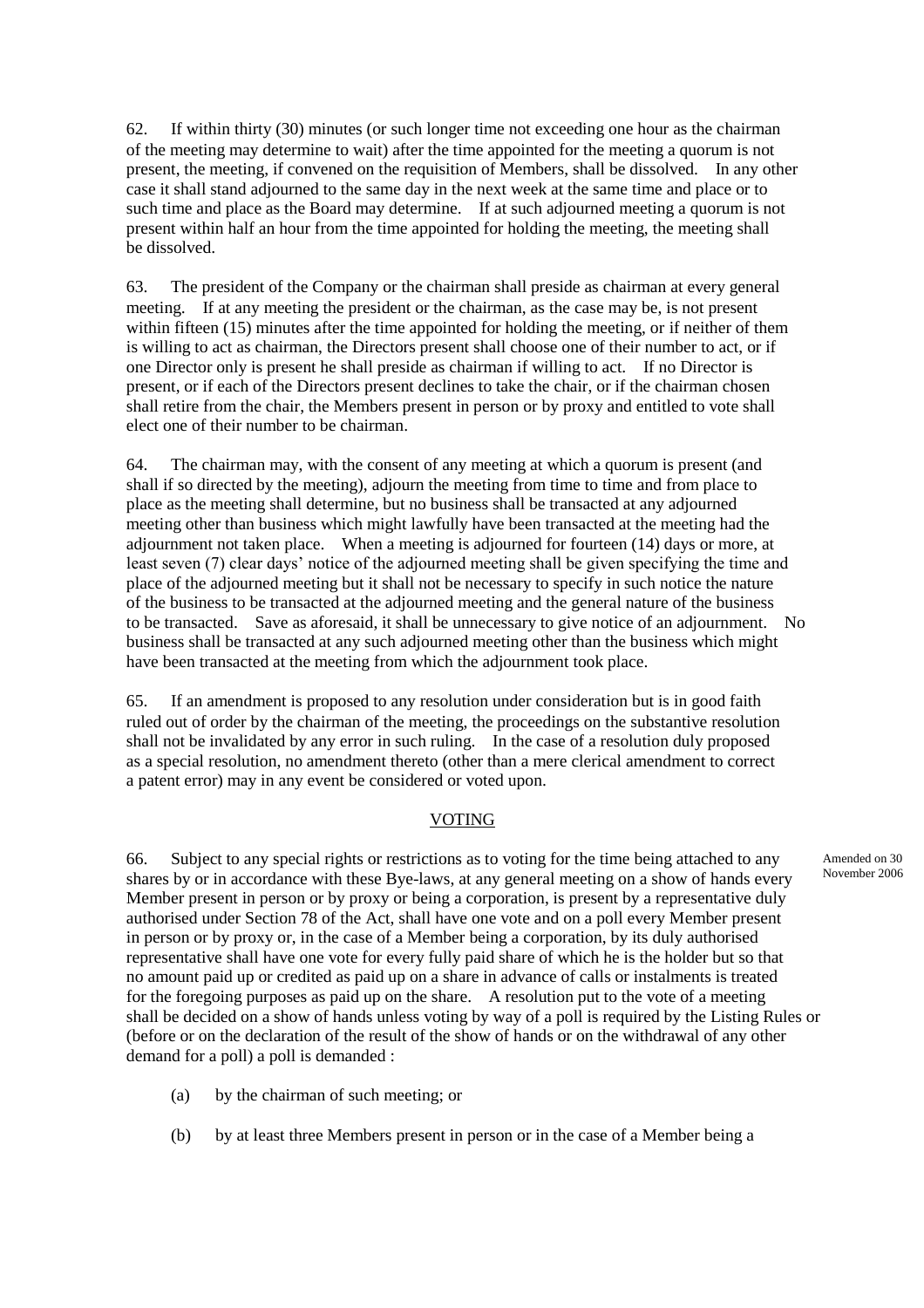corporation by its duly authorised representative or by proxy for the time being entitled to vote at the meeting; or

- (c) by a Member or Members present in person or in the case of a Member being a corporation by its duly authorised representative or by proxy and representing not less than one-tenth of the total voting rights of all Members having the right to vote at the meeting; or
- (d) by a Member or Members present in person or in the case of a Member being a corporation by its duly authorised representative or by proxy and holding shares in the Company conferring a right to vote at the meeting being shares on which an aggregate sum has been paid up equal to not less than one-tenth of the total sum paid up on all shares conferring that right; or
- (e) if required by the Listing Rules, by the Chairman of such meeting and/or Directors who, individually or collectively, hold proxies in respect of shares representing five per cent (5%) or more of the total voting rights at such meeting.

A demand by a person as proxy for a Member or in the case of a Member being a corporation by its duly authorised representative shall be deemed to be the same as a demand by a Member.

67. Unless a poll is duly demanded and the demand is not withdrawn, a declaration by the chairman that a resolution has been carried, or carried unanimously, or by a particular majority, or not carried by a particular majority, or lost, and an entry to that effect made in the minute book of the Company, shall be conclusive evidence of the fact without proof of the number or proportion of the votes recorded for or against the resolution.

68. If a poll is duly demanded the result of the poll shall be deemed to be the resolution of the meeting at which the poll was demanded. The Company shall only be required to disclose the voting figures on a poll if such disclosure is required by the Listing Rules.

69. A poll demanded on the election of a chairman, or on a question of adjournment, shall be taken forthwith. A poll demanded on any other question shall be taken in such manner (including the use of ballot or voting papers or tickets) and either forthwith or at such time (being not later than thirty (30) days after the date of the demand) and place as the chairman directs. It shall not be necessary (unless the chairman otherwise directs) for notice to be given of a poll not taken immediately.

70. The demand for a poll shall not prevent the continuance of a meeting or the transaction of any business other than the question on which the poll has been demanded, and, with the consent of the chairman, it may be withdrawn at any time before the close of the meeting or the taking of the poll, whichever is the earlier.

71. On a poll votes may be given either personally or by proxy.

72. A person entitled to more than one vote on a poll need not use all his votes or cast all the votes he uses in the same way.

73. In the case of an equality of votes, whether on a show of hands or on a poll, the chairman of such meeting shall be entitled to a second or casting vote in addition to any other vote he may have.

74. Where there are joint holders of any share any one of such joint holder may vote, either in person or by proxy, in respect of such share as if he were solely entitled thereto, but if more than one of such joint holders be present at any meeting the vote of the senior who tenders a

Added on 30 November 2006

Amended on 30 November 2006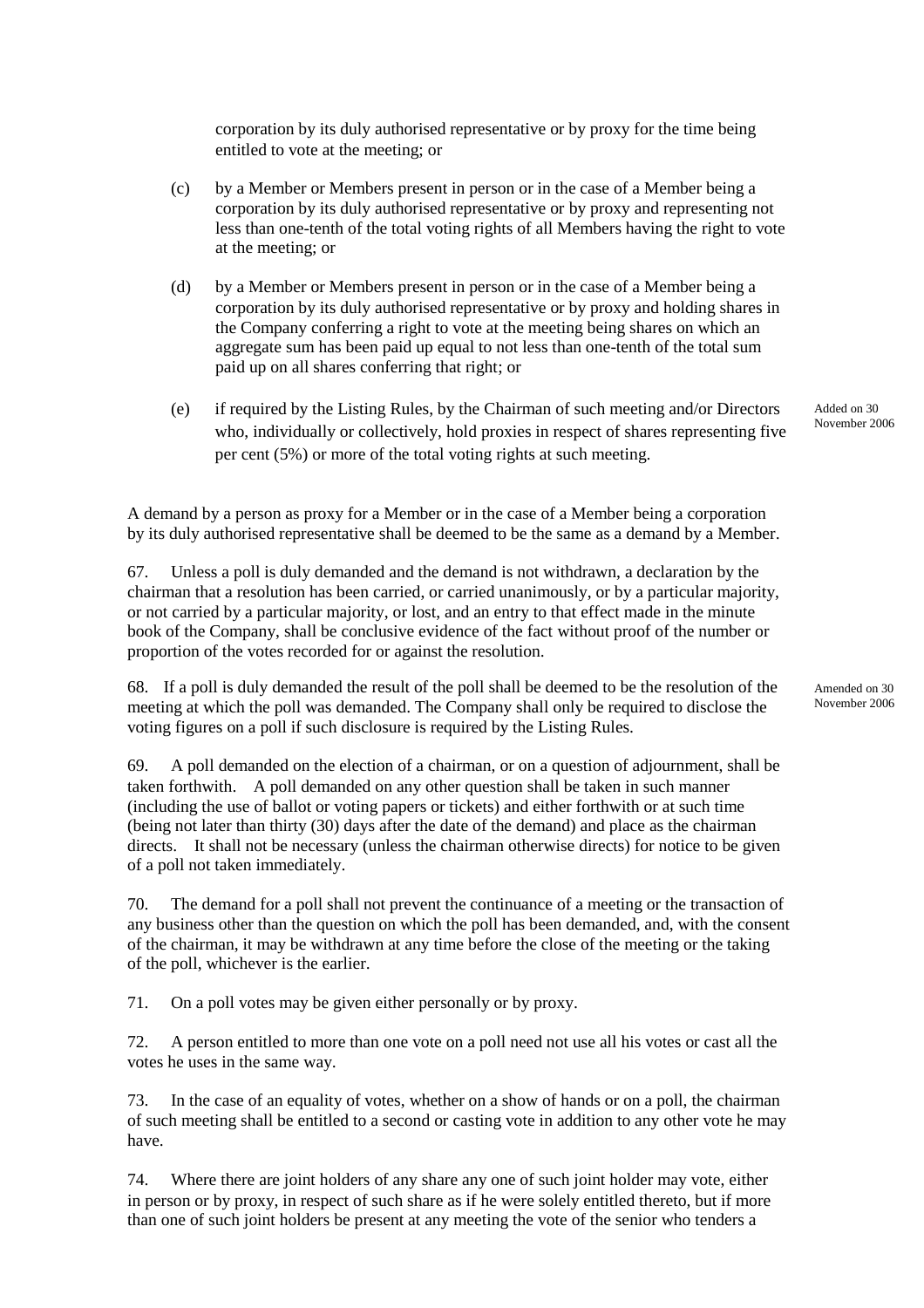vote, whether in person or by proxy, shall be accepted to the exclusion of the votes of the other joint holders, and for this purpose seniority shall be determined by the order in which the names stand in the Register in respect of the joint holding. Several executors or administrators of a deceased Member in whose name any share stands shall for the purposes of this Bye-law be deemed joint holders thereof.

75. (1) A Member who is a patient for any purpose relating to mental health or in respect of whom an order has been made by any court having jurisdiction for the protection or management of the affairs of persons incapable of managing their own affairs may vote, whether on a show of hands or on a poll, by his receiver, committee, curator bonis or other person in the nature of a receiver, committee or curator bonis appointed by such court, and such receiver, committee, curator bonis or other person may vote on a poll by proxy, and may otherwise act and be treated as if he were the registered holder of such shares for the purposes of general meetings, provided that such evidence as the Board may require of the authority of the person claiming to vote shall have been deposited at the Office, head office or Registration Office, as appropriate, not less than forty-eight (48) hours before the time appointed for holding the meeting, or adjourned meeting or poll, as the case may be.

(2) Any person entitled under Bye-law 53 to be registered as the holder of any shares may vote at any general meeting in respect thereof in the same manner as if he were the registered holder of such shares, provided that forty-eight (48) hours at least before the time of the holding of the meeting or adjourned meeting, as the case may be, at which he proposes to vote, he shall satisfy the Board of his entitlement to such shares, or the Board shall have previously admitted his right to vote at such meeting in respect thereof.

76. No Member shall, unless the Board otherwise determines, be entitled to attend and vote and to be reckoned in a quorum at any General Meeting unless he is duly registered and all calls or other sums presently payable by him in respect of shares in the Company have been paid.

77. If:

- (a) any objection shall be raised to the qualification of any voter; or
- (b) any votes have been counted which ought not to have been counted or which might have been rejected; or
- (c) any votes are not counted which ought to have been counted;

the objection or error shall not vitiate the decision of the meeting or adjourned meeting on any resolution unless the same is raised or pointed out at the meeting or, as the case may be, the adjourned meeting at which the vote objected to is given or tendered or at which the error occurs. Any objection or error shall be referred to the chairman of the meeting and shall only vitiate the decision of the meeting on any resolution if the chairman decides that the same may have affected the decision of the meeting. The decision of the chairman on such matters shall be final and conclusive.

77A. Where any Member is, under the Listing Rules, required to abstain from voting on any particular resolution or restricted to voting only for or only against any particular resolution, any votes cast by or on behalf of such Member in contravention of such requirement or restriction shall not be counted.

Added on 1 December 2004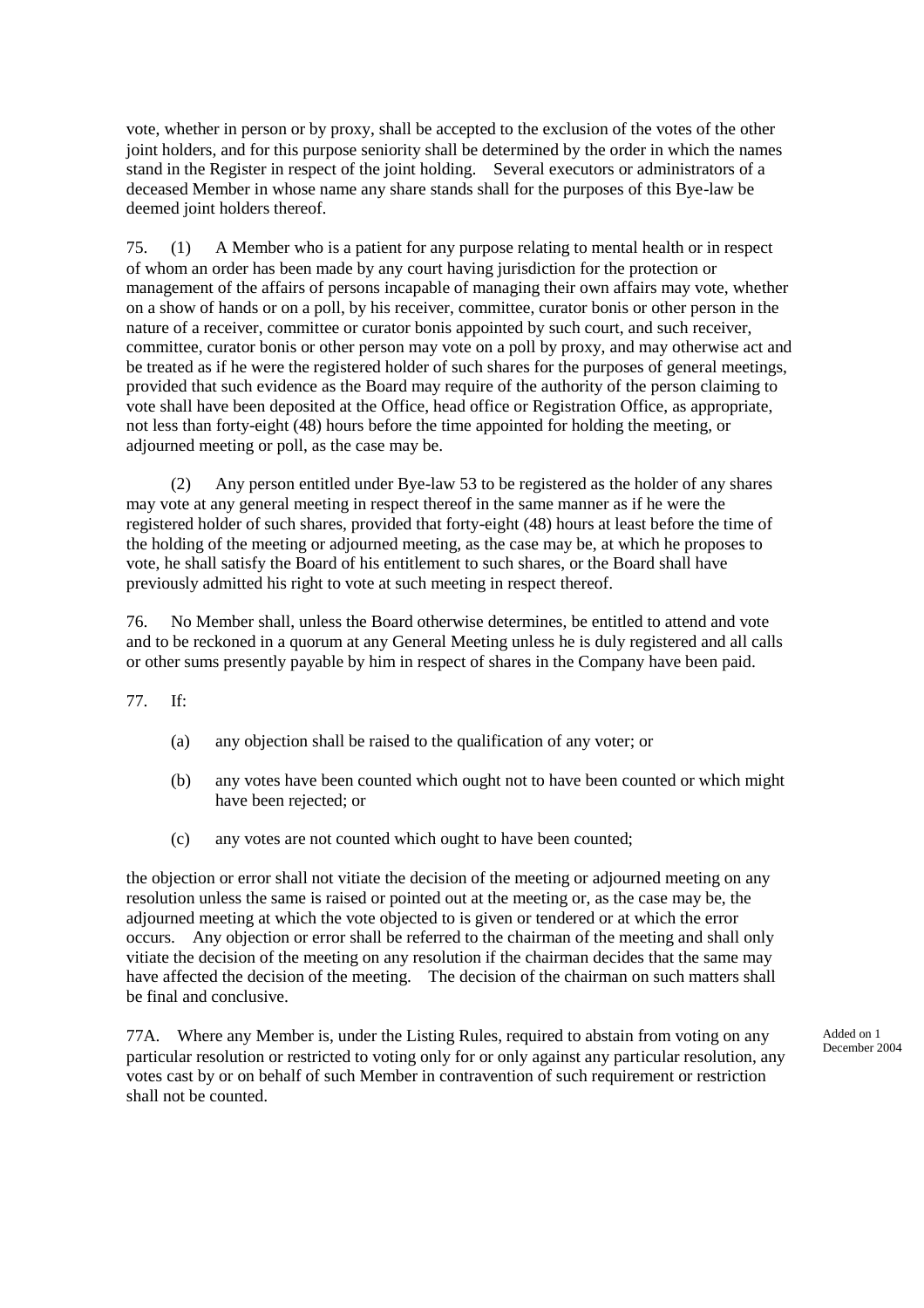#### PROXIES

78. Any Member entitled to attend and vote at a meeting of the Company or a meeting of the holders of any class of shares in the Company shall be entitled to appoint another person as his proxy to attend and vote instead of him. A proxy need not be a Member. A Member who is a holder of more than two shares may appoint more than one proxy to attend on the same occasion provided that if more than one proxy is so appointed, the appointment shall specify the number and the class of shares in respect of which each such proxy is so appointed. A proxy shall be entitled to exercise the same powers on behalf of a Member who is an individual and for whom he acts as proxy as such Member could exercise. In addition, a proxy shall be entitled to exercise the same powers on behalf of a Member which is a corporation and for which he acts as proxy as such Member could exercise if it were an individual Member.

79. The instrument appointing a proxy shall be in writing under the hand of the appointor or of his attorney duly authorised in writing or, if the appointor is a corporation, either under its seal or under the hand of an officer, attorney or other person authorised to sign the same. In the case of an instrument of proxy purporting to be signed on behalf of a corporation by an officer thereof it shall be assumed, unless the contrary appears, that such officer was duly authorised to sign such instrument of proxy on behalf of the corporation without further evidence of the fact.

80. The instrument appointing a proxy and (if required by the Board) the power of attorney or other authority (if any) under which it is signed, or a certified copy of such power or authority, shall be delivered to such place or one of such places (if any) as may be specified for that purpose in or by way of note to or in any document accompanying the notice convening the meeting (or, if no place is so specified at the Registration Office or the Office, as may be appropriate) not less than forty-eight (48) hours before the time appointed for holding the meeting or adjourned meeting at which the person named in the instrument proposes to vote or, in the case of a poll taken subsequently to the date of a meeting or adjourned meeting, not less than twenty-four (24) hours before the time appointed for the taking of the poll and in default the instrument of proxy shall not be treated as valid. No instrument appointing a proxy shall be valid after the expiration of twelve (12) months from the date named in it as the date of its execution, except at an adjourned meeting or on a poll demanded at a meeting or an adjourned meeting in cases where the meeting was originally held within twelve (12) months from such date. Delivery of an instrument appointing a proxy shall not preclude a Member from attending and voting in person at the meeting convened and in such event, the instrument appointing a proxy shall be deemed to be revoked.

81. Instruments of proxy shall be in any common form or in such other form as the Board may approve (provided that this shall not preclude the use of the two-way form) and the Board may, if it thinks fit, send out with the notice of any meeting forms of instrument of proxy for use at the meeting. The instrument of proxy shall be deemed to confer authority to demand or join in demanding a poll and to vote on any amendment of a resolution put to the meeting for which it is given as the proxy thinks fit. The instrument of proxy shall, unless the contrary is stated therein, be valid as well for any adjournment of the meeting as for the meeting to which it relates.

82. A vote given in accordance with the terms of an instrument of proxy shall be valid notwithstanding the previous death or insanity of the principal, or revocation of the instrument of proxy or of the authority under which it was executed, provided that no intimation in writing of such death, insanity or revocation shall have been received by the Company at the Office or the Registration Office (or such other place as may be specified for the delivery of instruments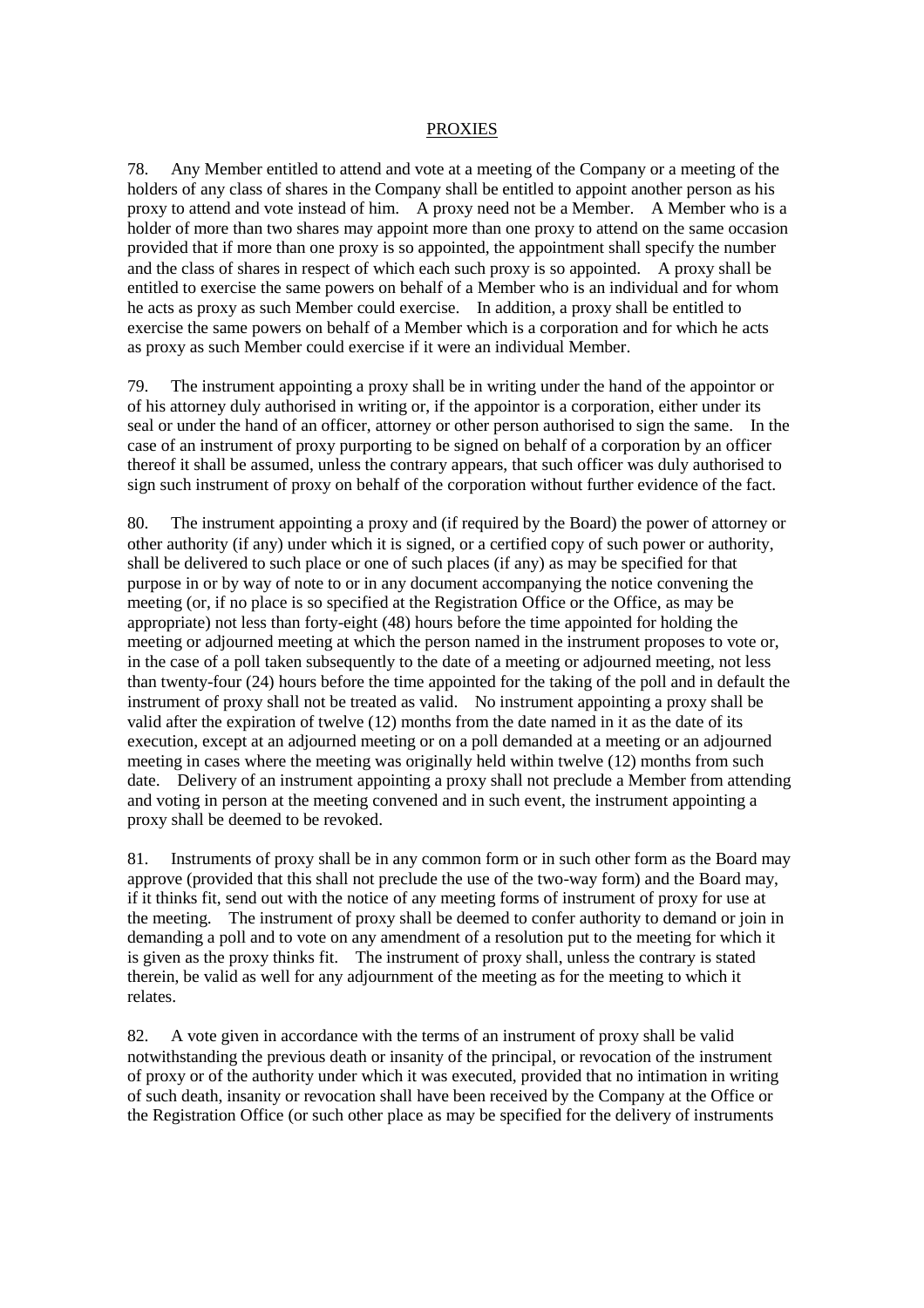of proxy in the notice convening the meeting or other document sent therewith) two (2) hours at least before the commencement of the meeting or adjourned meeting, or the taking of the poll, at which the instrument of proxy is used.

83. Anything which under these Bye-laws a Member may do by proxy he may likewise do by his duly appointed attorney and the provisions of these Bye-laws relating to proxies and instruments appointing proxies shall apply mutatis mutandis in relation to any such attorney and the instrument under which such attorney is appointed.

## CORPORATIONS ACTING BY REPRESENTATIVES

84. (1) Any corporation which is a Member of the Company may by resolution of its directors or other governing body authorise such person as it thinks fit to act as its representative at any meeting of the Company or any class of Members of the Company. The person so authorised shall be entitled to exercise the same powers on behalf of such corporation as the corporation could exercise if it were an individual Member of the Company and such corporation shall for the purposes of these Bye-laws be deemed to be present in person at any such meeting if a person so authorised is present thereat. Any reference in these Bye-laws to a duly authorised representative of a Member being a corporation shall mean a representative authorised under the provisions of this Bye-law.

(2) Where a shareholder and/or warrantholder is a Recognised Clearing House or its nominee(s), it may authorise such person or persons as it thinks fit to act as its representative(s) or proxy(ies) at any shareholders' meetings or any meetings of any class of shareholders and/or warrantholders provided that, if more than one person is so authorised, the authorisation or proxy form must specify the number and class of shares and/or warrants in respect of which each such person is so authorised. The person so authorised will be deemed to have been duly authorised without the need of producing any documents of title, notarised authorisation and/or further evidence for substantiating the fact that it is duly authorised and will be entitled to exercise the same power on behalf of the Recognised Clearing House (or its nominee(s)) as that Recognised Clearing House or its nominee(s) could exercise if it were an individual shareholder and/or warrantholder of the Company.

## WRITTEN RESOLUTIONS OF MEMBERS

85. (1) Subject to the Act, a resolution in writing signed (in such manner as to indicate, expressly or impliedly, unconditional approval) by or on behalf of all persons for the time being entitled to receive notice of and to attend and vote at general meetings of the Company shall, for the purposes of these Bye-laws, be treated as a resolution duly passed at a general meeting of the Company and, where relevant, as a special resolution so passed. Any such resolution shall be deemed to have been passed at a meeting held on the date on which it was signed by the last Member to sign, and where the resolution states a date as being the date of his signature thereof by any Member the statement shall be prima facie evidence that it was signed by him on that date. Such a resolution may consist of several documents in the like form, each signed by one or more relevant Members.

(2) Notwithstanding any provisions contained in these Bye-laws, a resolution in writing shall not be passed for the purpose of removing a Director before the expiration of his term of office under Bye-law 86(4) or for the purposes set out in Bye-law 154(3) relating to the removal and appointment of the Auditor.

## BOARD OF DIRECTORS

86. (1) Unless otherwise determined by the Company in general meeting, the number of Directors shall not be less than two (2). There shall be no maximum number of Directors. The Amended on 26 November 2008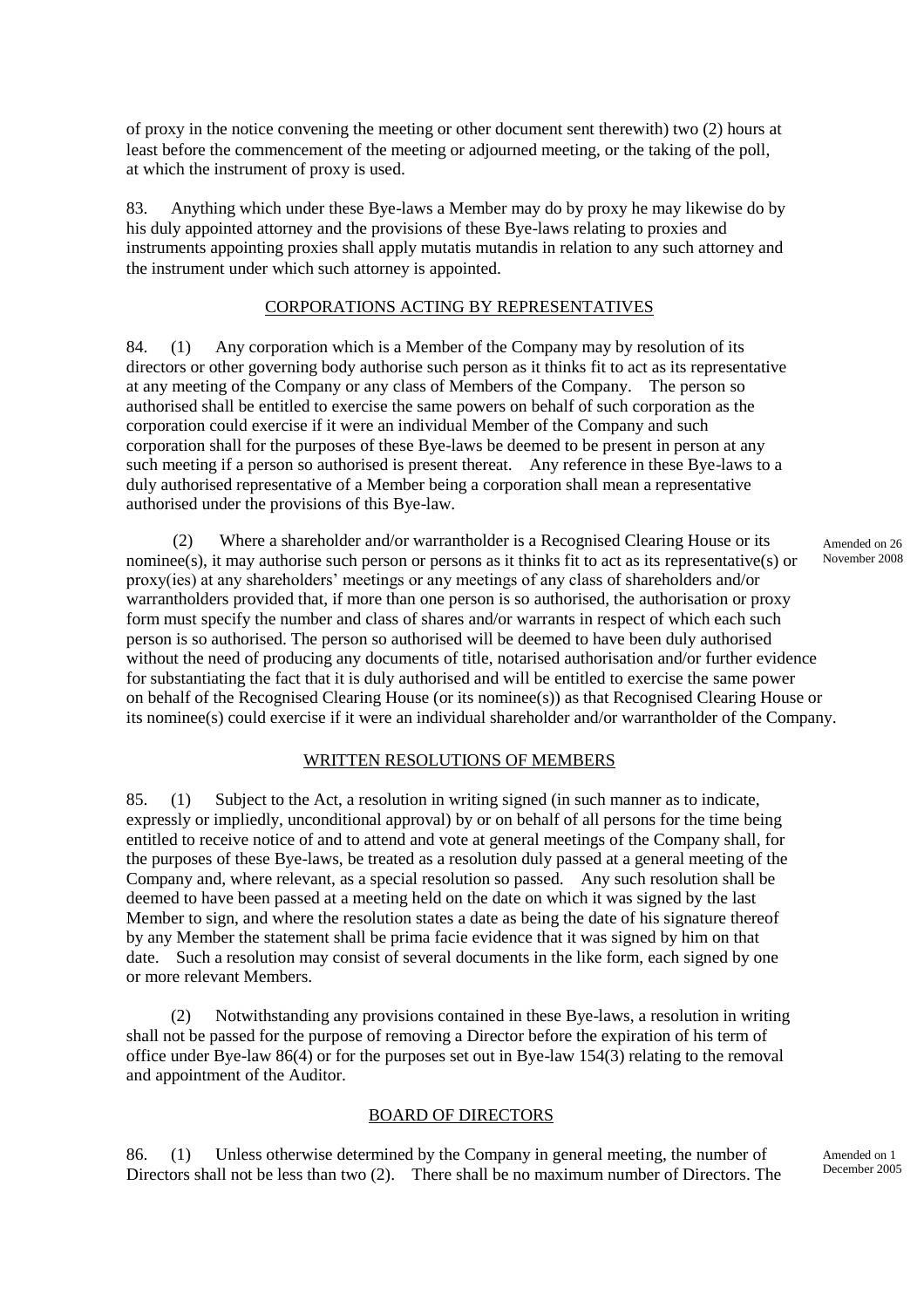Directors shall be elected or appointed in the first place at the statutory meeting of Members and thereafter at each annual general meeting of the Company in accordance with Bye-law 87.

(2) The Directors shall have the power from time to time and at any time to appoint any person as a Director either to fill a casual vacancy on the Board or, subject to authorisation by the Members in general meeting, as an addition to the existing Board but so that the number of Directors so appointed shall not exceed any maximum number determined from time to time by the Members in general meeting. Any Director so appointed by the Board shall hold office only until the next following general meeting of the Company (in the case of filling a casual vacancy) or until the next following annual general meeting of the Company (in the case of an addition to their number) and shall then be eligible for re-election at that meeting.

(3) Neither a Director nor an alternate Director shall be required to hold any shares of the Company by way of qualification and a Director or alternate Director (as the case may be) who is not a Member shall be entitled to receive notice of and to attend and speak at any general meeting of the Company and of all classes of shares of the Company.

(4) Subject to any provision to the contrary in these Bye-laws the Members may, at any general meeting convened and held in accordance with these Bye-laws, by ordinary resolution remove a Director at any time before the expiration of his period of office notwithstanding anything in these Bye-laws or in any agreement between the Company and such Director (but without prejudice to any claim for damages under any such agreement) provided that the notice of any such meeting convened for the purpose of removing a Director shall contain a statement of the intention so to do and be served on such Director fourteen (14) days before the meeting and at such meeting such Director shall be entitled to be heard on the motion for his removal.

(5) A vacancy on the Board created by the removal of a Director under the provisions of subparagraph (4) above may be filled by the election or appointment by the Members at the meeting at which such Director is removed to hold office until the next following general meeting of the Company.

(6) The Company may from time to time in general meeting by ordinary resolution increase or reduce the number of Directors but so that the number of Directors shall never be less than two (2). Subject to the provisions of these Bye-laws, the Company may by ordinary resolution elect any person to be a Director either to fill a casual vacancy or as an addition to the existing Directors. Any Director so appointed shall hold office only until the next following general meeting of the Company (in the case of filling a casual vacancy) or until the next following annual general meeting of the Company (in the case of an addition to their number) and shall then be eligible for re-election, but shall not be taken into account in determining the Directors who are to retire by rotation at such meeting.

#### RETIREMENT OF DIRECTORS

87. (1) Subject to the manner of retirement by rotation of Directors as from time to time prescribed under the Listing Rules, and notwithstanding any contractual or other terms on which any Director may be appointed or engaged, at each annual general meeting, one-third of the Directors for the time being (or if their number is not a multiple of three (3), the number nearest to but not less than one-third) shall retire from office by rotation, provided that every Director (including those appointed for a specific term) shall be subject to retirement by rotation at least once every three years. A retiring Director shall retain office until the close of the meeting at which he retires, and shall be eligible for re-election thereat.

(2) A retiring Director shall be eligible for re-election. The Directors to retire by rotation shall include (so far as necessary to ascertain the number of directors to retire by rotation) any Director who wishes to retire and not to offer himself for re-election. Any further Amended on 1 December 2005

Amended on 30 November 2006

Amended on 1 December 2005

Amended on 1 December 2005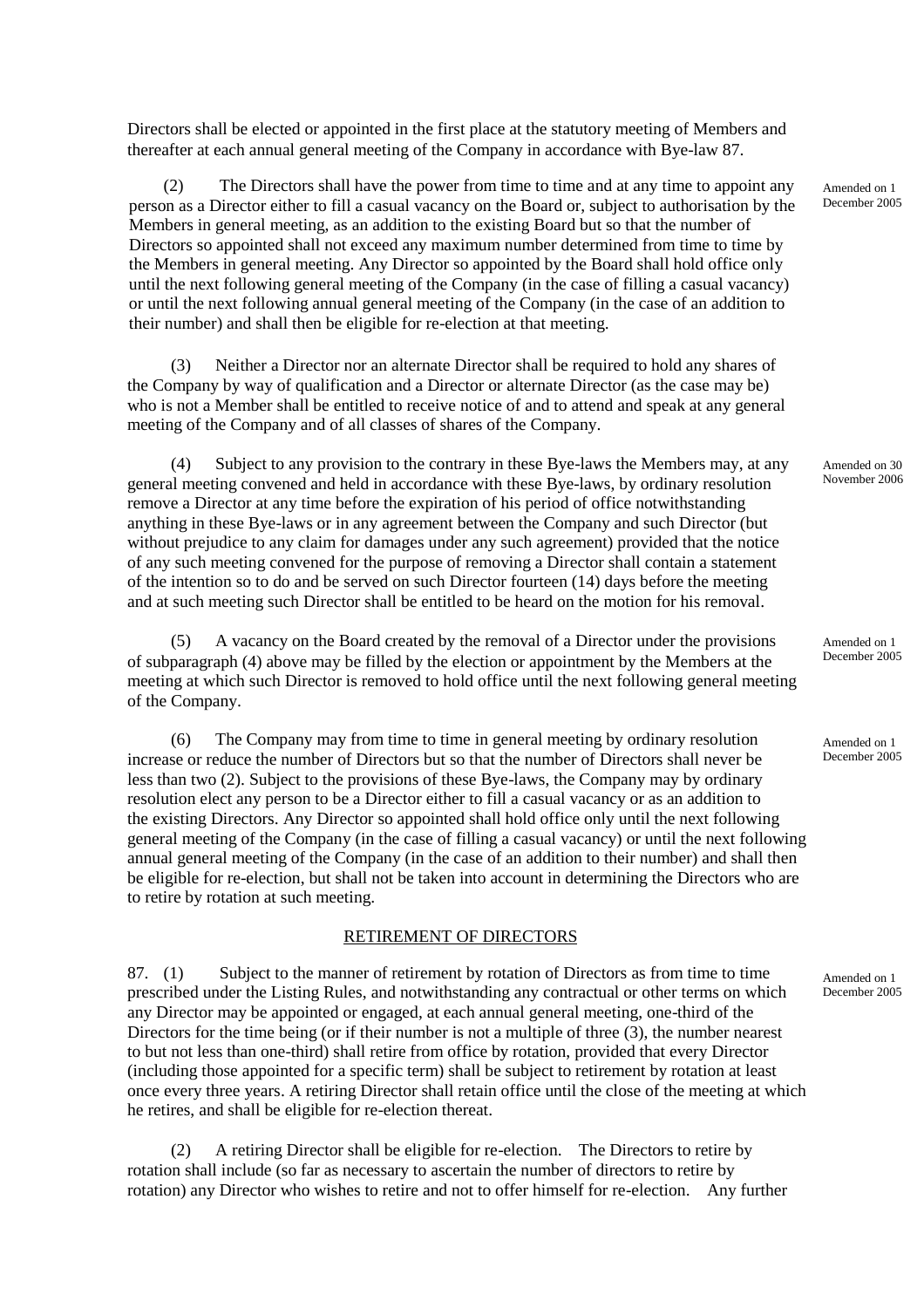Directors so to retire shall be those of the other Directors subject to retirement by rotation who have been longest in office since their last re-election or appointment and so that as between persons who became or were last re-elected Directors on the same day those to retire shall (unless they otherwise agree among themselves) be determined by lot. Any Director appointed pursuant to Bye-law 86(2) shall not be taken into account in determining which particular Directors or the number of Directors who are to retire by rotation.

88. No person, other than a retiring Director, shall, unless recommended by the Directors for election, be eligible for election to the office of Director at any general meeting, unless notice in writing signed by a Member (other than the person to be proposed) duly qualified to attend and vote at the meeting for which such notice is given of his intention to propose that person for election as a Director and notice in writing signed by that person of his willingness to be elected shall have been lodged at the head office or at the Registration Office for at least seven days commencing no earlier than the day immediately after the despatch of the notice of the general meeting and ending no later than seven days before the date of such general meeting.

#### DISQUALIFICATION OF DIRECTORS

89. The office of a Director shall be vacated if the Director:

(1) resigns his office by notice in writing delivered to the Company at the Office or tendered at a meeting of the Board whereupon the Board resolves to accept such resignation;

(2) becomes of unsound mind or dies;

(3) without special leave of absence from the Board, is absent from meetings of the Board for six consecutive months, and his alternate Director, if any, shall not during such period have attended in his stead and the Board resolves that his office be vacated; or

(4) becomes bankrupt or has a receiving order made against him or suspends payment or compounds with his creditors;

(5) is prohibited by law from being a Director; or

(6) ceases to be a Director by virtue of any provision of the Statutes or is removed from office pursuant to these Bye-laws.

#### EXECUTIVE DIRECTORS

90. The Board may from time to time appoint any one or more of its body to be a managing director, joint managing director or deputy managing director or to hold any other employment or executive office with the Company for such period (subject to their continuance as Directors) and upon such terms as the Board may determine and the Board may revoke or terminate any of such appointments. Any such revocation or termination as aforesaid shall be without prejudice to any claim for damages that such Director may have against the Company or the Company may have against such Director. A Director appointed to an office under this Bye-law shall be subject to the same provisions as to removal as the other Directors of the Company, and he shall (subject to the provisions of any contract between him and the Company) ipso facto and immediately cease to hold such office if he shall cease to hold the office of Director for any cause.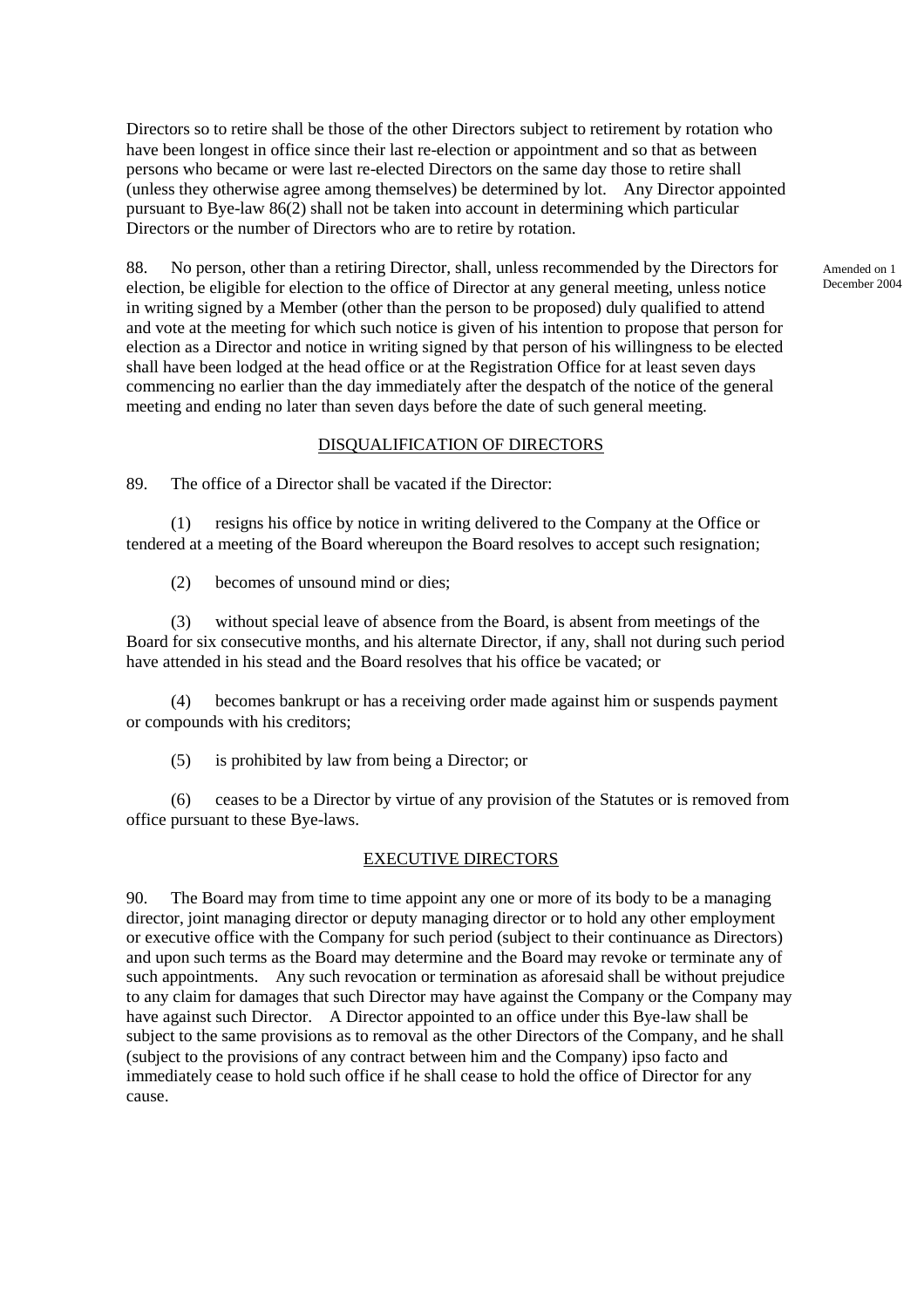91. Notwithstanding Bye-laws 96, 97, 98 and 99, an executive director appointed to an office under Bye-law 90 hereof shall receive such remuneration (whether by way of salary, commission, participation in profits or otherwise or by all or any of those modes) and such other benefits (including pension and/or gratuity and/or other benefits on retirement) and allowances as the Board may from time to time determine, and either in addition to or in lieu of his remuneration as a Director.

## ALTERNATE DIRECTORS

92. Any Director may at any time by Notice delivered to the Office or head office or at a meeting of the Directors appoint any person to be his alternate Director. Any person so appointed shall have all the rights and powers of the Director or Directors for whom such person is appointed in the alternative provided that such person shall not be counted more than once in determining whether or not a quorum is present. An alternate Director may be removed at any time by the body which appointed him and, subject thereto, the office of alternate Director shall continue until the next annual election of Directors or, if earlier, the date on which the relevant Director ceases to be a Director. Any appointment or removal of an alternate Director shall be effected by Notice signed by the appointor and delivered to the Office or head office or tendered at a meeting of the Board. An alternate Director may also be a Director in his own right and may act as alternate to more than one Director. An alternate Director shall, if his appointor so requests, be entitled to receive notices of meetings of the Board or of committees of the Board to the same extent as, but in lieu of, the Director appointing him and shall be entitled to such extent to attend and vote as a Director at any such meeting at which the Director appointing him is not personally present and generally at such meeting to exercise and discharge all the functions, powers and duties of his appointor as a Director and for the purposes of the proceedings at such meeting the provisions of these Bye-laws shall apply as if he were a Director save that as an alternate for more than one Director his voting rights shall be cumulative.

93. An alternate Director shall only be a Director for the purposes of the Act and shall only be subject to the provisions of the Act insofar as they relate to the duties and obligations of a Director when performing the functions of the Director for whom he is appointed in the alternative and shall alone be responsible to the Company for his acts and defaults and shall not be deemed to be the agent of or for the Director appointing him. An alternate Director shall be entitled to contract and be interested in and benefit from contracts or arrangements or transactions and to be repaid expenses and to be indemnified by the Company to the same extent mutatis mutandis as if he were a Director but he shall not be entitled to receive from the Company any fee in his capacity as an alternate Director except only such part, if any, of the remuneration otherwise payable to his appointor as such appointor may by notice in writing to the Company from time to time direct.

94. Every person acting as an alternate Director shall have one vote for each Director for whom he acts as alternate (in addition to his own vote if he is also a Director). If his appointor is for the time being absent from Hong Kong or otherwise not available or unable to act, the signature of an alternate Director to any resolution in writing of the Board or a committee of the Board of which his appointor is a member shall, unless the notice of his appointment provides to the contrary, be as effective as the signature of his appointor.

95. An alternate Director shall ipso facto cease to be an alternate Director if his appointor ceases for any reason to be a Director, however, such alternate Director or any other person may be re-appointed by the Directors to serve as an alternate Director PROVIDED always that, if at any meeting any Director retires but is re-elected at the same meeting, any appointment of such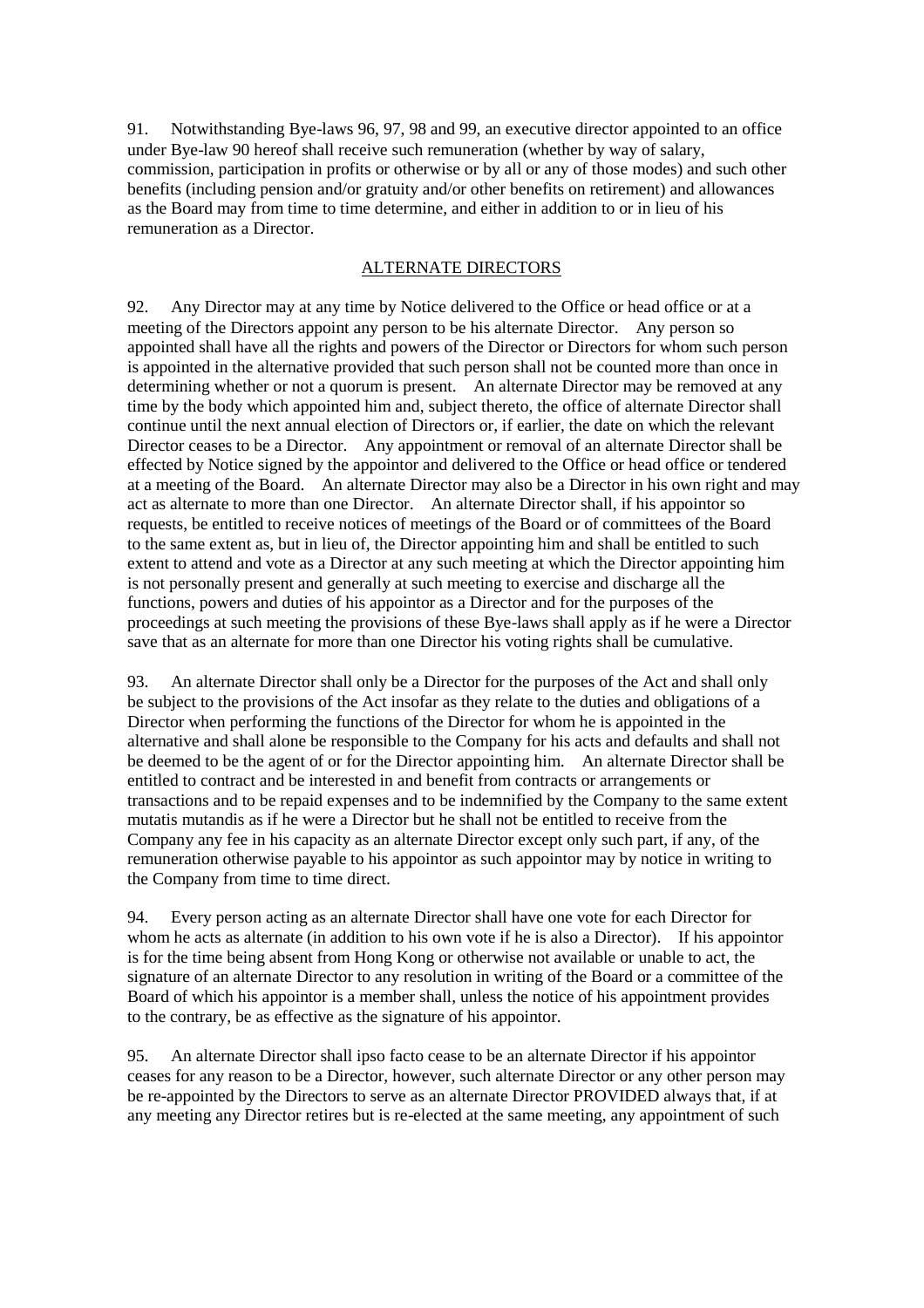alternate Director pursuant to these Bye-laws which was in force immediately before his retirement shall remain in force as though he had not retired.

## DIRECTORS' FEES AND EXPENSES

96. The ordinary remuneration of the Directors shall from time to time be determined by the Company in general meeting and shall (unless otherwise directed by the resolution by which it is voted) be divided amongst the Board in such proportions and in such manner as the Board may agree or, failing agreement, equally, except that any Director who shall hold office for part only of the period in respect of which such remuneration is payable shall be entitled only to rank in such division for a proportion of remuneration related to the period during which he has held office. Such remuneration shall be deemed to accrue from day to day.

97. Each Director shall be entitled to be repaid or prepaid all travelling, hotel and incidental expenses reasonably incurred or expected to be incurred by him in attending meetings of the Board or committees of the Board or general meetings or separate meetings of any class of shares or of debentures of the Company or otherwise in connection with the discharge of his duties as a Director.

98. Any Director who, by request, goes or resides abroad for any purpose of the Company or who performs services which in the opinion of the Board go beyond the ordinary duties of a Director may be paid such extra remuneration (whether by way of salary, commission, participation in profits or otherwise) as the Board may determine and such extra remuneration shall be in addition to or in substitution for any ordinary remuneration provided for by or pursuant to any other Bye-law.

99. The Board shall obtain the approval of the Company in general meeting before making any payment to any Director or past Director of the Company by way of compensation for loss of office, or as consideration for or in connection with his retirement from office (not being payment to which the Director is contractually entitled).

## DIRECTORS' INTERESTS

100. A Director may:

- (a) hold any other office or place of profit with the Company (except that of Auditor) in conjunction with his office of Director for such period and, subject to the relevant provisions of the Act, upon such terms as the Board may determine. Any remuneration (whether by way of salary, commission, participation in profits or otherwise) paid to any Director in respect of any such other office or place of profit shall be in addition to any remuneration provided for by or pursuant to any other Bye-law;
- (b) act by himself or his firm in a professional capacity for the Company (otherwise than as Auditor) and he or his firm may be remunerated for professional services as if he were not a Director;
- (c) continue to be or become a director, managing director, joint managing director, deputy managing director, executive director, manager or other officer or member of any other company promoted by the Company or in which the Company may be interested as a vendor, shareholder or otherwise and (unless otherwise agreed) no such Director shall be accountable for any remuneration, profits or other benefits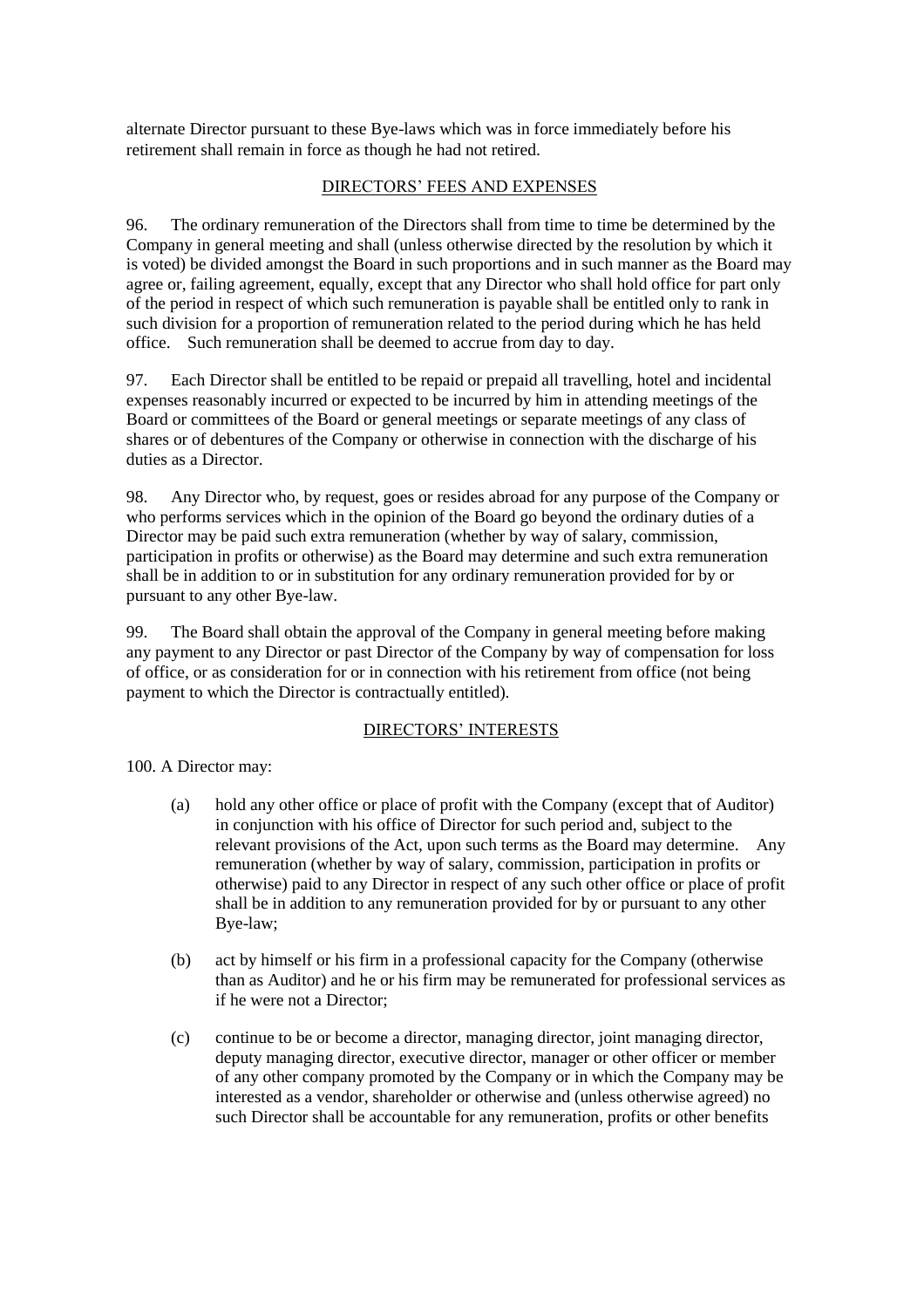received by him as a director, managing director, joint managing director, deputy managing director, executive director, manager or other officer or member of or from his interests in any such other company. Subject as otherwise provided by these Bye-laws the Directors may exercise or cause to be exercised the voting powers conferred by the shares in any other company held or owned by the Company, or exercisable by them as Directors of such other company in such manner in all respects as they think fit (including the exercise thereof in favour of any resolution appointing themselves or any of them directors, managing directors, joint managing directors, deputy managing directors, executive directors, managers or other officers of such company) or voting or providing for the payment of remuneration to the director, managing director, joint managing director, deputy managing director, executive director, manager or other officers of such other company and any Director may vote in favour of the exercise of such voting rights in manner aforesaid notwithstanding that he may be, or about to be, appointed a director, managing director, joint managing director, deputy managing director, executive director, manager or other officer of such a company, and that as such he is or may become interested in the exercise of such voting rights in manner aforesaid.

101. Subject to the Act and to these Bye-laws, no Director or proposed or intending Director shall be disqualified by his office from contracting with the Company, either with regard to his tenure of any office or place of profit or as vendor, purchaser or in any other manner whatever, nor shall any such contract or any other contract or arrangement in which any Director is in any way interested be liable to be avoided, nor shall any Director so contracting or being so interested be liable to account to the Company or the Members for any remuneration, profit or other benefits realised by any such contract or arrangement by reason of such Director holding that office or of the fiduciary relationship thereby established provided that such Director shall disclose the nature of his interest in any contract or arrangement in which he is interested in accordance with Bye-law 102 herein.

102. (1) If to the knowledge of a Director, he or any of his associates, is in any way, whether directly or indirectly, interested in a contract or arrangement or proposed contract or arrangement with the Company, he shall declare the nature of his interest or, as the case may be, that of his associates at the meeting of the Board at which the question of entering into the contract or arrangement is first taken into consideration, if he knows his interest or that of his associates then exists, or in any other case at the first meeting of the Board after he knows that he or any of his associates is or has become so interested. For the purposes of this Bye-law, a general notice to the Board by a Director to the effect that (a) he or any of his associates is a shareholder or officer of a specified company or firm and is to be regarded as interested in any contract or arrangement which may after the date of the notice be made with that company or firm or (b) he or any of his associates is to be regarded as interested in any contract or arrangement which may after the date of the notice be made with a specified person who is connected with him or any of his associates, shall be deemed to be a sufficient declaration of interest under this Bye-law in relation to any such contract or arrangement; provided that no such notice shall be effective unless either it is given at a meeting of the Board or the Director takes reasonable steps to ensure that it is brought up and read at the next Board meeting after it is given.

(2) A Director shall not vote or be counted in the quorum on any resolution of the Directors concerning his own appointment or the appointment of any of his associates as the holder of any office or place of profit with the Company or any other company in which the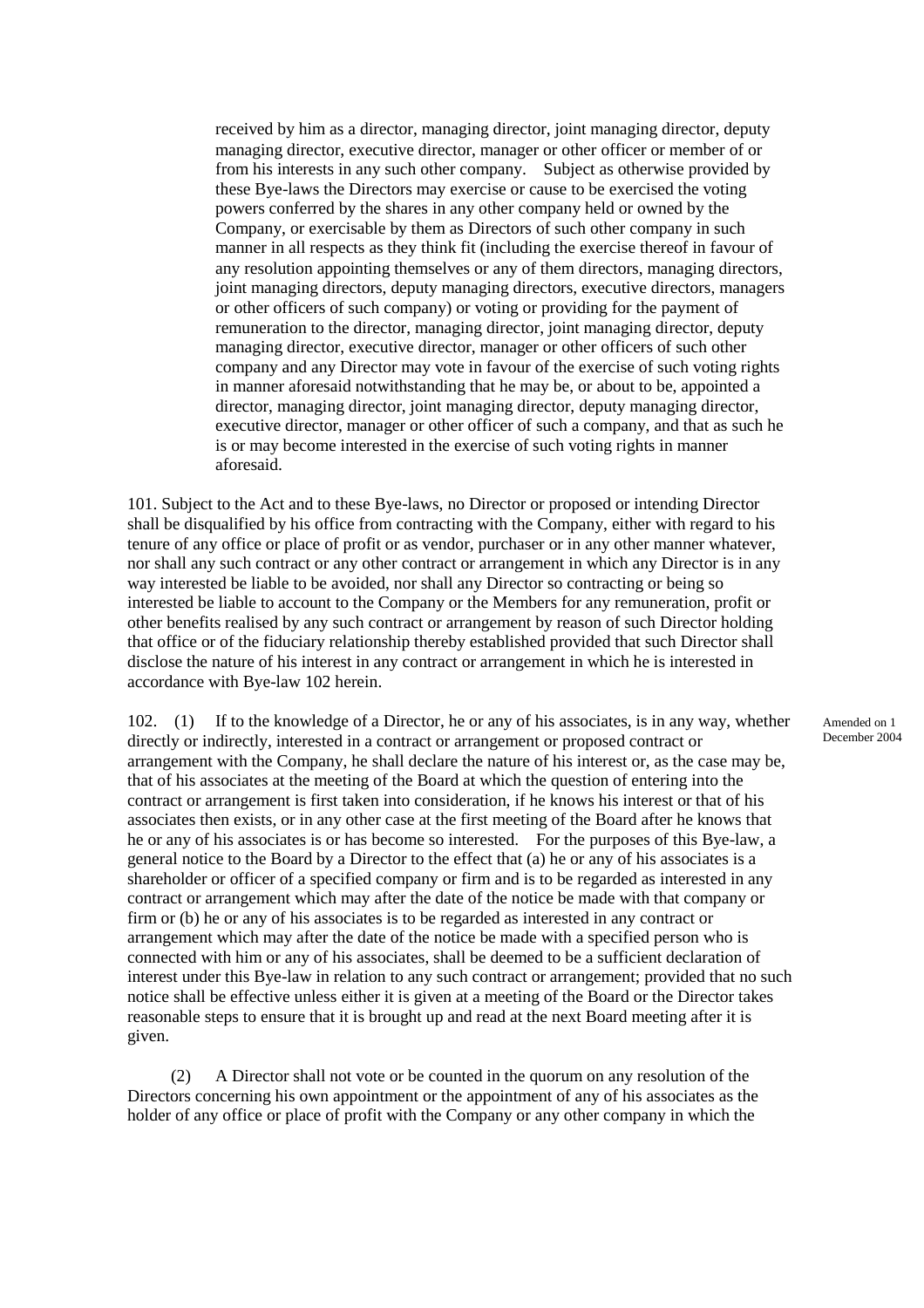Company is interested (including the arrangement or variation of the terms thereof, or the termination thereof).

103. (1) A Director shall not vote (nor be counted in the quorum) on any resolution of the Board approving any contract or arrangement or any other proposal in which he or any of his associates is to his knowledge materially interested, and if he shall do so his vote shall not be counted (nor is he to be counted in the quorum for that resolution), but this prohibition shall not apply to any of the following matters namely:

- (i) the giving of any security or indemnity either:
	- (a) to the Director or his associate(s) in respect of money lent or obligations incurred or undertaken by him or any of them at the request of or for the benefit of the Company or any of its subsidiaries; or
	- (b) to a third party in respect of a debt or obligation of the Company or any of its subsidiaries for which the Director or his associate(s) has himself/themselves assumed responsibility in whole or in part and whether alone or jointly under a guarantee or indemnity or by the giving of security;
- (ii) any proposal concerning an offer of shares or debentures or other securities of or by the Company or any other company which the Company may promote or be interested in for subscription or purchase where the Director or his associate(s) is/are or is/are to be interested as a participant in the underwriting or sub-underwriting of the offer;
- (iii) any proposal concerning any other company in which the Director or his associate(s) is/are interested only, whether directly or indirectly, as an officer or executive or shareholder or in which the Director or his associate(s) is/are beneficially interested in shares of that company, provided that the Director and any of his associates are not in aggregate beneficially interested in five (5) per cent. or more of the issued shares of any class of such company (or of any third company through which his interest or that of his associate(s) is derived) or of the voting rights;
- (iv) any proposal or arrangement concerning the benefit of employees of the Company or its subsidiaries including:
	- (a) the adoption, modification or operation of any employees' share scheme or any share incentive or share option scheme involving the issue or grant of options over shares or other securities by the Company under which the Director or his associate(s) may benefit; or
	- (b) the adoption, modification or operation of a pension fund or retirement, death or disability benefits scheme which relates both to Directors, their associates and employees of the Company or any of its subsidiaries and does not provide in respect of any Director or his associate(s), as such any privilege or advantage not generally accorded to the class of persons to which such scheme or fund relates; and
- (v) any contract or arrangement in which the Director or his associate(s) is/are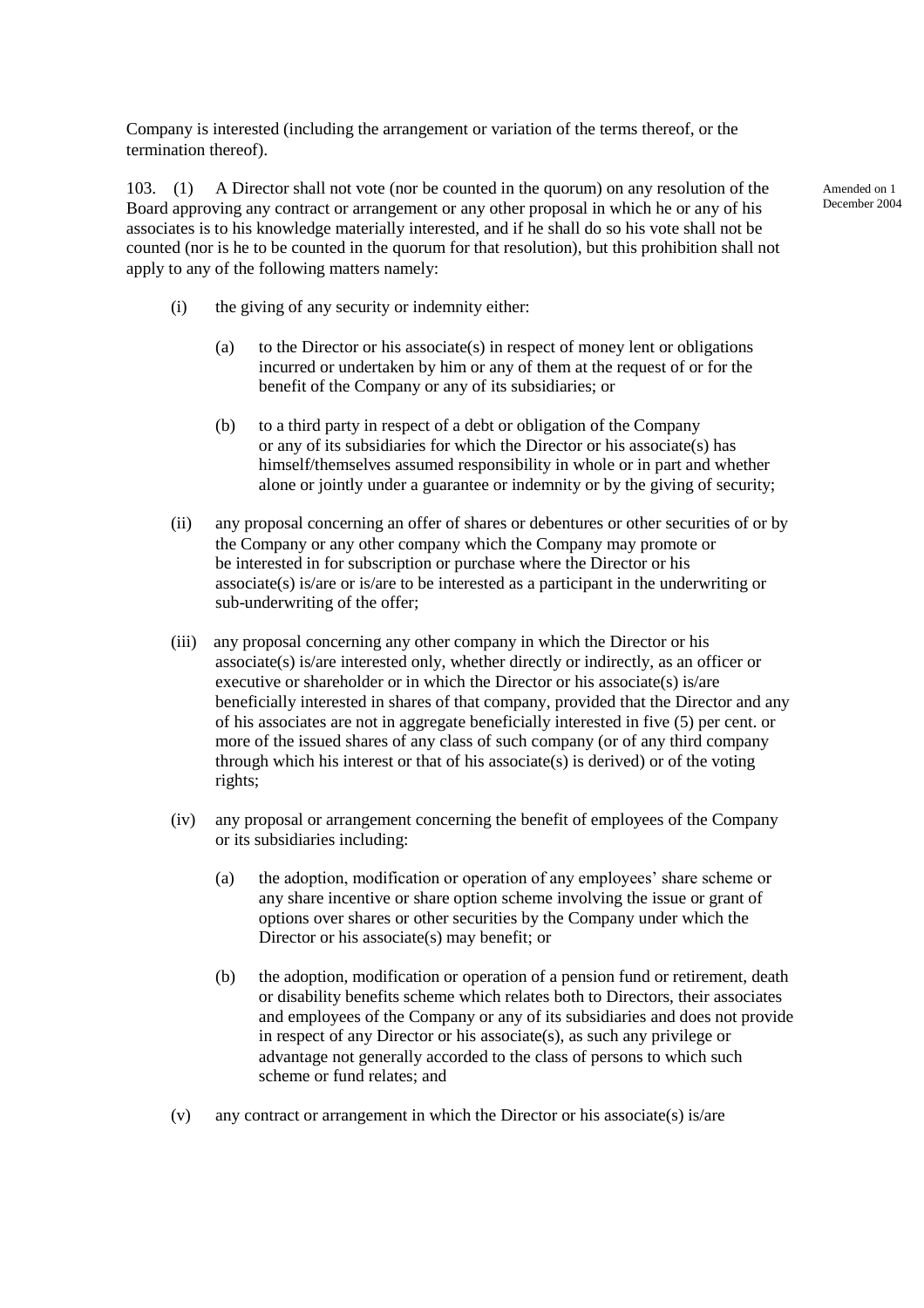interested in the same manner as other holders of shares or debentures or other securities of the Company by virtue only of his/their interest in shares or debentures or other securities of the Company.

(2) A company shall be deemed to be a company in which a Director and his associates in aggregate own five (5) per cent. or more of any class of the voting equity share capital of such company or of the voting rights of any class of shares of such company if and so long as (but only if and so long as) he and his associates are (either directly or indirectly) the holders of or beneficially interested in five (5) per cent. or more of any class of the issued voting equity share capital of such company (or of any third company, other than the Company or any of its subsidiaries, through which his interest or that of his associates is derived) or of the voting rights of any class of shares of the company. For the purpose of this paragraph there shall be disregarded any shares held by a Director or any of his associates as bare or custodian trustee and in which he or any of them has no beneficial interest, any shares comprised in a trust in which the interest of the Director or any of his associates is in reversion or remainder if and so long as some other person is entitled to receive the income thereof, any shares comprised in an authorised unit trust scheme in which the Director or any of his associates is interested only as a unit holder, and shares which carry no voting right at general meetings and no or nugatory dividend and return of capital rights.

(3) Where a company in which a Director and any of his associates in aggregate hold five (5) per cent. or more of any class of the voting equity share capital of such company or of the voting rights of any class of shares available to shareholders of the company is materially interested in a transaction, then that Director shall also be deemed materially interested in such transaction.

(4) If any question shall arise at any meeting of the Board as to the materiality of the interest of a Director (other than the chairman of the meeting or any of his associates) or as to the entitlement of any Director (other than such chairman) to vote and such question is not resolved by his voluntarily agreeing to abstain from voting, such question shall be referred to the chairman of the meeting and his ruling in relation to such other Director shall be final and conclusive except in a case where the nature or extent of the interest of the Director concerned or any of his associates as known to such Director has not been fairly disclosed to the Board. If any question as aforesaid shall arise in respect of the chairman of the meeting such question shall be decided by a resolution of the Board (for which purpose such chairman shall not vote thereon) and such resolution shall be final and conclusive except in a case where the nature or extent of the interest of such chairman or any of his associates as known to such chairman has not been fairly disclosed to the Board.

(5) Where arrangements are under consideration concerning the appointment (including the arrangement, remuneration or variation of the terms thereof, or the termination thereof) of two or more Directors or any of the associates of any such Directors to offices or places of profit with the Company or any other company in which the Company is interested, a separate resolution may be put in relation to each Director or, as the case may be, the associate(s) of such Director and in such case each of the Directors concerned shall be entitled to vote (and be counted in the quorum) in respect of each resolution except that concerning his own appointment or the appointment of any of his associates (or the arrangement or variation of the terms thereof, or the termination thereof) and (in the case of an office or place of profit with any such other company as aforesaid) where the other company is a company in which the Director and his associates in aggregate own five (5) per cent. or more of the issued shares of any class of the voting equity share capital of such company or of the voting rights of any class of shares of such

Amended on 1 December 2004

Amended on 1 December 2004

Amended on 1 December 2004

Added on 1 December 2004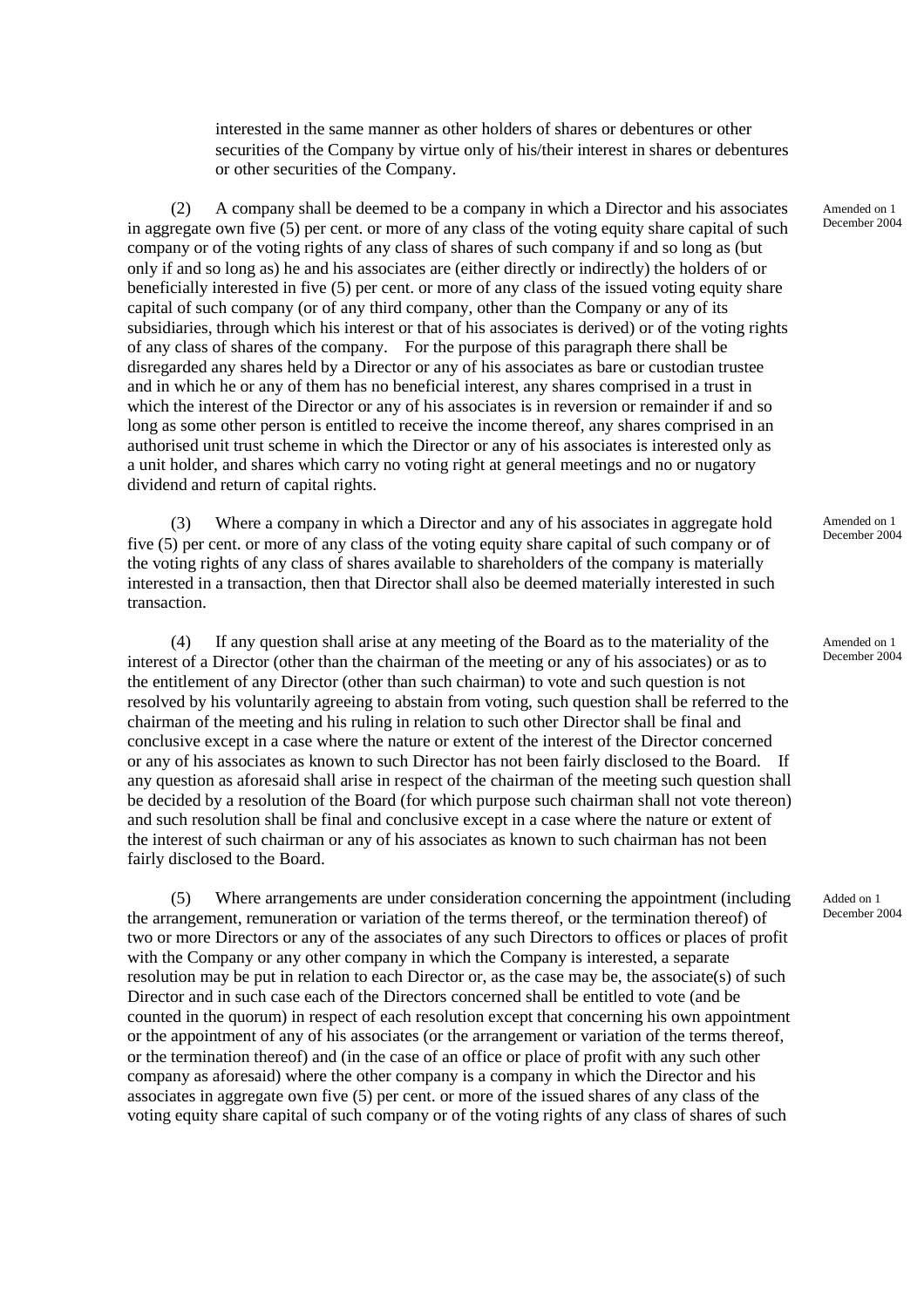company (other than shares which carry no voting rights at general meetings and no or nugatory dividend and return of capital rights).

## GENERAL POWERS OF THE DIRECTORS

104. (1) The business of the Company shall be managed and conducted by the Board, which may pay all expenses incurred in forming and registering the Company and may exercise all powers of the Company (whether relating to the management of the business of the Company or otherwise) which are not by the Statutes or by these Bye-laws required to be exercised by the Company in general meeting, subject nevertheless to the provisions of the Statutes and of these Bye-laws and to such regulations being not inconsistent with such provisions, as may be prescribed by the Company in general meeting, but no regulations made by the Company in general meeting shall invalidate any prior act of the Board which would have been valid if such regulations had not been made. The general powers given by this Bye-law shall not be limited or restricted by any special authority or power given to the Board by any other Bye-law.

(2) Any person contracting or dealing with the Company in the ordinary course of business shall be entitled to rely on any written or oral contract or agreement or deed, document or instrument entered into or executed as the case may be by any two of the Directors acting jointly on behalf of the Company and the same shall be deemed to be validly entered into or executed by the Company as the case may be and shall, subject to any rule of law, be binding on the Company.

(3) Without prejudice to the general powers conferred by these Bye-laws it is hereby expressly declared that the Board shall have the following powers:

- (a) To give to any person the right or option of requiring at a future date that an allotment shall be made to him of any share at par or at such premium as may be agreed.
- (b) To give to any Directors, officers or servants of the Company an interest in any particular business or transaction or participation in the profits thereof or in the general profits of the Company either in addition to or in substitution for a salary or other remuneration.
- (c) To resolve that the Company be discontinued in Bermuda and continued in a named country or jurisdiction outside Bermuda subject to the provisions of the Act.

105. The Board may establish any regional or local boards or agencies for managing any of the affairs of the Company in any place, and may appoint any persons to be members of such local boards, or any managers or agents, and may fix their remuneration (either by way of salary or by commission or by conferring the right to participation in the profits of the Company or by a combination of two or more of these modes) and pay the working expenses of any staff employed by them upon the business of the Company. The Board may delegate to any regional or local board, manager or agent any of the powers, authorities and discretions vested in or exercisable by the Board (other than its powers to make calls and forfeit shares), with power to sub-delegate, and may authorise the members of any of them to fill any vacancies therein and to act notwithstanding vacancies. Any such appointment or delegation may be made upon such terms and subject to such conditions as the Board may think fit, and the Board may remove any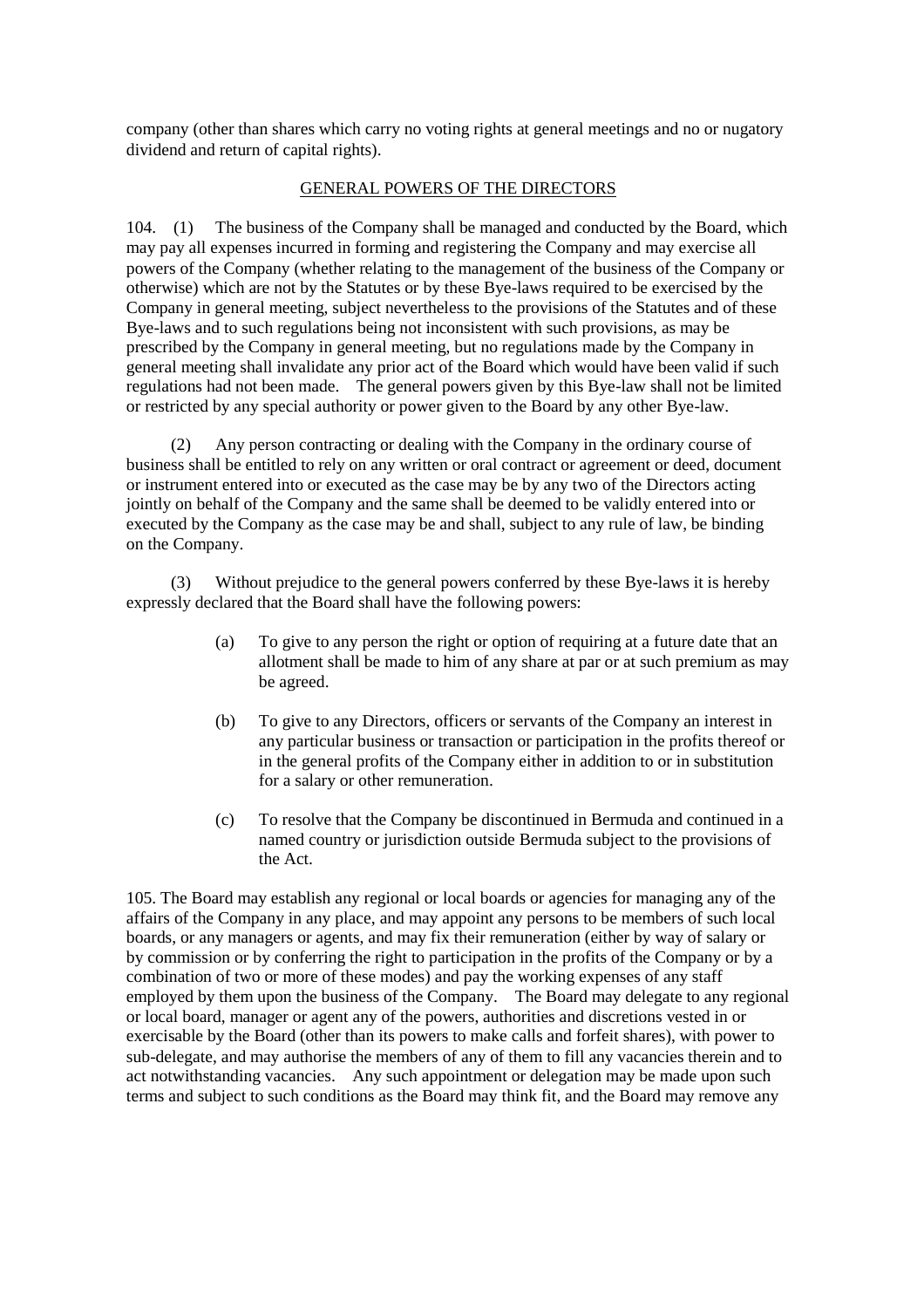person appointed as aforesaid, and may revoke or vary such delegation, but no person dealing in good faith and without notice of any such revocation or variation shall be affected thereby.

106. The Board may by power of attorney appoint under the Seal any company, firm or person or any fluctuating body of persons, whether nominated directly or indirectly by the Board, to be the attorney or attorneys of the Company for such purposes and with such powers, authorities and discretions (not exceeding those vested in or exercisable by the Board under these Bye-laws) and for such period and subject to such conditions as it may think fit, and any such power of attorney may contain such provisions for the protection and convenience of persons dealing with any such attorney as the Board may think fit, and may also authorise any such attorney to subdelegate all or any of the powers, authorities and discretions vested in him. Such attorney or attorneys may, if so authorised under the Seal of the Company, execute any deed or instrument under their personal seal with the same effect as the affixation of the Company's Seal.

107. The Board may entrust to and confer upon a managing director, joint managing director, deputy managing director, an executive director or any Director any of the powers exercisable by it upon such terms and conditions and with such restrictions as it thinks fit, and either collaterally with, or to the exclusion of, its own powers, and may from time to time revoke or vary all or any of such powers but no person dealing in good faith and without notice of such revocation or variation shall be affected thereby.

108. All cheques, promissory notes, drafts, bills of exchange and other instruments, whether negotiable or transferable or not, and all receipts for moneys paid to the Company shall be signed, drawn, accepted, endorsed or otherwise executed, as the case may be, in such manner as the Board shall from time to time by resolution determine. The Company's banking accounts shall be kept with such banker or bankers as the Board shall from time to time determine.

109. (1) The Board may establish or concur or join with other companies (being subsidiary companies of the Company or companies with which it is associated in business) in establishing and making contributions out of the Company's moneys to any schemes or funds for providing pensions, sickness or compassionate allowances, life assurance or other benefits for employees (which expression as used in this and the following paragraph shall include any Director or ex-Director who may hold or have held any executive office or any office of profit under the Company or any of its subsidiary companies) and ex-employees of the Company and their dependants or any class or classes of such person.

(2) The Board may pay, enter into agreements to pay or make grants of revocable or irrevocable, and either subject or not subject to any terms or conditions, pensions or other benefits to employees and ex-employees and their dependants, or to any of such persons, including pensions or benefits additional to those, if any, to which such employees or exemployees or their dependants are or may become entitled under any such scheme or fund as mentioned in the last preceding paragraph. Any such pension or benefit may, as the Board considers desirable, be granted to an employee either before and in anticipation of or upon or at any time after his actual retirement.

## BORROWING POWERS

110. The Board may exercise all the powers of the Company to raise or borrow money and to mortgage or charge all or any part of the undertaking, property and assets (present and future) and uncalled capital of the Company and, subject to the Act, to issue debentures, bonds and other securities, whether outright or as collateral security for any debt, liability or obligation of the Company or of any third party.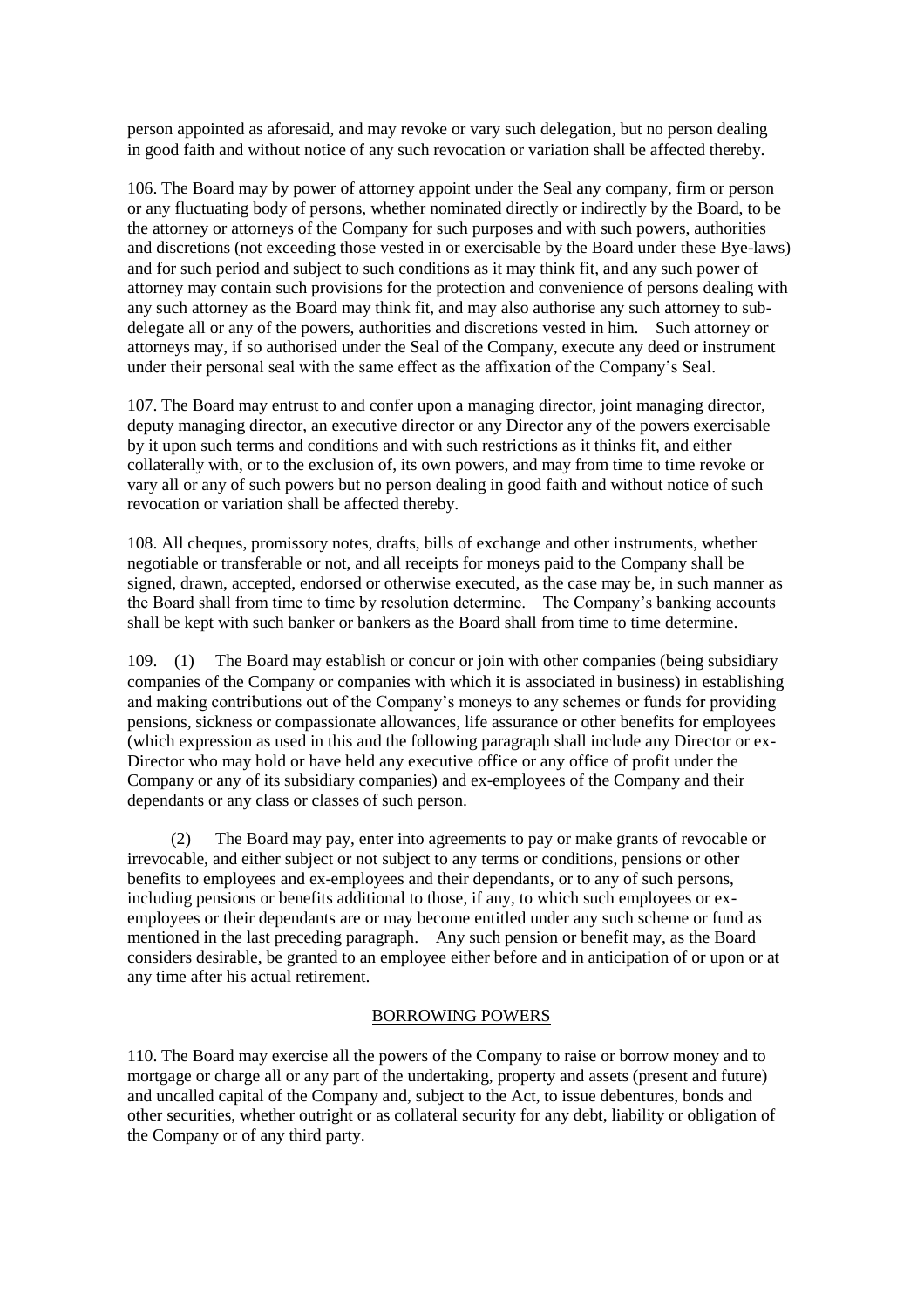111. Debentures, bonds and other securities may be made assignable free from any equities between the Company and the person to whom the same may be issued.

112. Any debentures, bonds or other securities may be issued at a discount (other than shares), premium or otherwise and with any special privileges as to redemption, surrender, drawings, allotment of shares, attending and voting at general meetings of the Company, appointment of Directors and otherwise.

113. (1) Where any uncalled capital of the Company is charged, all persons taking any subsequent charge thereon shall take the same subject to such prior charge, and shall not be entitled, by notice to the members or otherwise, to obtain priority over such prior charge.

(2) The Board shall cause a proper register to be kept, in accordance with the provisions of the Act, of all charges specifically affecting the property of the Company and of any series of debentures issued by the Company and shall duly comply with the requirements of the Act in regard to the registration of charges and debentures therein specified and otherwise.

## PROCEEDINGS OF THE DIRECTORS

114. The Board may meet for the despatch of business, adjourn and otherwise regulate its meetings as it considers appropriate. Questions arising at any meeting shall be determined by a majority of votes. In the case of any equality of votes the chairman of the meeting shall have an additional or casting vote.

115. A meeting of the Board may be convened by the Secretary on request of a Director or by any Director. The Secretary shall convene a meeting of the Board of which notice may be given in writing or by telephone or in such other manner as the Board may from time to time determine whenever he shall be required so to do by the president or chairman, as the case may be, or any Director. Any Director may waive notice of any meeting either prospectively or retrospectively.

116. (1) The quorum necessary for the transaction of the business of the Board may be fixed by the Board and, unless so fixed at any other number, shall be two (2). An alternate Director shall be counted in a quorum in the case of the absence of a Director for whom he is the alternate provided that he shall not be counted more than once for the purpose of determining whether or not a quorum is present.

(2) Directors may participate in any meeting of the Board by means of a conference telephone or other communications equipment through which all persons participating in the meeting can communicate with each other simultaneously and instantaneously and, for the purpose of counting a quorum, such participation shall constitute presence at a Meeting as if those participating were present in person.

(3) Any Director who ceases to be a Director at a Board meeting may continue to be present and to act as a Director and be counted in the quorum until the termination of such Board meeting if no other Director objects and if otherwise a quorum of Directors would not be present.

117. The continuing Directors or a sole continuing Director may act notwithstanding any vacancy in the Board but, if and so long as the number of Directors is reduced below the minimum number fixed by or in accordance with these Bye-laws, the continuing Directors or Director, notwithstanding that the number of Directors is below the number fixed by or in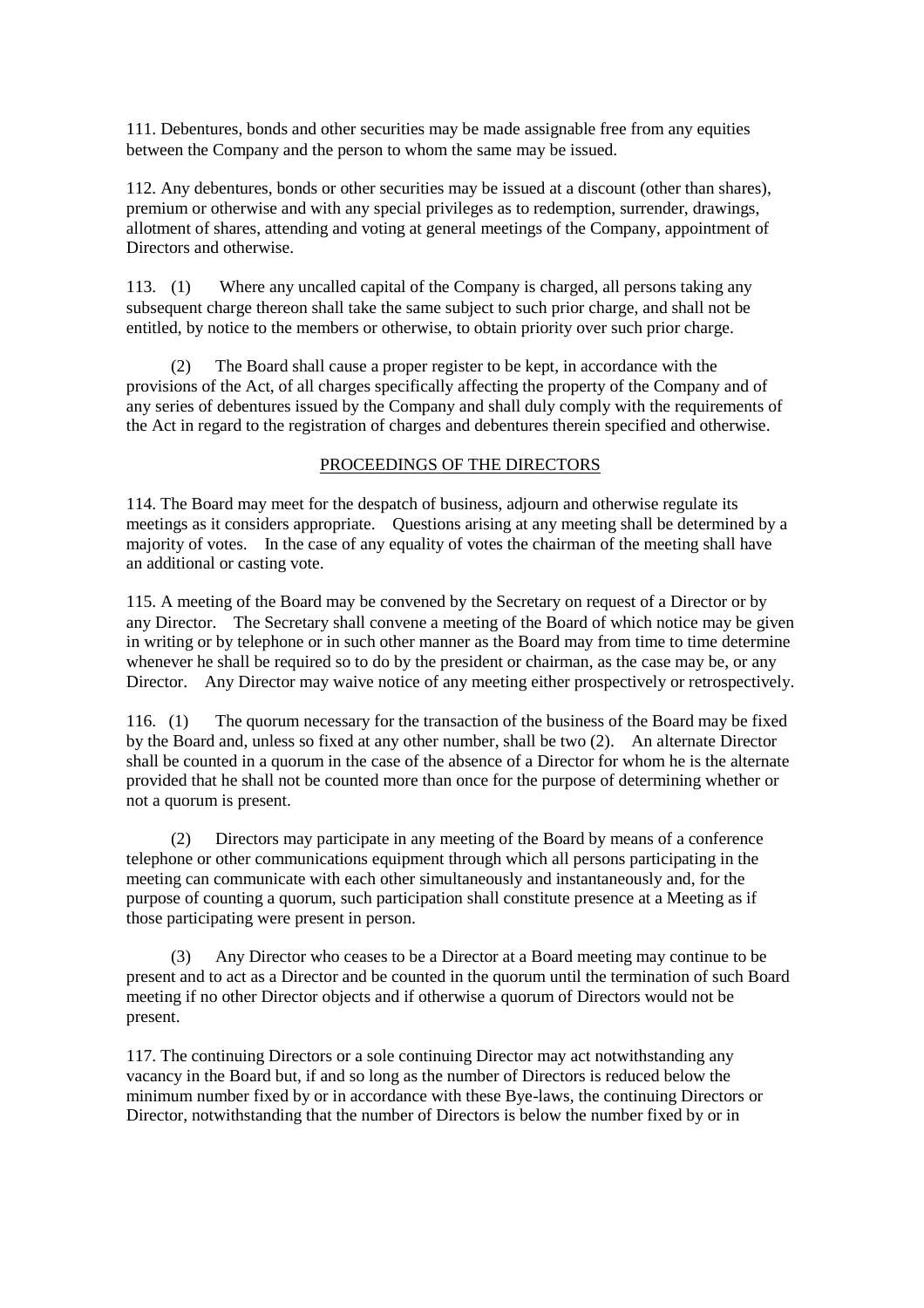accordance with these Bye-laws as the quorum or that there is only one continuing Director, may act for the purpose of filling vacancies in the Board or of summoning general meetings of the Company but not for any other purpose.

118. The Board may elect a chairman and one or more deputy chairman of its meetings and determine the period for which they are respectively to hold such office. If no chairman or deputy chairman is elected, or if at any meeting neither the chairman nor any deputy chairman is present within five (5) minutes after the time appointed for holding the same, the Directors present may choose one of their number to be chairman of the meeting.

119. A meeting of the Board at which a quorum is present shall be competent to exercise all the powers, authorities and discretions for the time being vested in or exercisable by the Board.

120. (1) The Board may delegate any of its powers, authorities and discretions to committees, consisting of such Director or Directors and other persons as it thinks fit, and they may, from time to time, revoke such delegation or revoke the appointment of and discharge any such committees either wholly or in part, and either as to persons or purposes. Any committee so formed shall, in the exercise of the powers, authorities and discretions so delegated, conform to any regulations which may be imposed on it by the Board.

(2) All acts done by any such committee in conformity with such regulations, and in fulfilment of the purposes for which it was appointed, but not otherwise, shall have like force and effect as if done by the Board, and the Board shall have power, with the consent of the Company in general meeting, to remunerate the members of any such committee, and charge such remuneration to the current expenses of the Company.

121. The meetings and proceedings of any committee consisting of two or more members shall be governed by the provisions contained in these Bye-laws for regulating the meetings and proceedings of the Board so far as the same are applicable and are not superseded by any regulations imposed by the Board under the last preceding Bye-law.

122. A resolution in writing signed by all the Directors except such as are temporarily unable to act through ill-health or disability, and all the alternate Directors, if appropriate, whose appointors are temporarily unable to act as aforesaid shall (provided that such number is sufficient to constitute a quorum and further provided that a copy of such resolution has been given or the contents thereof communicated to all the Directors for the time being entitled to receive notices of Board meetings in the same manner as notices of meetings are required to be given by these Bye-laws) be as valid and effectual as if a resolution had been passed at a meeting of the Board duly convened and held. Such resolution may be contained in one document or in several documents in like form each signed by one or more of the Directors or alternate Directors and for this purpose a facsimile signature of a Director or an alternate Director shall be treated as valid. Where a substantial shareholder (within the meaning of the Listing Rules) or a Director has a conflict of interest in a matter to be considered by the Board which the Board has determined to be material, the matter should not be dealt with by way of circulation of board resolutions pursuant to this Bye-law and a board meeting should be held with the presence of the independent non-executive Directors who, and whose associates, have no material interest in the transaction.

123. All acts bona fide done by the Board or by any committee or by any person acting as a Director or members of a committee, shall, notwithstanding that it is afterwards discovered that there was some defect in the appointment of any member or the Board or such committee or person acting as aforesaid or that they or any of them were disqualified or had vacated office, be as valid as if every such person had been duly appointed and was qualified and had continued to be a Director or member of such committee.

Amended on 30 November 2006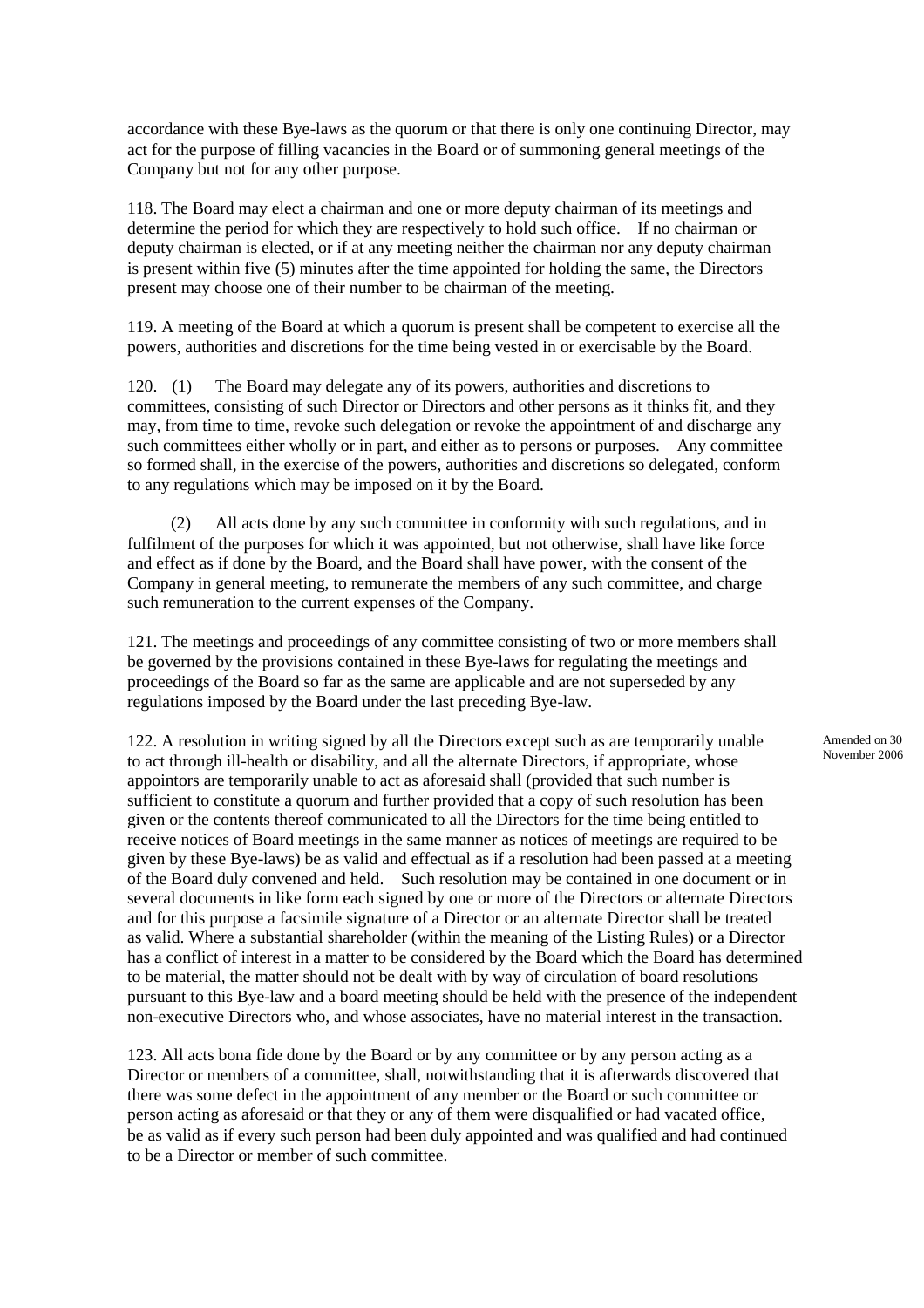#### MANAGERS

124. The Board may from time to time appoint a general manager, a manager or managers of the Company and may fix his or their remuneration either by way of salary or commission or by conferring the right to participation in the profits of the Company or by a combination of two or more of these modes and pay the working expenses of any of the staff of the general manager, manager or managers who may be employed by him or them upon the business of the Company.

125. The appointment of such general manager, manager or managers may be for such period as the Board may decide, and the Board may confer upon him or them all or any of the powers of the Board as they may think fit.

126. The Board may enter into such agreement or agreements with any such general manager, manager or managers upon such terms and conditions in all respects as the Board may in their absolute discretion think fit, including a power for such general manager, manager or managers to appoint an assistant manager or managers or other employees whatsoever under them for the purpose of carrying on the business of the Company.

#### **OFFICERS**

127. (1) The officers of the Company shall consist of a president and vice-president or chairman and deputy chairman, the Directors and Secretary and such additional officers (who may or may not be Directors) as the Board may from time to time determine, all of whom shall be deemed to be officers for the purposes of the Act and these Bye-laws.

The Directors shall, as soon as may be after each appointment or election of Directors, elect amongst the Directors a president and a vice-president or a chairman and a deputy chairman; and if more than one (1) Director is proposed for either of these offices, the election to such office shall take place in such manner as the Directors may determine.

(3) The officers shall receive such remuneration as the Directors may from time to time determine.

(4) Where the Company does not have a quorum of Directors ordinarily resident in Bermuda, the Company shall in accordance with the Act appoint and maintain a resident representative ordinarily resident in Bermuda and the resident representative shall maintain an office in Bermuda and comply with the provisions of the Act.

The Company shall provide the resident representative with such documents and information as the resident representative may require in order to be able to comply with the provisions of the Act.

The resident representative shall be entitled to have notice of, attend and be heard at any Directors' meetings or general meeting of the Company.

128. (1) The Secretary and additional officers, if any, shall be appointed by the Board and shall hold office on such terms and for such period as the Board may determine. If thought fit, two (2) or more persons may be appointed as joint Secretaries. The Board may also appoint from time to time on such terms as it thinks fit one or more assistant or deputy Secretaries.

(2) The Secretary shall attend all meetings of the Members and shall keep correct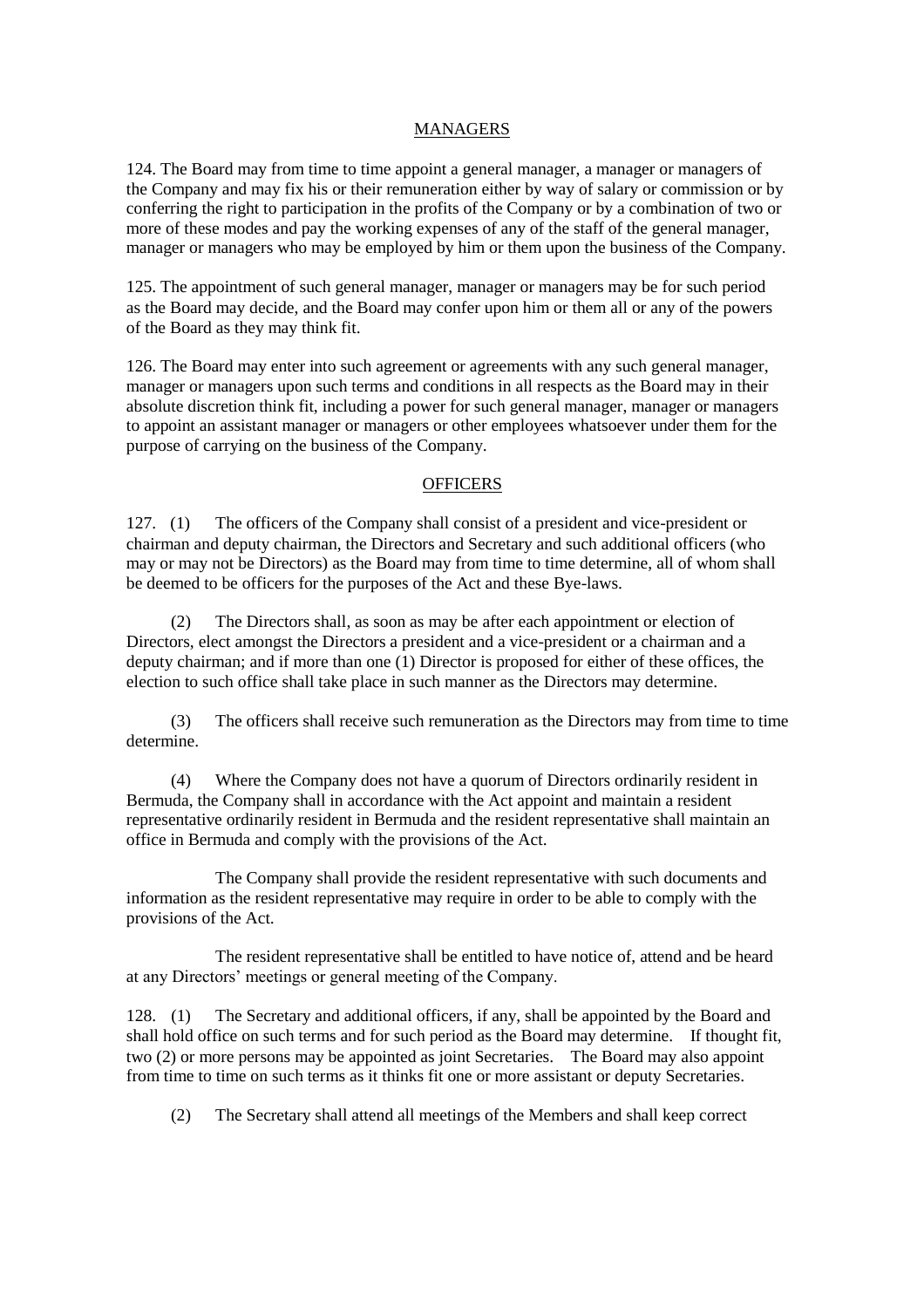minutes of such meetings and enter the same in the proper books provided for the purpose. He shall perform such other duties as are prescribed by the Act or these Bye-laws or as may be prescribed by the Board.

129. The president or the chairman, as the case may be, shall act as chairman at all meetings of the Members and of the Directors at which he is present. In his absence a chairman shall be appointed or elected by those present at the meeting.

130. The officers of the Company shall have such powers and perform such duties in the management, business and affairs of the Company as may be delegated to them by the Directors from time to time.

131. A provision of the Act or of these Bye-laws requiring or authorising a thing to be done by or to a Director and the Secretary shall not be satisfied by its being done by or to the same person acting both as Director and as or in place of the Secretary.

## REGISTER OF DIRECTORS AND OFFICERS

132. (1) The Board shall cause to be kept in one or more books at its Office a Register of Directors and Officers and shall enter therein the following particulars with respect to each Director and Officer, that is to say:

- (a) his or her first name and surname; and
- (b) his or her address.
- (2) The Board shall within a period of fourteen (14) days from the occurrence of -
- (a) any change among its Directors and Officers; or
- (b) any change in the particulars contained in the Register of Directors and Officers,

cause to be entered on the Register of Directors and Officers the particulars of such change and of the date on which it occurred.

(3) The Register of Directors and Officers shall be open to inspection by members of the public without charge at the Office between 10:00 a.m. and 12:00 noon on every business day.

(4) In this Bye-law "Officer" has the meaning ascribed to it in Section 92A(7) of the Act.

#### MINUTES

133. The Board shall cause Minutes to be duly entered in books provided for the purpose:

- (a) of all elections and appointments of officers;
- (b) of the names of the Directors present at each meeting of the Directors and of any committee of the Directors;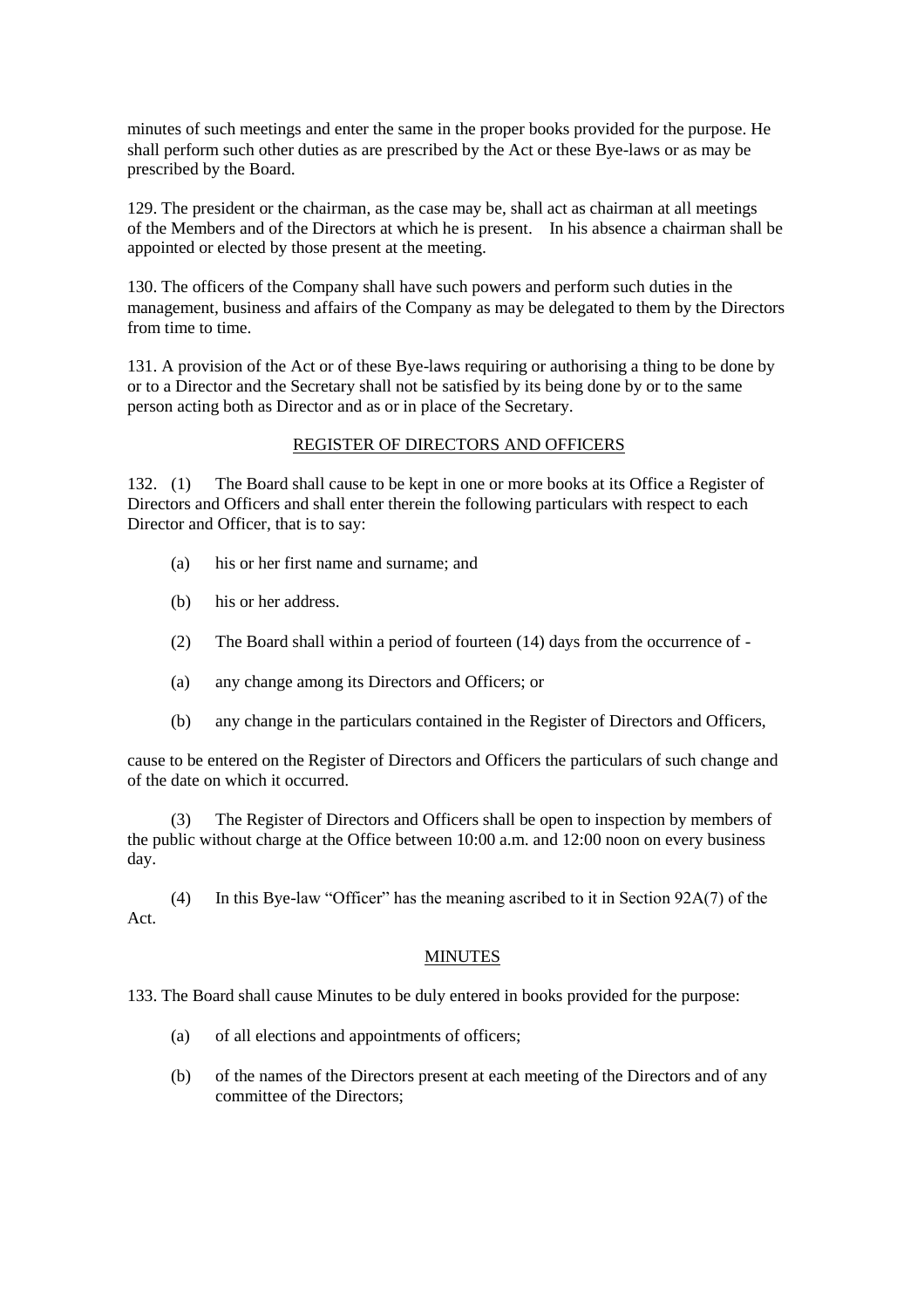(c) of all resolutions and proceedings of each general meeting of the Members, meetings of the Board and meetings of committees of the Board.

## SEAL

134. (1) The Company shall have one or more Seals, as the Board may determine. For the purpose of sealing documents creating or evidencing securities issued by the Company, the Company may have a securities seal which is a facsimile of the Seal of the Company with the addition of the words "Securities Seal" on its face or in such other form as the Board may approve. The Board shall provide for the custody of each Seal and no Seal shall be used without the authority of the Board or of a committee of the Board authorised by the Board in that behalf. Subject as otherwise provided in these Bye-laws, any instrument to which a Seal is affixed shall be signed autographically by one Director and the Secretary or by two Directors or by such other person (including a Director) or persons as the Board may appoint, either generally or in any particular case, save that as regards any certificates for shares or debentures or other securities of the Company the Board may by resolution determine that such signatures or either of them shall be dispensed with or affixed by some method or system of mechanical signature. Every instrument executed in manner provided by this Bye-law shall be deemed to be sealed and executed with the authority of the Board previously given.

(2) Where the Company has a Seal for use abroad, the Board may by writing under the Seal appoint any agent or committee abroad to be the duly authorised agent of the Company for the purpose of affixing and using such Seal and the Board may impose restrictions on the use thereof as may be thought fit. Wherever in these Bye-laws reference is made to the Seal, the reference shall, when and so far as may be applicable, be deemed to include any such other Seal as aforesaid.

## AUTHENTICATION OF DOCUMENTS

135. Any Director or the Secretary or any person appointed by the Board for the purpose may authenticate any documents affecting the constitution of the Company and any resolution passed by the Company or the Board or any committee, and any books, records, documents and accounts relating to the business of the Company, and to certify copies thereof or extracts therefrom as true copies or extracts, and if any books, records, documents or accounts are elsewhere than at the Office or the head office the local manager or other officer of the Company having the custody thereof shall be deemed to be a person so appointed by the Board. A document purporting to be a copy of a resolution, or an extract from the minutes of a meeting, of the Company or of the Board or any committee which is so certified shall be conclusive evidence in favour of all persons dealing with the Company upon the faith thereof that such resolution has been duly passed or, as the case may be, that such minutes or extract is a true and accurate record of proceedings at a duly constituted meeting.

## DESTRUCTION OF DOCUMENTS

136. The Company shall be entitled to destroy the following documents at the following times:

- (a) any share certificate which has been cancelled at any time after the expiry of one (1) year from the date of such cancellation;
- (b) any dividend mandate or any variation or cancellation thereof or any notification of change of name or address at any time after the expiry of two (2) years from the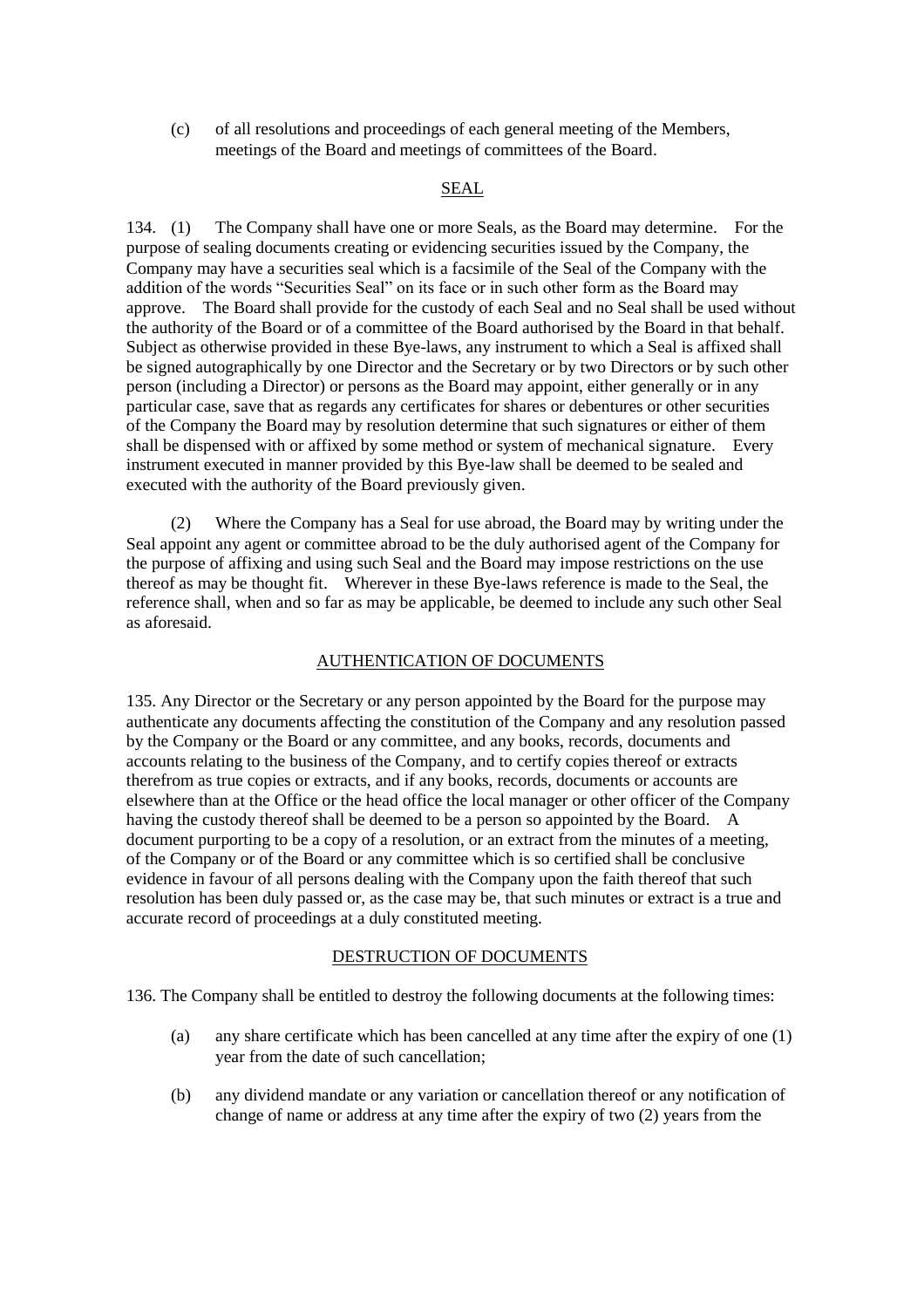date such mandate variation cancellation or notification was recorded by the Company;

- (c) any instrument of transfer of shares which has been registered at any time after the expiry of seven (7) years from the date of registration;
- (d) any allotment letters after the expiry of seven (7) years from the date of issue thereof; and
- (e) copies of powers of attorney, grants of probate and letters of administration at any time after the expiry of seven (7) years after the account to which the relevant power of attorney, grant of probate or letters of administration related has been closed;

and it shall conclusively be presumed in favour of the Company that every entry in the Register purporting to be made on the basis of any such documents so destroyed was duly and properly made and every share certificate so destroyed was a valid certificate duly and properly cancelled and that every instrument of transfer so destroyed was a valid and effective instrument duly and properly registered and that every other document destroyed hereunder was a valid and effective document in accordance with the recorded particulars thereof in the books or records of the Company. Provided always that: (1) the foregoing provisions of this Bye-law shall apply only to the destruction of a document in good faith and without express notice to the Company that the preservation of such document was relevant to a claim; (2) nothing contained in this Bye-law shall be construed as imposing upon the Company any liability in respect of the destruction of any such document earlier than as aforesaid or in any case where the conditions of proviso (1) above are not fulfilled; and (3) references in this Bye-law to the destruction of any document include references to its disposal in any manner.

## DIVIDENDS AND OTHER PAYMENTS

137. Subject to the Act, the Company in General Meeting may from time to time declare dividends in any currency to be paid to the Members but no dividend shall be declared in excess of the amount recommended by the Board. The Company in general meeting may also make a distribution to the Members out of any contributed surplus (as ascertained in accordance with the Act).

138. No dividend shall be paid or distribution made out of contributed surplus if to do so would render the Company unable to pay its liabilities as they become due or the realisable value of its assets would thereby become less than the aggregate of its liabilities and its issued share capital and share premium accounts.

139. Except in so far as the rights attaching to, or the terms of issue of, any share otherwise provide:

- (a) all dividends shall be declared and paid according to the amounts paid up on the shares in respect of which the dividend is paid, but no amount paid up on a share in advance of calls shall be treated for the purposes of this Bye-law as paid up on the share; and
- (b) all dividends shall be apportioned and paid pro rata according to the amounts paid up on the shares during any portion or portions of the period in respect of which the dividend is paid.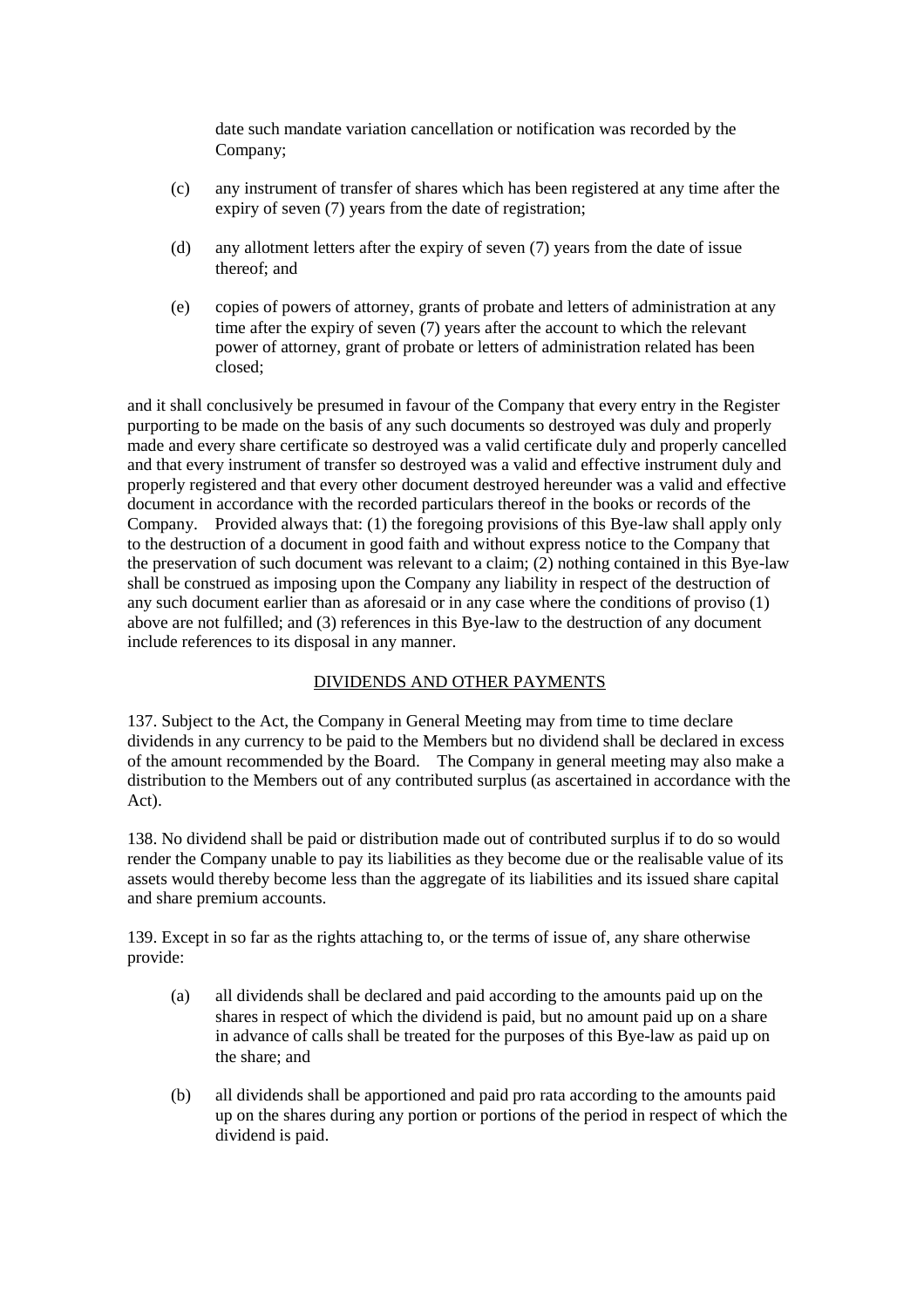140. The Board may from time to time pay to the Members such interim dividends as appear to the Board to be justified by the profits of the Company and in particular (but without prejudice to the generality of the foregoing) if at any time the share capital of the Company is divided into different classes, the Board may pay such interim dividends in respect of those shares in the capital of the Company which confer on the holders thereof deferred or nonpreferential rights as well as in respect of those shares which confer on the holders thereof preferential rights with regard to dividend and provided that the Board acts bona fide the Board shall not incur any responsibility to the holders of shares conferring any preference for any damage that they may suffer by reason of the payment of an interim dividend on any shares having deferred or non-preferential rights and may also pay any fixed dividend which is payable on any shares of the Company half-yearly or on any other dates, whenever such profits, in the opinion of the Board, justifies such payment.

141. The Board may deduct from any dividend or other moneys payable to a Member by the Company on or in respect of any shares all sums of money (if any) presently payable by him to the Company on account of calls or otherwise.

142. No dividend or other moneys payable by the Company on or in respect of any share shall bear interest against the Company.

143. Any dividend, interest or other sum payable in cash to the holder of shares may be paid by cheque or warrant sent through the post addressed to the holder at his registered address or, in the case of joint holders, addressed to the holder whose name stands first in the Register in respect of the shares at his address as appearing in the Register or addressed to such person and at such address as the holder or joint holders may in writing direct. Every such cheque or warrant shall, unless the holder or joint holders otherwise direct, be made payable to the order of the holder or, in the case of joint holders, to the order of the holder whose name stands first on the Register in respect of such shares, and shall be sent at his or their risk and payment of the cheque or warrant by the bank on which it is drawn shall constitute a good discharge to the Company notwithstanding that it may subsequently appear that the same has been stolen or that any endorsement thereon has been forged. Any one of two or more joint holders may give effectual receipts for any dividends or other moneys payable or property distributable in respect of the shares held by such joint holders.

144. All dividends or bonuses unclaimed for one (1) year after having been declared may be invested or otherwise made use of by the Board for the benefit of the Company until claimed. Any dividend or bonuses unclaimed after a period of six (6) years from the date of declaration shall be forfeited and shall revert to the Company. The payment by the Board of any unclaimed dividend or other sums payable on or in respect of a share into a separate account shall not constitute the Company a trustee in respect thereof.

145. Whenever the Board or the Company in general meeting have resolved that a dividend be paid or declared, the Board may further resolve that such dividend be satisfied wholly or in part by the distribution of specific assets of any kind and in particular of paid up shares, debentures or warrants to subscribe securities of the Company or any other company, or in any one or more of such ways, and where any difficulty arises in regard to the distribution the Board may settle the same as it thinks expedient, and in particular may issue certificates in respect of fractions of shares, disregard fractional entitlements or round the same up or down, and may fix the value for distribution of such specific assets, or any part thereof, and may determine that cash payments shall be made to any members upon the footing of the value so fixed in order to adjust the rights of all parties, and may vest any such specific assets in trustees as may seem expedient to the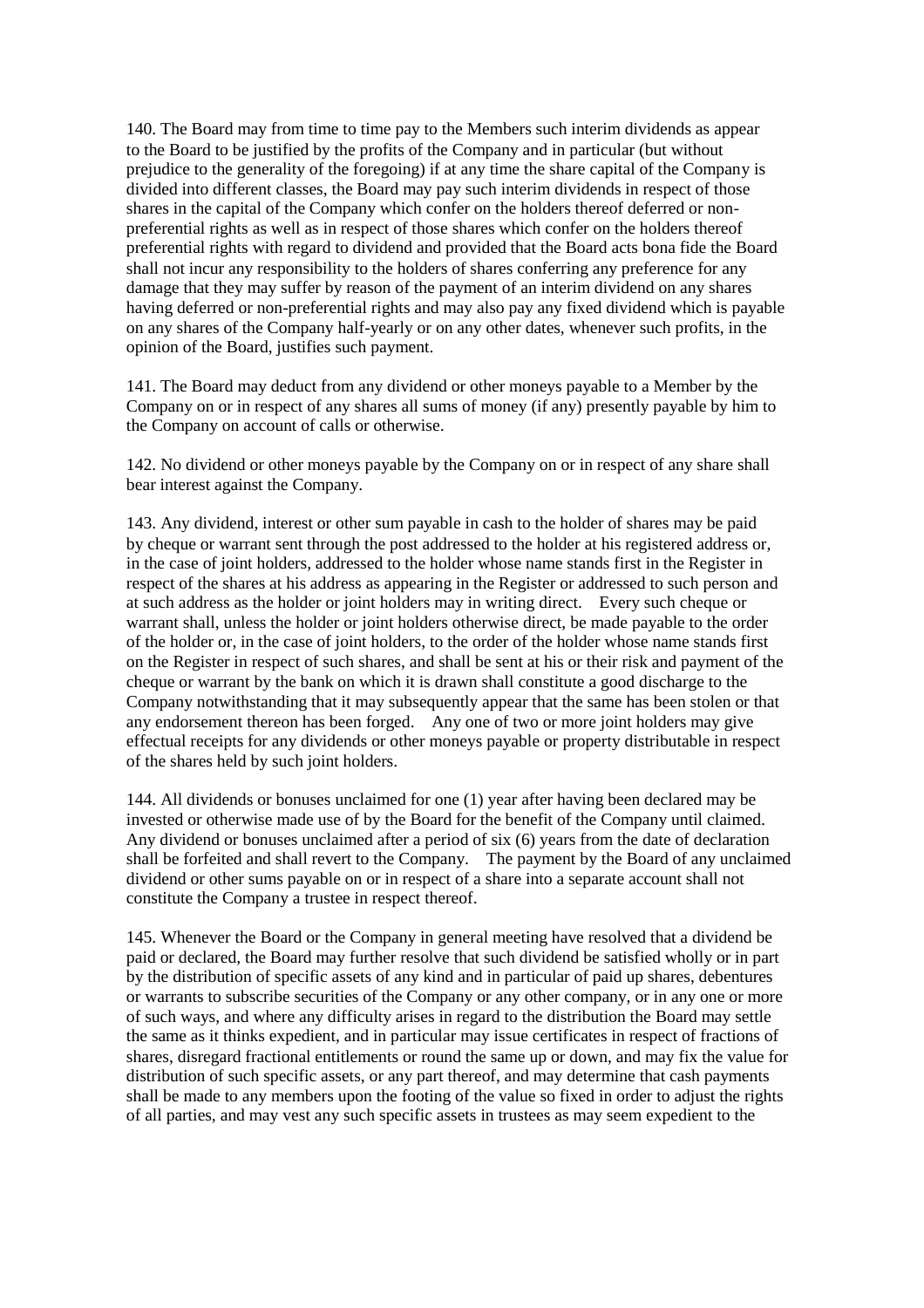Board and may appoint any person to sign any requisite instruments of transfer and other documents on behalf of the persons entitled to the dividend, and such appointment shall be effective and binding on the Members. The Board may resolve that no such assets shall be made available to Members with registered addresses in any particular territory or territories where, in the absence of a registration statement or other special formalities, such distribution of assets would or might, in the opinion of the Board, be unlawful or impracticable and in such event the only entitlement of the Members aforesaid shall be to receive cash payments as aforesaid. Members affected as a result of the foregoing sentence shall not be or be deemed to be a separate class of Members for any purpose whatsoever.

146. (1) Whenever the Board or the Company in general meeting has resolved that a dividend be paid or declared on any class of the share capital of the Company, the Board may further resolve either:

- (a) that such dividend be satisfied wholly or in part in the form of an allotment of shares credited as fully paid up, provided that the shareholders entitled thereto will be entitled to elect to receive such dividend (or part thereof if the Board so determines) in cash in lieu of such allotment. In such case, the following provisions shall apply:
	- (i) the basis of any such allotment shall be determined by the Board;
	- (ii) the Board, after determining the basis of allotment, shall give not less than two (2) weeks' notice in writing to the holders of the relevant shares of the right of election accorded to them and shall send with such notice forms of election and specify the procedure to be followed and the place at which and the latest date and time by which duly completed forms of election must be lodged in order to be effective;
	- (iii) the right of election may be exercised in respect of the whole or part of that portion of the dividend in respect of which the right of election has been accorded; and
	- (iv) the dividend (or that part of the dividend to be satisfied by the allotment of shares as aforesaid) shall not be payable in cash on shares in respect whereof the cash election has not been duly exercised ("the non-elected shares") and in satisfaction thereof shares of the relevant class shall be allotted credited as fully paid up to the holders of the non-elected shares on the basis of allotment determined as aforesaid and for such purpose the Board shall capitalise and apply out of any part of the undivided profits of the Company (including profits carried and standing to the credit of any reserves or other special account other than the Subscription Rights Reserve) as the Board may determine, such sum as may be required to pay up in full the appropriate number of shares of the relevant class for allotment and distribution to and amongst the holders of the non-elected shares on such basis; or
- (b) that the shareholders entitled to such dividend shall be entitled to elect to receive an allotment of shares credited as fully paid up in lieu of the whole or such part of the dividend as the Board may think fit. In such case, the following provisions shall apply: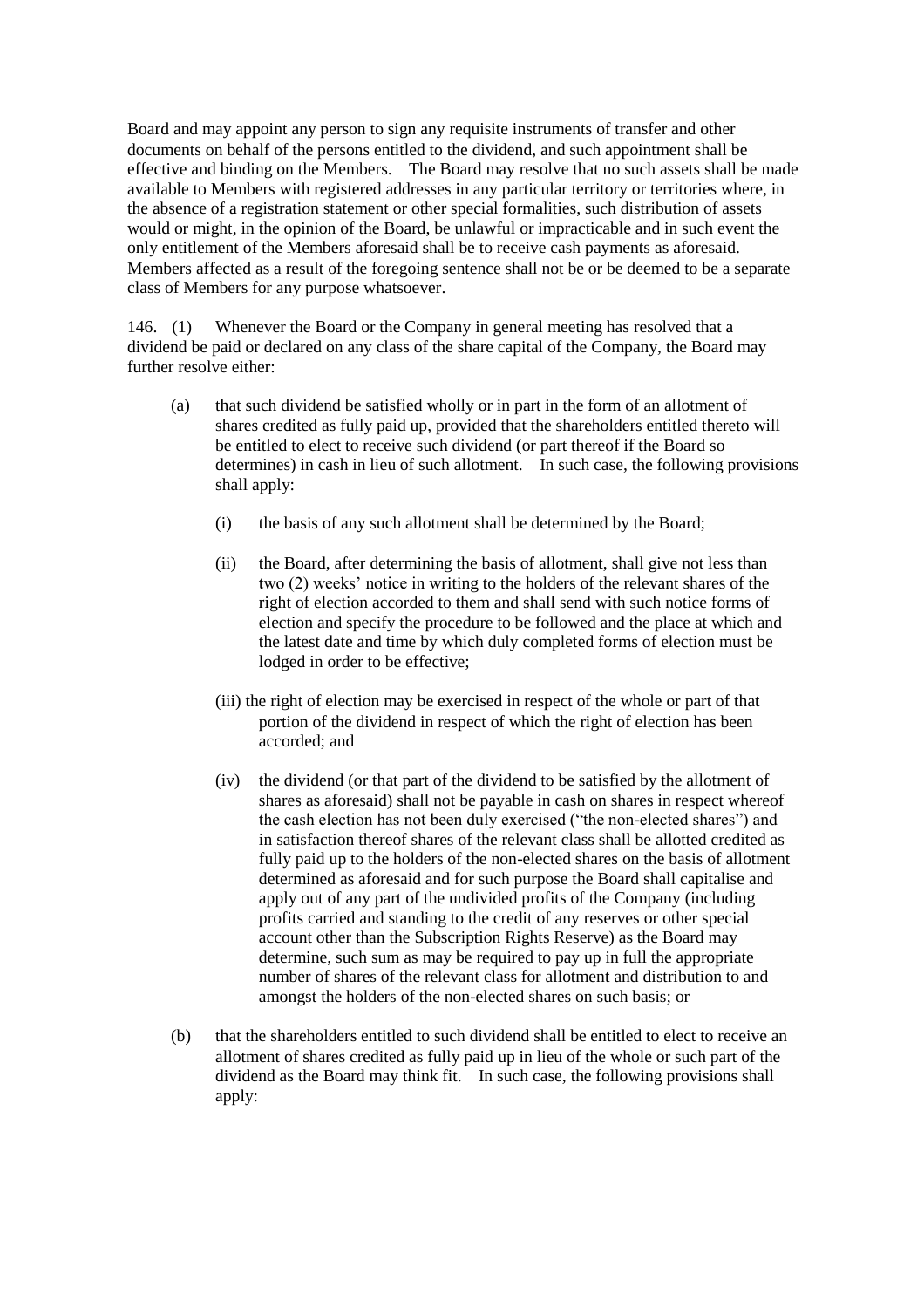- (i) the basis of any such allotment shall be determined by the Board;
- (ii) the Board, after determining the basis of allotment, shall give not less than two (2) weeks' notice in writing to the holders of the relevant shares of the right of election accorded to them and shall send with such notice forms of election and specify the procedure to be followed and the place at which and the latest date and time by which duly completed forms of election must be lodged in order to be effective;
- (iii) the right of election may be exercised in respect of the whole or part of that portion of the dividend in respect of which the right of election has been accorded; and
- (iv) the dividend (or that part of the dividend in respect of which a right of election has been accorded) shall not be payable in cash on shares in respect whereof the share election has been duly exercised ("the elected shares") and in lieu thereof shares of the relevant class shall be allotted credited as fully paid up to the holders of the elected shares on the basis of allotment determined as aforesaid and for such purpose the Board shall capitalise and apply out of any part of the undivided profits of the Company (including profits carried and standing to the credit of any reserves or other special account other than the Subscription Rights Reserve) as the Board may determine, such sum as may be required to pay up in full the appropriate number of shares of the relevant class for allotment and distribution to and amongst the holders of the elected shares on such basis.
- (2) (a) The shares allotted pursuant to the provisions of paragraph (1) of this Byelaw shall rank pari passu in all respects with shares of the same class (if any) then in issue save only as regards participation in the relevant dividend or in any other distributions, bonuses or rights paid, made, declared or announced prior to or contemporaneously with the payment or declaration of the relevant dividend unless, contemporaneously with the announcement by the Board of their proposal to apply the provisions of sub-paragraph (a) or (b) of paragraph (2) of this Bye-law in relation to the relevant dividend or contemporaneously with their announcement of the distribution, bonus or rights in question, the Board shall specify that the shares to be allotted pursuant to the provisions of paragraph (1) of this Bye-law shall rank for participation in such distribution, bonus or rights.
	- (b) The Board may do all acts and things considered necessary or expedient to give effect to any capitalisation pursuant to the provisions of paragraph (1) of this Bye-law, with full power to the Board to make such provisions as it thinks fit in the case of shares becoming distributable in fractions (including provisions whereby, in whole or in part, fractional entitlements are aggregated and sold and the net proceeds distributed to those entitled, or are disregarded or rounded up or down or whereby the benefit of fractional entitlements accrues to the Company rather than to the members concerned). The Board may authorise any person to enter into on behalf of all Members interested, an agreement with the Company providing for such capitalisation and matters incidental thereto and any agreement made pursuant to such authority shall be effective and binding on all concerned.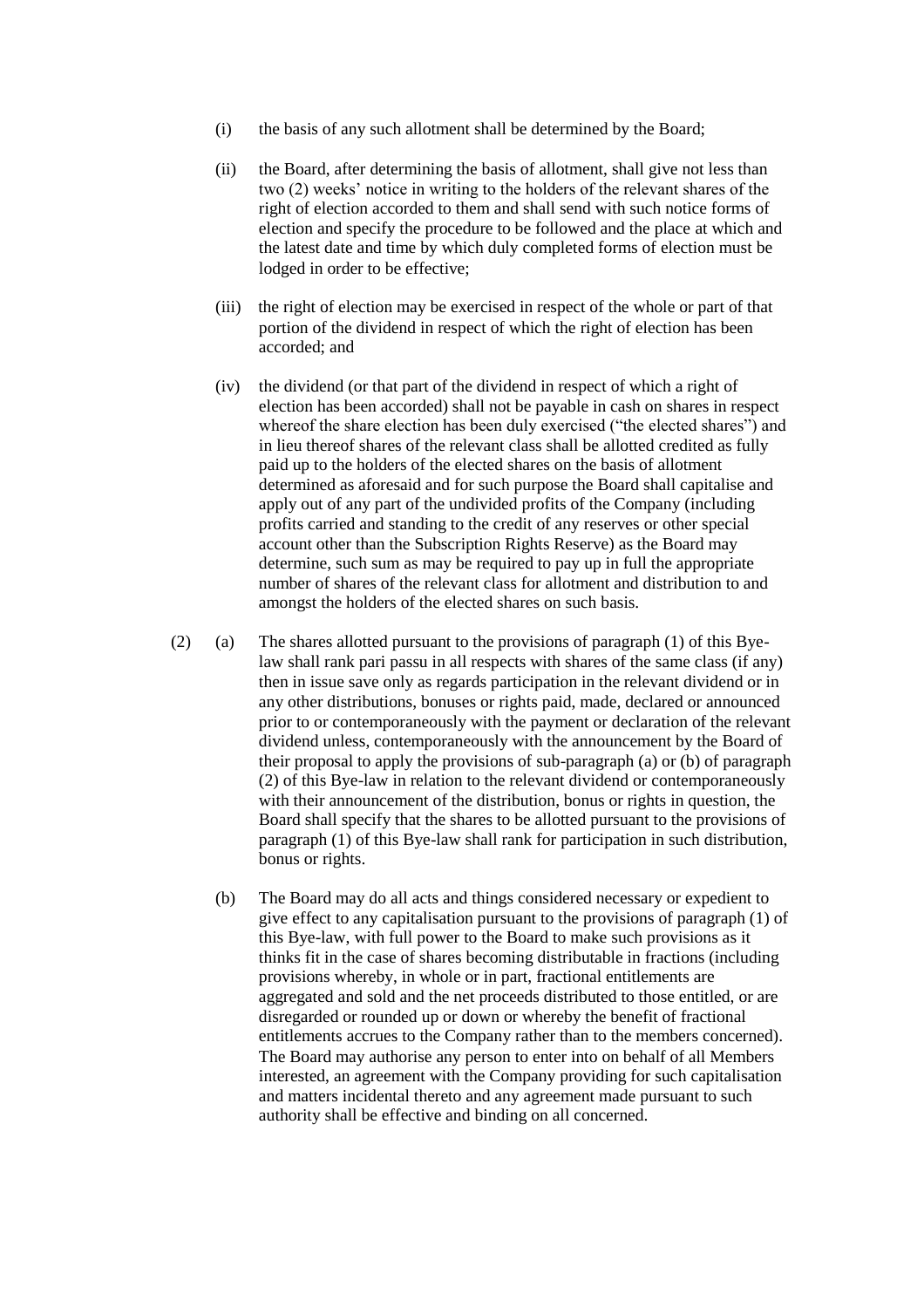(3) The Company may upon the recommendation of the Board by ordinary resolution resolve in respect of any one particular dividend of the Company that notwithstanding the provisions of paragraph (1) of this Bye-law a dividend may be satisfied wholly in the form of an allotment of shares credited as fully paid up without offering any right to shareholders to elect to receive such dividend in cash in lieu of such allotment.

(4) The Board may on any occasion determine that rights of election and the allotment of shares under paragraph (1) of this Bye-law shall not be made available or made to any shareholders with registered addresses in any territory where, in the absence of a registration statement or other special formalities, the circulation of an offer of such rights of election or the allotment of shares would or might, in the opinion of the Board, be unlawful or impracticable, and in such event the provisions aforesaid shall be read and construed subject to such determination. Members affected as a result of the foregoing sentence shall not be or be deemed to be a separate class of Members for any purpose whatsoever.

(5) Any resolution declaring a dividend on shares of any class, whether a resolution of the Company in general meeting or a resolution of the Board, may specify that the same shall be payable or distributable to the persons registered as the holders of such shares at the close of business on a particular date, notwithstanding that it may be a date prior to that on which the resolution is passed, and thereupon the dividend shall be payable or distributable to them in accordance with their respective holdings so registered, but without prejudice to the rights inter se in respect of such dividend of transferors and transferees of any such shares. The provisions of this Bye-law shall mutatis mutandis apply to bonuses, capitalisation issues, distributions of realised capital profits or offers or grants made by the Company to the Members.

#### RESERVES

147. Before recommending any dividend, the Board may set aside out of the profits of the Company such sums as it determines as reserves which shall, at the discretion of the Board, be applicable for any purpose to which the profits of the Company may be properly applied and pending such application may, also at such discretion, either be employed in the business of the Company or be invested in such investments as the Board may from time to time think fit and so that it shall not be necessary to keep any investments constituting the reserve or reserves separate or distinct from any other investments of the Company. The Board may also without placing the same to reserve carry forward any profits which it may think prudent not to distribute.

#### CAPITALISATION

148. The Company may, upon the recommendation of the Board, at any time and from time to time pass an ordinary resolution to the effect that it is desirable to capitalise all or any part of any amount for the time being standing to the credit of any reserve or fund (including the profit and loss account) whether or not the same is available for distribution and accordingly that such amount be set free for distribution among the Members or any class of members who would be entitled thereto if it were distributed by way of dividend and in the same proportions, on the footing that the same is not paid in cash but is applied either in or towards paying up the amounts for the time being unpaid on any shares in the Company held by such Members respectively or in paying up in full unissued shares, debentures or other obligations of the Company, to be allotted and distributed credited as fully paid up among such members, or partly in one way and partly in the other, and the Board shall give effect to such resolution provided that, for the purposes of this Bye-law and subject to Section 40(2A) of the Act, a share premium account and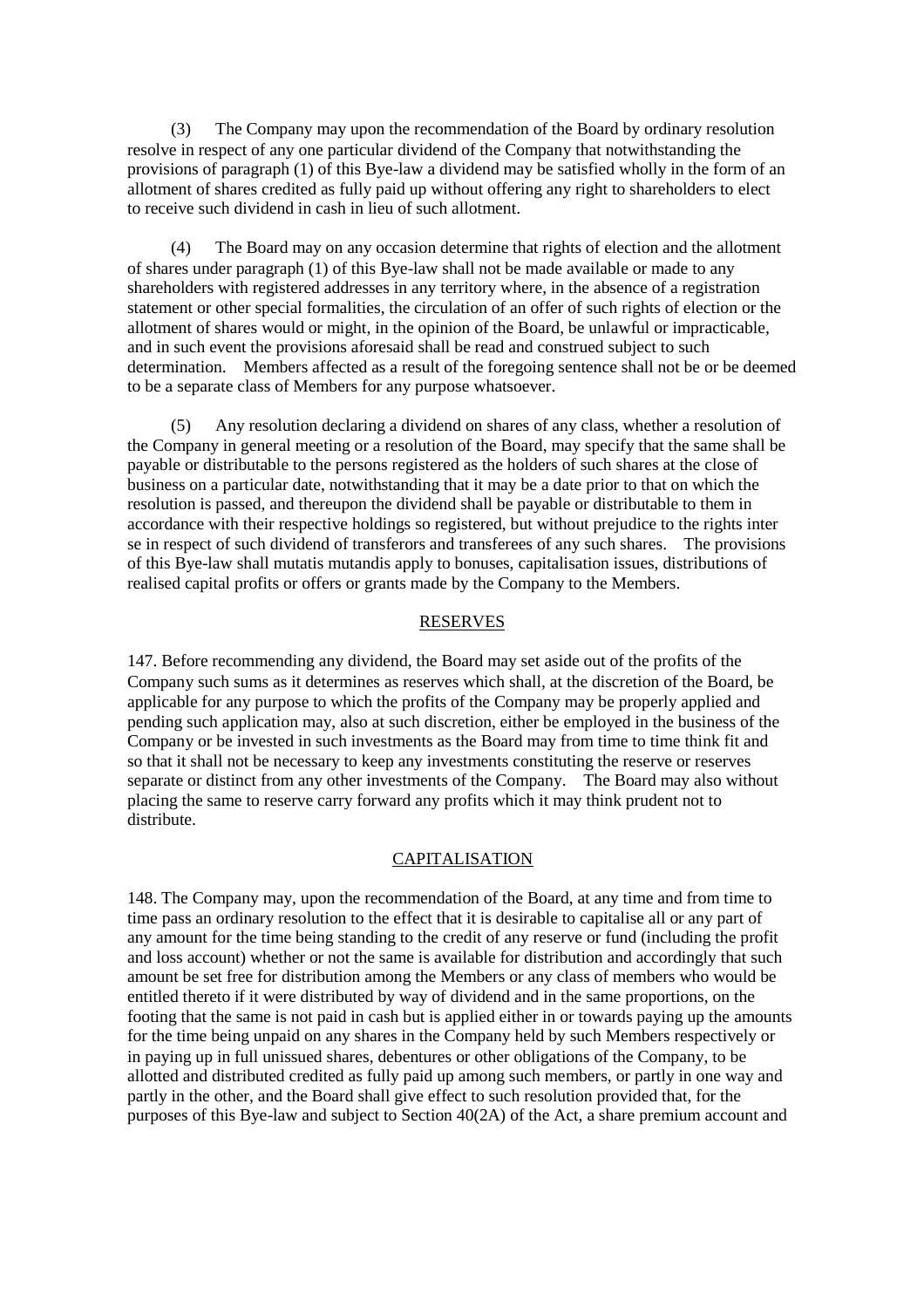any reserve or fund representing unrealised profits, may be applied only in paying up in full unissued shares of the Company to be allotted to such Members credited as fully paid. In carrying sums to reserve and in applying the same the Board shall comply with the provisions of the Act.

149. The Board may settle, as it considers appropriate, any difficulty arising in regard to any distribution under the last preceding Bye-law and in particular may issue certificates in respect of fractions of shares or authorise any person to sell and transfer any fractions or may resolve that the distribution should be as nearly as may be practicable in the correct proportion but not exactly so or may ignore fractions altogether, and may determine that cash payments shall be made to any Members in order to adjust the rights of all parties, as may seem expedient to the Board. The Board may appoint any person to sign on behalf of the persons entitled to participate in the distribution any contract necessary or desirable for giving effect thereto and such appointment shall be effective and binding upon the Members.

## SUBSCRIPTION RIGHTS RESERVE

150. The following provisions shall have effect to the extent that they are not prohibited by and are in compliance with the Act:

(1) If, so long as any of the rights attached to any warrants issued by the Company to subscribe for shares of the Company shall remain exercisable, the Company does any act or engages in any transaction which, as a result of any adjustments to the subscription price in accordance with the provisions of the conditions of the warrants, would reduce the subscription price to below the par value of a share, then the following provisions shall apply:

- (a) as from the date of such act or transaction the Company shall establish and thereafter (subject as provided in this Bye-law) maintain in accordance with the provisions of this Bye-law a reserve (the "Subscription Rights Reserve") the amount of which shall at no time be less than the sum which for the time being would be required to be capitalised and applied in paying up in full the nominal amount of the additional shares required to be issued and allotted credited as fully paid pursuant to sub- paragraph (c) below on the exercise in full of all the subscription rights outstanding and shall apply the Subscription Rights Reserve in paying up such additional shares in full as and when the same are allotted;
- (b) the Subscription Rights Reserve shall not be used for any purpose other than that specified above unless all other reserves of the Company (other than share premium account) have been extinguished and will then only be used to make good losses of the Company if and so far as is required by law;
- (c) upon the exercise of all or any of the subscription rights represented by any warrant, the relevant subscription rights shall be exercisable in respect of a nominal amount of shares equal to the amount in cash which the holder of such warrant is required to pay on exercise of the subscription rights represented thereby (or, as the case may be the relevant portion thereof in the event of a partial exercise of the subscription rights) and, in addition, there shall be allotted in respect of such subscription rights to the exercising warrantholder, credited as fully paid, such additional nominal amount of shares as is equal to the difference between:
	- (i) the said amount in cash which the holder of such warrant is required to pay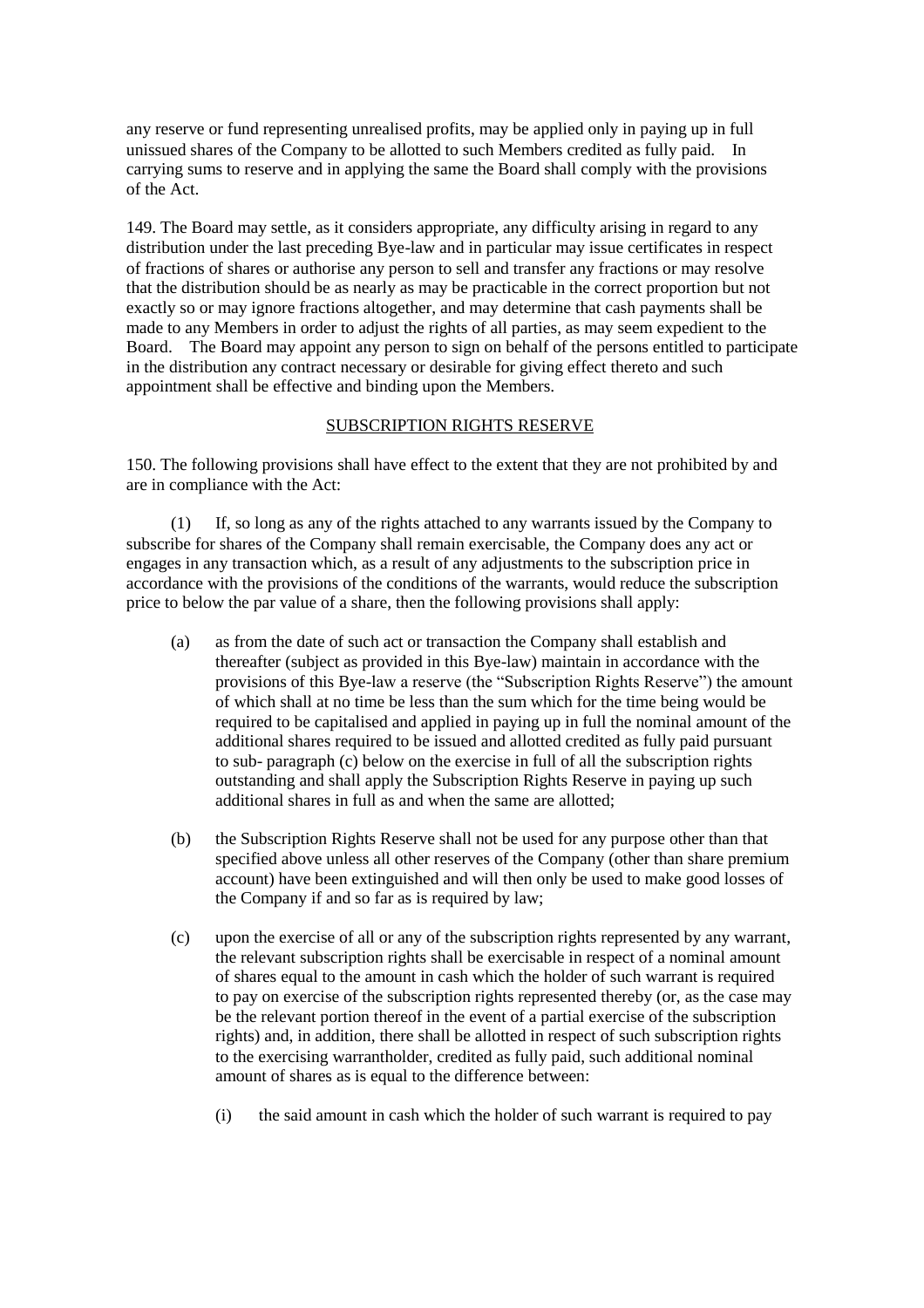on exercise of the subscription rights represented thereby (or, as the case may be, the relevant portion thereof in the event of a partial exercise of the subscription rights); and

(ii) the nominal amount of shares in respect of which such subscription rights would have been exercisable having regard to the provisions of the conditions of the warrants, had it been possible for such subscription rights to represent the right to subscribe for shares at less than par

and immediately upon such exercise so much of the sum standing to the credit of the Subscription Rights Reserve as is required to pay up in full such additional nominal amount of shares shall be capitalised and applied in paying up in full such additional nominal amount of shares which shall forthwith be allotted credited as fully paid to the exercising warrantholders; and

(d) if, upon the exercise of the subscription rights represented by any warrant, the amount standing to the credit of the Subscription Rights Reserve is not sufficient to pay up in full such additional nominal amount of shares equal to such difference as aforesaid to which the exercising warrantholder is entitled, the Board shall apply any profits or reserves then or thereafter becoming available (including, to the extent permitted by law, share premium account) for such purpose until such additional nominal amount of shares is paid up and allotted as aforesaid and until then no dividend or other distribution shall be paid or made on the fully paid shares of the Company then in issue. Pending such payment and allotment, the exercising warrantholder shall be issued by the Company with a certificate evidencing his right to the allotment of such additional nominal amount of shares. The rights represented by any such certificate shall be in registered form and shall be transferable in whole or in part in units of one share in the like manner as the shares for the time being are transferable, and the Company shall make such arrangements in relation to the maintenance of a register therefor and other matters in relation thereto as the Board may think fit and adequate particulars thereof shall be made known to each relevant exercising warrantholder upon the issue of such certificate.

(2) Shares allotted pursuant to the provisions of this Bye-law shall rank pari passu in all respects with the other shares allotted on the relevant exercise of the subscription rights represented by the warrant concerned. Notwithstanding anything contained in paragraph (1) of this Bye-law, no fraction of any share shall be allotted on exercise of the subscription rights.

(3) The provision of this Bye-law as to the establishment and maintenance of the Subscription Rights Reserve shall not be altered or added to in any way which would vary or abrogate, or which would have the effect of varying or abrogating the provisions for the benefit of any warrantholder or class of warrantholders under this Bye-law without the sanction of a special resolution of such warrantholders or class of warrantholders.

(4) A certificate or report by the auditors for the time being of the Company as to whether or not the Subscription Rights Reserve is required to be established and maintained and if so the amount thereof so required to be established and maintained, as to the purposes for which the Subscription Rights Reserve has been used, as to the extent to which it has been used to make good losses of the Company, as to the additional nominal amount of shares required to be allotted to exercising warrantholders credited as fully paid, and as to any other matter concerning the Subscription Rights Reserve shall (in the absence of manifest error) be conclusive and binding upon the Company and all warrantholders and shareholders.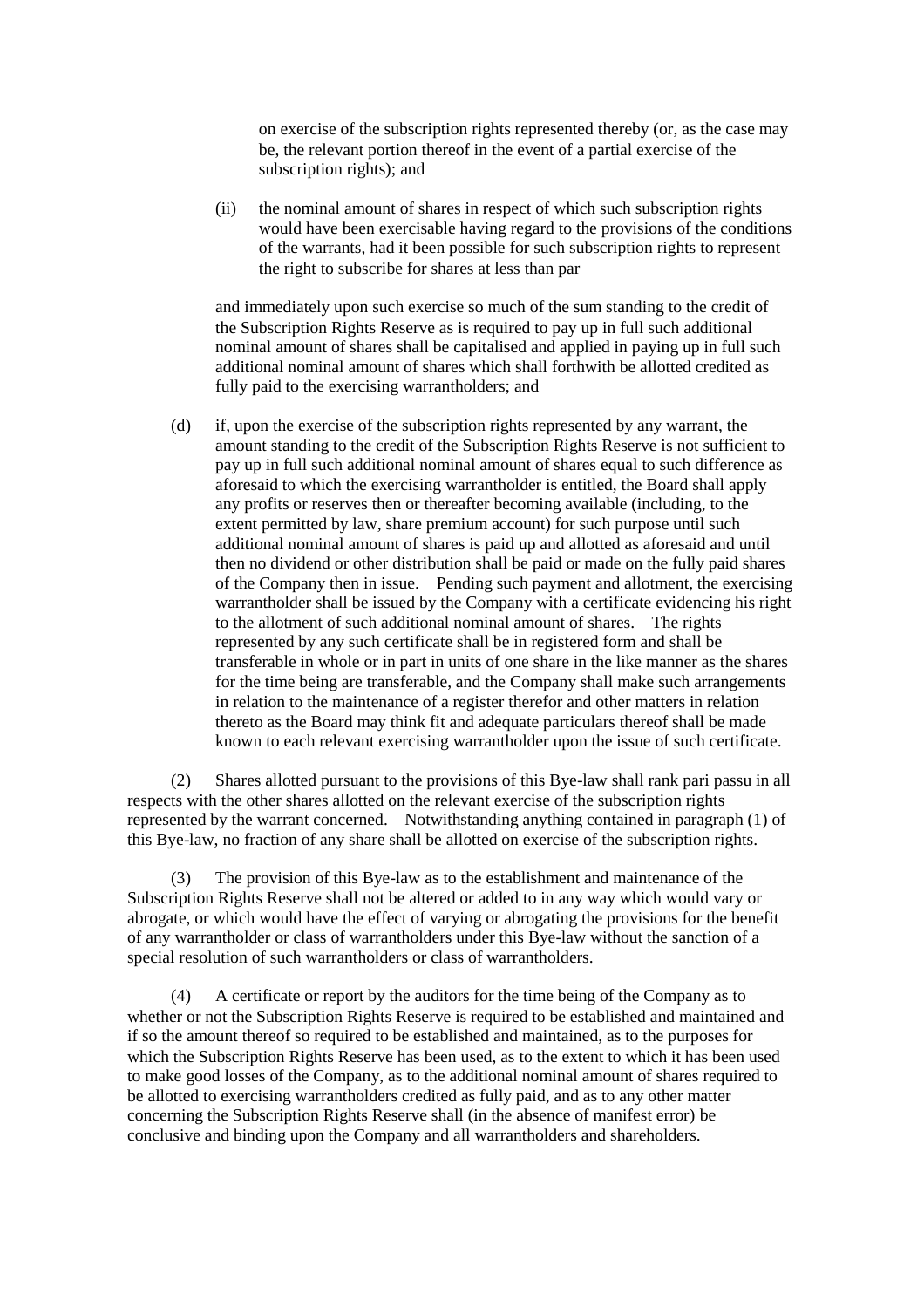#### ACCOUNTING RECORDS

151. The Board shall cause true accounts to be kept of the sums of money received and expended by the Company, and the matters in respect of which such receipt and expenditure take place, and of the property, assets, credits and liabilities of the Company and of all other matters required by the Act or necessary to give a true and fair view of the Company's affairs and to explain its transactions.

152. The accounting records shall be kept at the Office or, subject to the Act, at such other place or places as the Board decides and shall always be open to inspection by the Directors of the Company. No Member (other than a Director of the Company) shall have any right of inspecting any accounting record or book or document of the Company except as conferred by law or authorised by the Board or the Company in general meeting.

153. (1) Subject to Section 88 of the Act and Bye-law 153(3), the Board shall from time to time cause to be prepared and laid before the Company at its annual general meeting profit and loss accounts, balance sheets, group accounts (if any) and reports as are required by the Statutes and, so long as any shares in the Company are with the consent of the Company listed on The Stock Exchange of Hong Kong Limited, the accounts of the Company shall be prepared and audited based on the generally accepted accounting principles of Hong Kong, the International Financial Reporting Standards, or such other standards as may be permitted by the rules of the Designated Stock Exchange and the accounting principles or standards adopted shall be disclosed in the financial statements and the report of the Auditors.

(2) Every balance sheet of the Company shall be signed on behalf of the Board by two of the Directors and a copy of every balance sheet (including every document required by law to be comprised therein or annexed thereto) and profit and loss account which is to be laid before the Company at its annual general meeting, together with a copy of the Directors' report and a copy of the Auditors' report thereon, shall not less than twenty-one (21) days before the date of the general meeting be sent to every Member of, and every holder of debentures of, the Company and every other person entitled to receive notices of general meetings of the Company under the provisions of these Bye-laws, provided that this Bye-law shall not affect the operation of paragraph (3) of this Bye-law, or require a copy of those documents to be sent to any person of whose address the Company is not aware or to more than one of the joint holders of any shares or debentures, but any Member or holder of debentures to whom a copy of those documents has not been sent shall be entitled to receive a copy free of charge on application at the head office or the Registration Office. If all or any of the shares or debentures or other securities of the Company shall for the time being be (with the consent of the Company) listed or dealt in on any stock exchange or market, there shall be forwarded to such stock exchange or market such number of copies of such documents as may for the time being be required under its regulations or practice.

(3) To the extent permitted by and subject to due compliance with the Statutes and the rules of the Designated Stock Exchange, and to obtaining all necessary consents, if any, required thereunder and such consents being in full force and effect, the requirements of Bye-law 153(2) shall be deemed satisfied in relation to any person by sending to the person in any manner not prohibited by the Statutes and instead of such copies, a summary financial statement derived from the Company's annual financial statements, the Directors' report thereon, an Auditor's report and a notice informing the Member how to notify the Company that he elects to receive the full financial statements required under Bye-law 153(2), which shall be in the form and containing the information required by applicable laws and regulation, provided that any person

Amended on 1 December 2004

Amended on 1 December 2004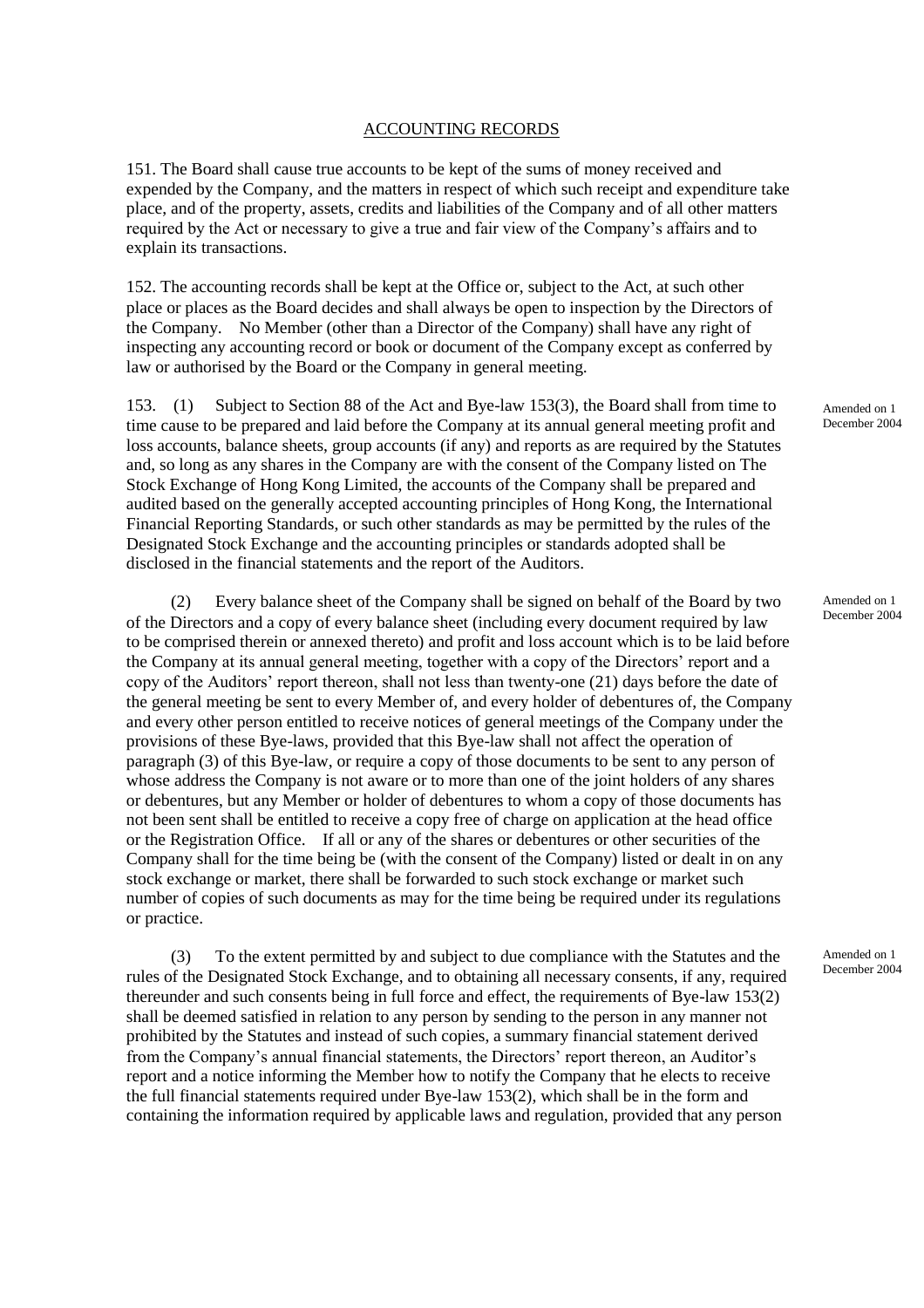who is otherwise entitled to the annual financial statements of the Company and the Directors' report thereon may, if he so requires by notice in writing served on the Company, demand that the Company sends to him, in addition to a summary financial statement, a complete printed copy of the Company's annual financial statement and the Directors' report thereon.

## AUDIT

154. (1) Subject to Section 88 of the Act, at the annual general meeting or at a subsequent special general meeting in each year, the Members shall appoint an auditor to audit the accounts of the Company and such auditor shall hold office until the Members appoint another auditor. Such auditor may be a Member but no Director or officer or employee of the Company shall, during his continuance in office, be eligible to act as an auditor of the Company.

(2) Subject to Section 89 of the Act, a person, other than a retiring Auditor, shall not be capable of being appointed Auditor at an annual general meeting unless notice in writing of an intention to nominate that person to the office of Auditor has been given not less than twentyone (21) days before the annual general meeting and furthermore, the Company shall send a copy of any such notice to the retiring Auditor.

(3) The Members may, at any general meeting convened and held in accordance with these Bye-laws, by special resolution remove the Auditor at any time before the expiration of his term of office and shall by ordinary resolution at that meeting appoint another Auditor in his stead for the remainder of his term.

155. Subject to Section 88 of the Act the accounts of the Company shall be audited at least once in every year.

156. The remuneration of the Auditor shall be fixed by the Company in general meeting or in such manner as the Members may determine.

157. If the office of auditor becomes vacant by the resignation or death of the Auditor, or by his becoming incapable of acting by reason of illness or other disability at a time when his services are required, the Directors shall fill the vacancy and fix the remuneration of the Auditor so appointed. Any Auditor so appointed shall hold office until the next following annual general meeting of the Company.

158. The Auditor shall at all reasonable times have access to all books kept by the Company and to all accounts and vouchers relating thereto; and he may call on the Directors or officers of the Company for any information in their possession relating to the books or affairs of the Company.

159. The statement of income and expenditure and the balance sheet provided for by these Bye-Laws shall be examined by the Auditor and compared by him with the books, accounts and vouchers relating thereto; and he shall make a written report thereon stating whether such statement and balance sheet are drawn up so as to present fairly the financial position of the Company and the results of its operations for the period under review and, in case information shall have been called for from Directors or officers of the Company, whether the same has been furnished and has been satisfactory.

## **NOTICES**

160. (1) Subject to Bye-law 160(2), any Notice or document (including any document or

Amended on 1 December 2004

Amended on 26 November 2008

Amended on 1 December 2004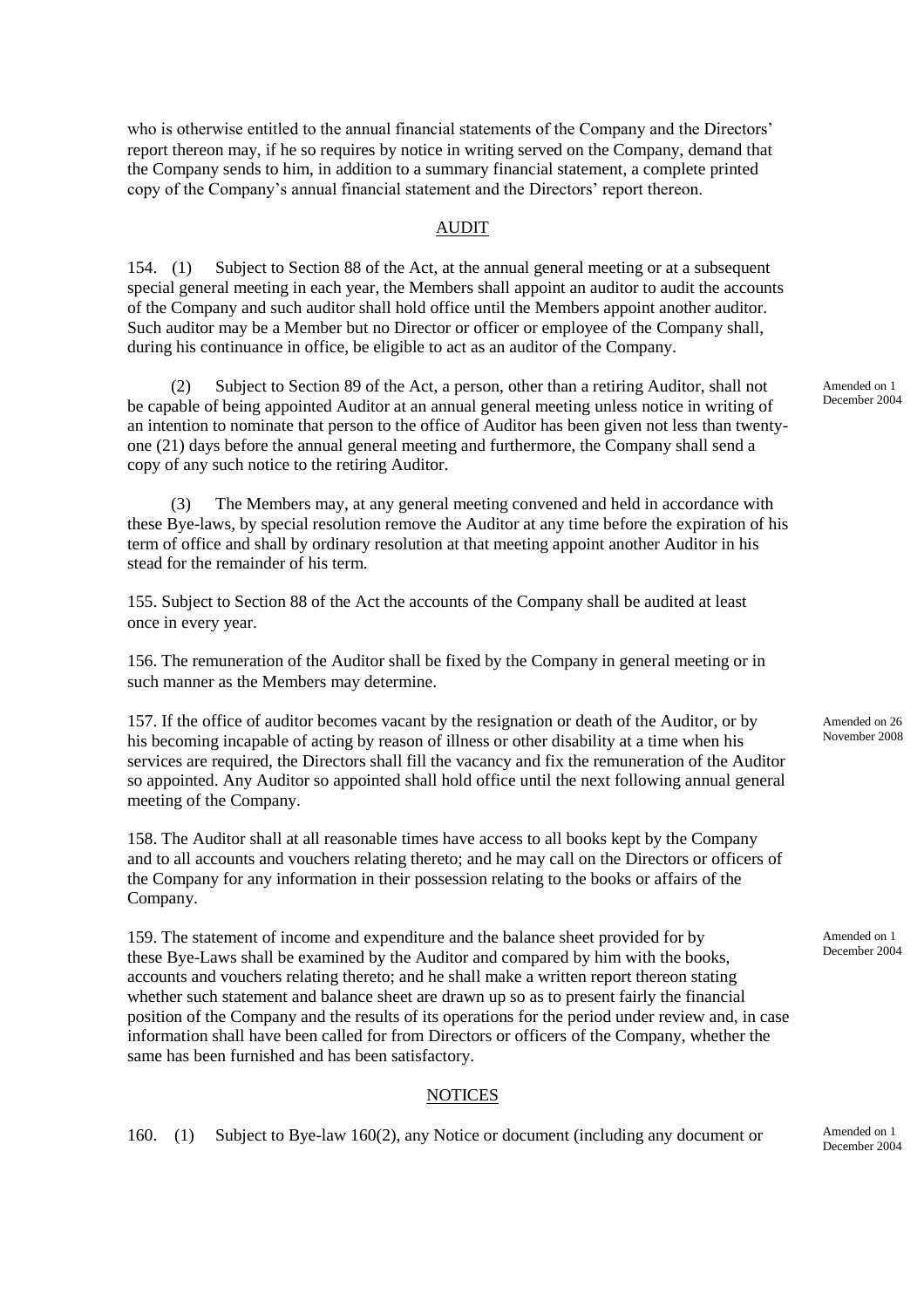Notice issued or to be issued by the Company for the information and/or action of holders of any of its securities and whether or not given or issued under these Bye-laws) shall be in writing, and may be served by the Company on any Member either personally or by sending it through the post in a prepaid envelope or wrapper addressed to such Member at his registered address as appearing in the Register or by delivering or leaving it at such registered address as aforesaid or (in the case of a Notice) by advertisement in appointed newspapers (as defined in the Act) or in newspapers published daily and circulating generally in the territory of and in accordances with the requirements of the Designated Stock Exchange, or displaying the relevant Notice conspicuously at the Office and the head office. In the case of joint holders of a share, all Notices shall be given to that one of the joint holders whose name stands first in the Register and notice so given shall be sufficient notice to all the joint holders. Subject to due compliance with the Statutes, all other applicable statutes, rules and regulations, any Notice or document may be given to a Member in the English language or the Chinese language.

(2) Subject to due compliance with the rules of the Designated Stock Exchange, and to obtaining all necessary consents, if any, required and such consents being in full force and effect, any Notice or document (including any document or Notice issued or to be issued by the Company for the information and/or action of holders of any of its securities and whether or not given or issued under these Bye-laws) may also be served by the Company on any Member or holder of other securities of the Company by electronic means:

- (i) at his electronic address or website as appearing in the Register (if any); or
- (ii) at any other electronic address or website supplied by him to the Company for the purpose of such transmission; or
- (iii) by placing it on the Company's website provided that where the relevant documents are the Company's Directors' report, annual financial statements, Auditors' report, interim report (and where applicable, a summary interim report) and, where Bye-law 153(3) applies, a summary financial statement, any service of such documents by placing on the Company's website shall also be accompanied by a notice of the publication ("notice of publication") of such documents on the Company's website given to the Member concerned in the manner referred to in Bye-law 160(1) or in any other manner agreed between the Member concerned and the Company;

provided that (aa) in the case of joint holders of share, any consent required from the Member concerned for the purposes of this Bye-law 160(2) shall be given by that one of the joint holders who is entitled to receive notice pursuant to Bye-law 160(1); and (bb) the Company may, for the purposes of this Bye-law 160(2), propose to its Member any one or more or all of the above means of electronic communication.

161. (1) Any Member whose registered address is outside the territory of any Designated Stock Exchange ("Relevant Territory") may notify the Company in writing of an address in the Relevant Territory which for the purpose of service of Notice or other documents shall be deemed to be his registered address. Where the registered address of the Member is outside the Relevant Territory, Notice or other documents, if given through the post, shall be sent by prepaid airmail letter where available.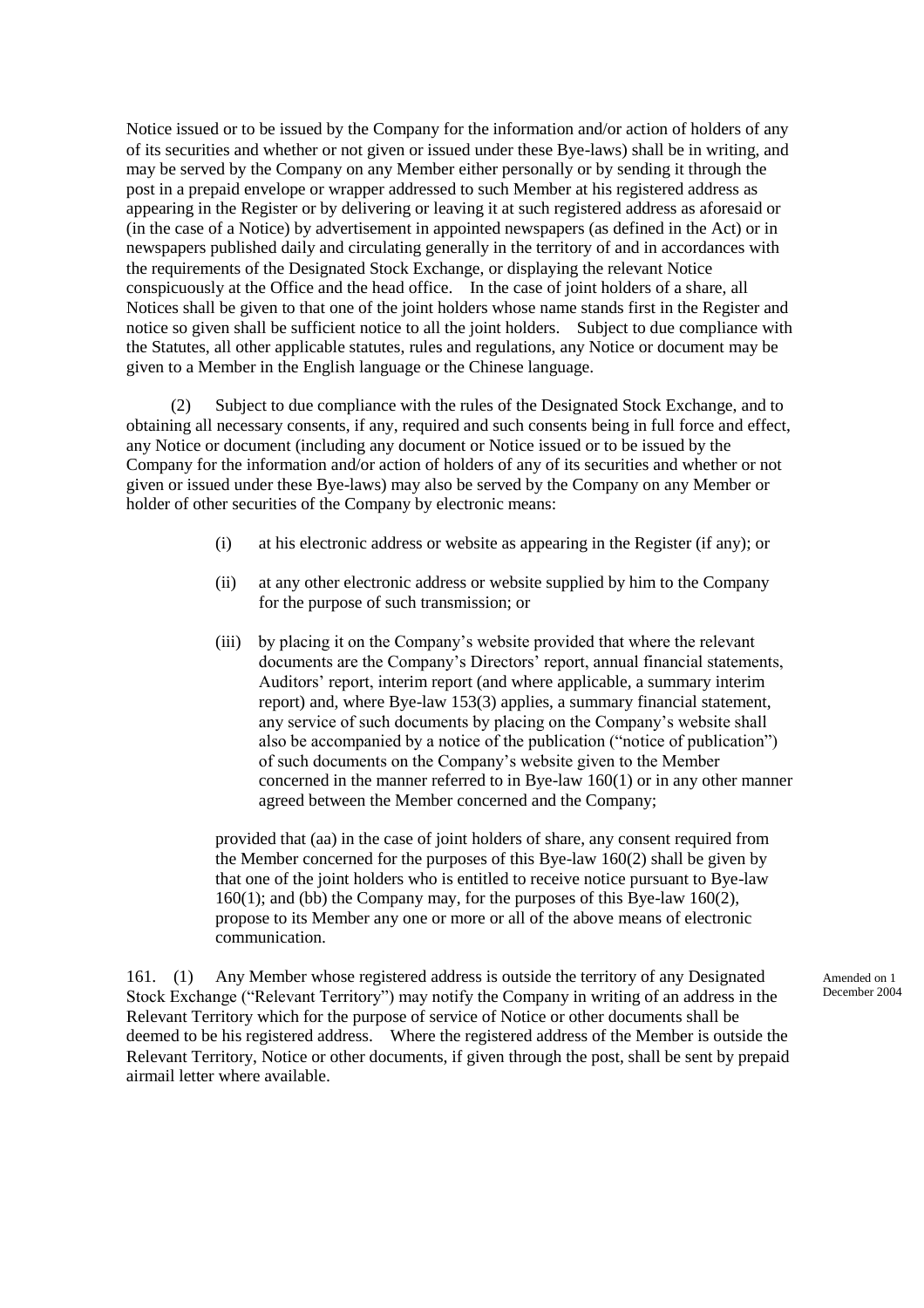(2) Any Member who fails (and, where a share is held by joint holders, where the first joint holder named on the Register fails) to supply his registered address or electronic address or website or a correct registered address or electronic address or website to the Company for service of Notices and documents on him shall not (and where a share is held by joint holders, none of the other joint holders whether or not they have supplied a registered address or electronic address or website shall) be entitled to service of any Notice or documents by the Company and any Notice or document which is otherwise required to be served on him may, if the Directors in their absolute discretion so elect (and subject to them as re-electing otherwise from time to time), be served, in the case of Notices, by displaying a copy of such Notice conspicuously at the Office and the head office or, if the Directors see fit, by advertisement in appointed newspapers (as defined in the Act) or in newspapers published daily and circulating generally in the territory of and in accordance with the requirements of the Designated Stock Exchange, and, in the case of documents, by posting up a notice conspicuously at the Office and the head office addressed to such Member which notice shall state the address within the Relevant Territory at which he may obtain a copy of the relevant document, or by displaying or otherwise making available the relevant Notice or document on the Company's website and stating the address within the Relevant Territory at which he may obtain a copy of the Notice or document. Any Notice or document served in the manner so described shall be sufficient service as regards Members with no registered or electronic address or website supplied to the Company for the service of Notices and documents or incorrect addresses, provided that nothing in this paragraph (2) shall be construed as requiring the Company to serve any Notices or documents on any Member with no or an incorrect registered address or electronic address or website for the service of Notice or document on him or on any Member other than the first named on the Register.

(3) If on three consecutive occasions Notices or other documents have been sent through the post to any Member (or, in the case of joint holders of shares, the first holder named on the register) at his registered address or by electronic means to his electronic address or website supplied by him to the Company for the service of Notices and documents but have been returned undelivered, such Member (and, in the case of joint holders of a share, all other joint holders of the share) shall not thereafter be entitled to receive or be served (save as the Directors may elect otherwise pursuant to paragraph (2) of this Bye-law) and shall be deemed to have waived the service of Notices and other documents from the Company until he shall have communicated with the Company and supplied in writing a new registered address or electronic address or website for the service of Notices and other documents on him.

(4) Notwithstanding any election by a Member, if the Company is advised that the sending of any Notice or other document to any electronic address or website supplied by a Member may or might infringe the law of any relevant jurisdiction, or if the Company cannot verify the location of the server at which the electronic address or website of the Member is located, the Company may in lieu of the sending of any Notice or other document to the electronic address or website supplied by the Member concerned, place the same on the Company's website, and any such placement shall be deemed effective service on the Member, and the relevant Notice and document shall be deemed to be served on the Member on which the same is first placed on the Company's website.

(5) Notwithstanding any election by a Member from time to time to receive any Notice or document through electronic means, such Member may, at any time, require the Company to send to him, in addition to an electronic copy thereof a printed copy of any Notice or document which he, in his capacity as Member, is entitled to receive.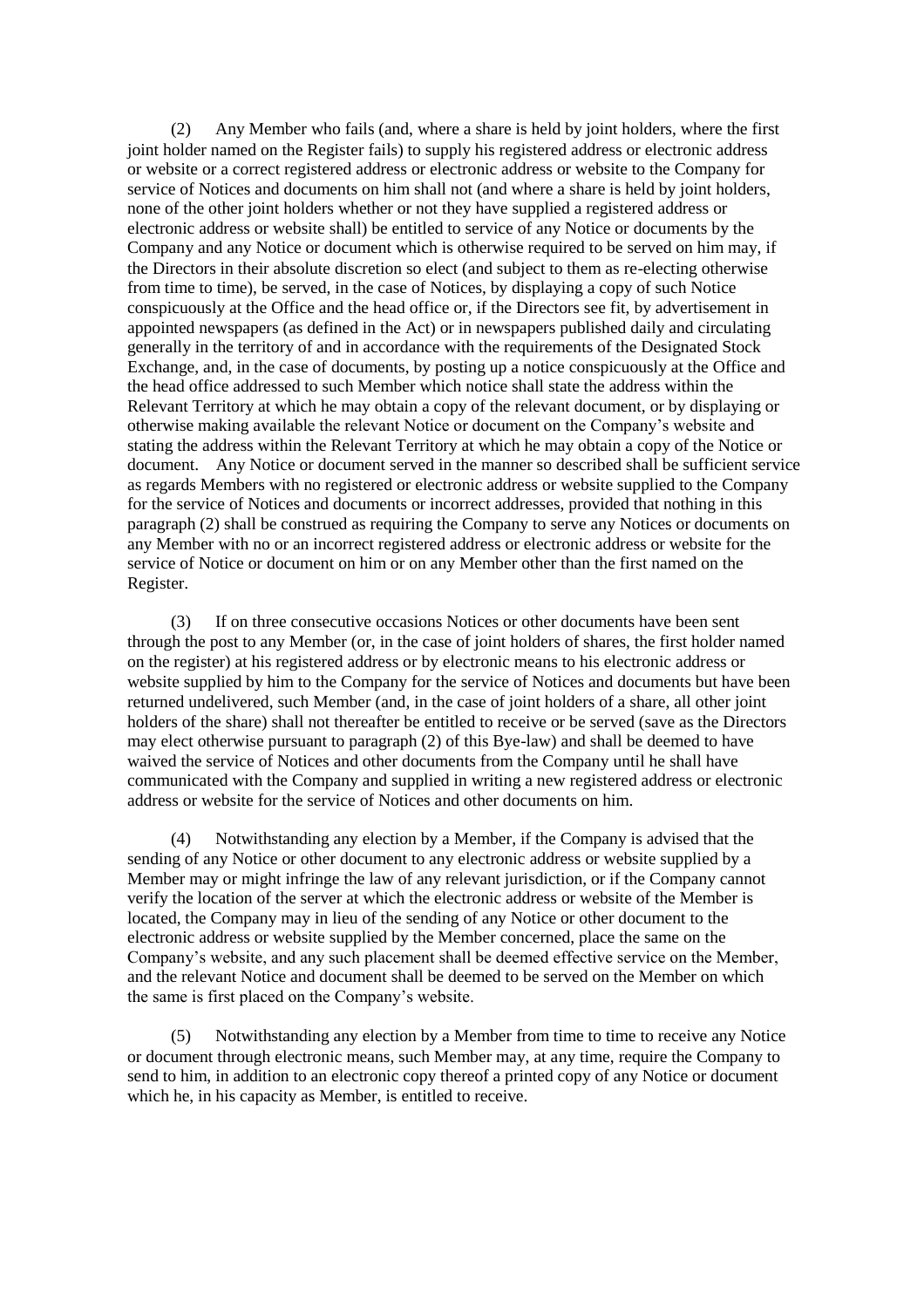(6) Any Notice or document sent by post shall be deemed to have been served on the day following that on which the envelope or wrapper containing the same is put into a post office situated within the Relevant Territory and in proving such service it shall be sufficient to prove that the envelope or wrapper containing Notice or document was properly prepaid (and in the case of an address outside the Relevant Territory where airmail service is available, airmail postage prepaid), addressed and put into such post office and a certificate in writing signed by the Secretary or other person appointed by the Directors that the envelope or wrapper containing the Notice or document was so addressed and put into such post office shall be conclusive evidence thereof.

(7) A Notice served by advertisement in appointed newspapers (as defined in the Act) or in newspapers published daily and circulating generally in accordance with the requirements of the Designated Stock Exchange shall be deemed to have been served on the day on which the notice is first published.

(8) Any Notice or document sent by electronic transmission shall be deemed to have been served on the day on which the Notice is sent.

Any Notice or document placed on the Company's website is deemed given by the Company to a Member on the day the Notice or document is placed on the Company's website except where the document is the Company's Directors' report, annual financial statements or Auditors' report and, where applicable, summary financial statement, then such document shall be deemed to be served on the day following that on which a notice of publication is deemed served on the Member.

(10) A Notice served by display of the same at the Office and head office shall be deemed to have been served 24 hours after the Notice was first so displayed.

(11) Any Notice or document served pursuant to Bye-law 161(2) shall be deemed duly served 24 hours after the relevant Notice was first displayed.

162. (1) Any Notice or other document delivered or sent by post or electronic means to or left at the registered address of any Member in pursuance of these Bye-laws shall, notwithstanding that such Member is then dead or bankrupt or that any other event has occurred, and whether or not the Company has notice of the death or bankruptcy or other event, be deemed to have been duly served or delivered in respect of any share registered in the name of such Member as sole or joint holder unless his name shall, at the time of the service or delivery of the notice or document, have been removed from the Register as the holder of the share, and such service or delivery shall for all purposes be deemed a sufficient service or delivery of such Notice or document on all persons interested (whether jointly with or as claiming through or under him) in the share.

(2) A notice may be given by the Company to the person entitled to a share in consequence of the death, mental disorder or bankruptcy of a Member by sending it through the post in a prepaid letter, envelope or wrapper addressed to him by name, or by the title of representative of the deceased, or trustee of the bankrupt, or by any like description, at the address (including any electronic address), if any, supplied for the purpose by the person claiming to be so entitled, or (until such an address has been so supplied) by giving the notice in any manner in which the same might have been given if the death, mental disorder or bankruptcy had not occurred.

Amended on 1 December 2004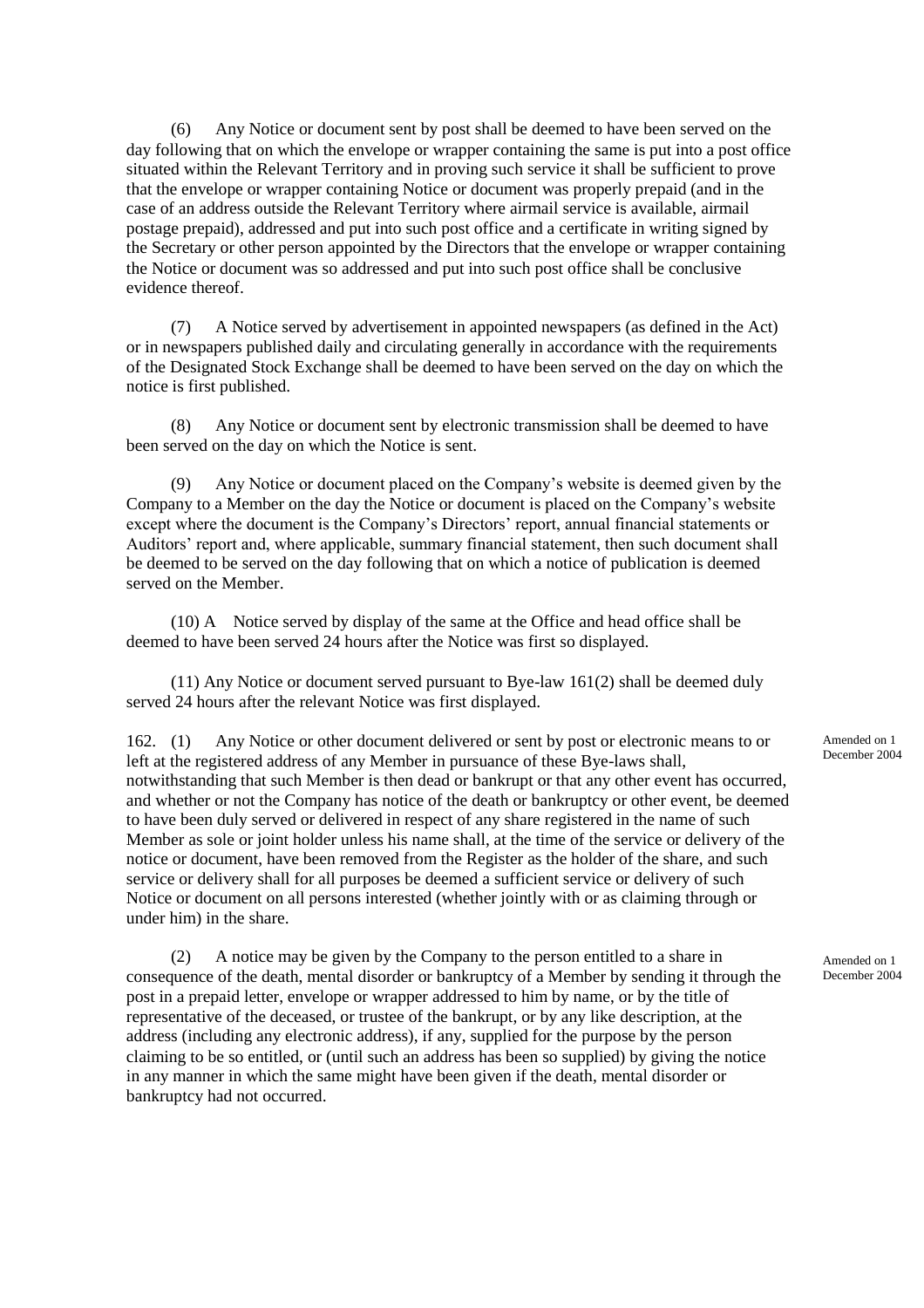(3) Any person who by operation of law, transfer or other means whatsoever shall become entitled to any share shall be bound by every notice in respect of such share which prior to his name and address being entered on the Register shall have been duly given to the person from whom he derives his title to such share.

## SIGNATURES

163. For the purposes of these Bye-laws, a cable or telex or facsimile transmission message purporting to come from a holder of shares or, as the case may be, a Director or alternate Director, or, in the case of a corporation which is a holder of shares from a director or the secretary thereof or a duly appointed attorney or duly authorised representative thereof for it and on its behalf, shall in the absence of express evidence to the contrary available to the person relying thereon at the relevant time be deemed to be a document or instrument in writing signed by such holder or Director or alternate Director in the terms in which it is received.

## WINDING UP

164. (1) The Board shall have power in the name and on behalf of the Company to present a petition to the court for the Company to be wound up.

(2) A resolution that the Company be wound up by the court or be wound up voluntarily shall be a special resolution.

165. If the Company shall be wound up (whether the liquidation is voluntary or by the court) the liquidator may, with the authority of a special resolution and any other sanction required by the Act, divide among the Members in specie or kind the whole or any part of the assets of the Company and whether or not the assets shall consist of properties of one kind or shall consist of properties to be divided as aforesaid of different kinds, and may for such purpose set such value as he deems fair upon any one or more class or classes of property and may determine how such division shall be carried out as between the Members or different classes of Members. The liquidator may, with the like authority, vest any part of the assets in trustees upon such trusts for the benefit of the Members as the liquidator with the like authority shall think fit, and the liquidation of the Company may be closed and the Company dissolved, but so that no contributory shall be compelled to accept any shares or other property in respect of which there is a liability.

## INDEMNITY

166. (1) The Directors, Secretary and other officers and every Auditor for the time being of the Company and the liquidator or trustees (if any) for the time being acting in relation to any of the affairs of the Company and everyone of them, and everyone of their heirs, executors and administrators, shall be indemnified and secured harmless out of the assets and profits of the Company from and against all actions, costs, charges, losses, damages and expenses which they or any of them, their or any of their heirs, executors or administrators, shall or may incur or sustain by or by reason of any act done, concurred in or omitted in or about the execution of their duty, or supposed duty, in their respective offices or trusts; and none of them shall be answerable for the acts, receipts, neglects or defaults of the other or others of them or for joining in any receipts for the sake of conformity, or for any bankers or other persons with whom any moneys or effects belonging to the Company shall or may be lodged or deposited for safe custody, or for insufficiency or deficiency of any security upon which any moneys of or belonging to the Company shall be placed out on or invested, or for any other loss, misfortune or damage which